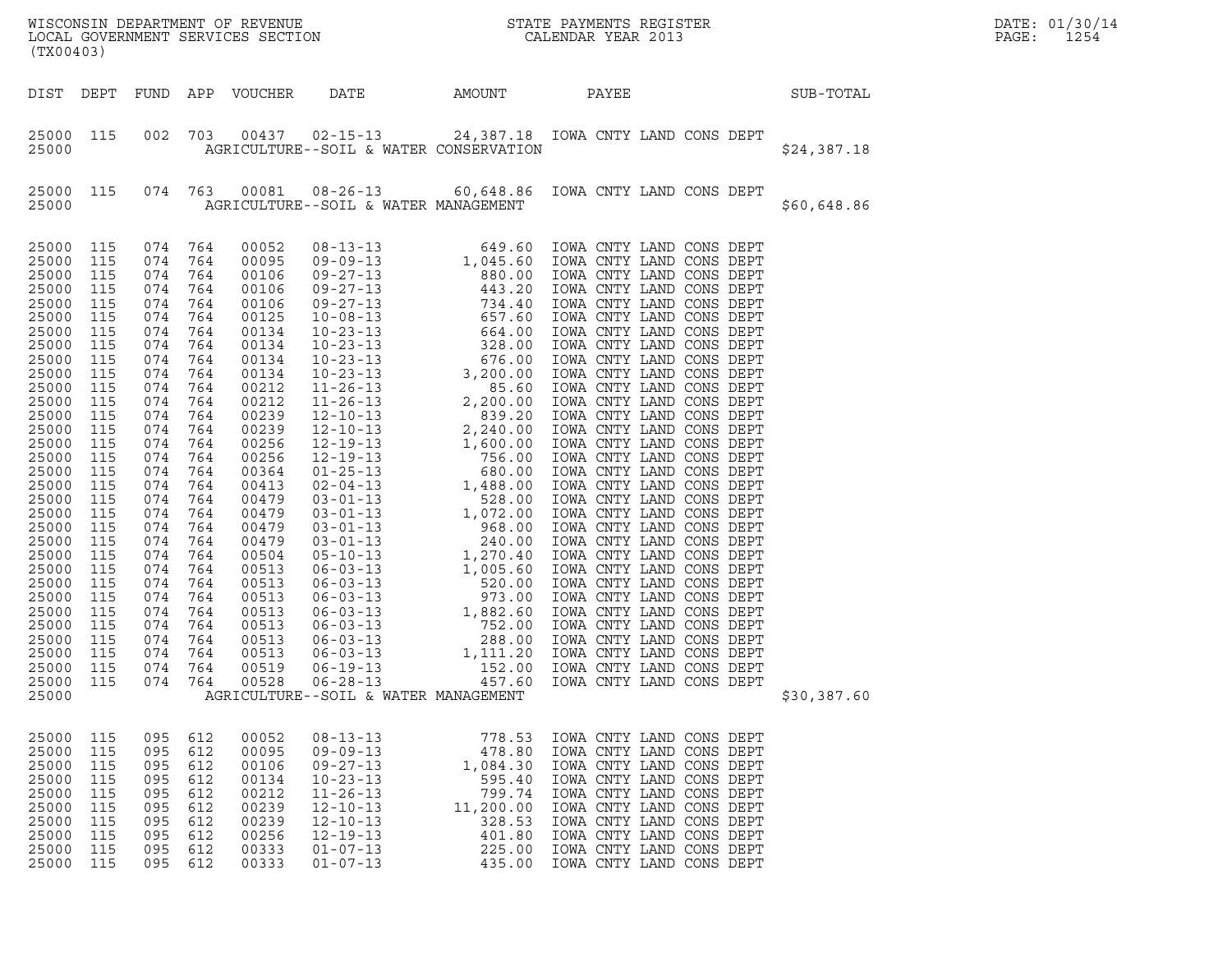| (TX00403)                        |                                                                                   |                               |                                                               | WISCONSIN DEPARTMENT OF REVENUE<br>LOCAL GOVERNMENT SERVICES SECTION |                                                    |                                                                                                                                                                                                                                                                                      | STATE PAYMENTS REGISTER<br>CALENDAR YEAR 2013                                                                                                                             |               | DATE: 01/30/14<br>PAGE:<br>1255 |
|----------------------------------|-----------------------------------------------------------------------------------|-------------------------------|---------------------------------------------------------------|----------------------------------------------------------------------|----------------------------------------------------|--------------------------------------------------------------------------------------------------------------------------------------------------------------------------------------------------------------------------------------------------------------------------------------|---------------------------------------------------------------------------------------------------------------------------------------------------------------------------|---------------|---------------------------------|
|                                  | DIST DEPT                                                                         |                               |                                                               | FUND APP VOUCHER                                                     | DATE                                               | AMOUNT                                                                                                                                                                                                                                                                               | PAYEE                                                                                                                                                                     | SUB-TOTAL     |                                 |
| 25000                            | 25000 115<br>25000 115<br>25000 115                                               | 095<br>095 612                | 095 612<br>612                                                | 00474<br>00504<br>00504                                              |                                                    | AGRICULTURE--SOIL & WATER RESOURCE MGMT                                                                                                                                                                                                                                              | 02-26-13 6,135.00 IOWA CNTY LAND CONS DEPT<br>05-10-13 360.00 IOWA CNTY LAND CONS DEPT<br>05-10-13 596.00 IOWA CNTY LAND CONS DEPT                                        | \$23,418.10   |                                 |
| 25000<br>25000                   | 25000 165<br>165<br>25000 165<br>25000 165<br>25000 165<br>25000 165<br>25000 165 | 002<br>002<br>002             | 002 202<br>202<br>002 202<br>202<br>002 202<br>202<br>002 202 | 00346<br>00802<br>00848<br>00859<br>00941<br>00966<br>01333          | $09 - 23 - 13$<br>$01 - 30 - 13$                   | 38,966.00 TREAS IOWA CO<br>11-22-13 6,160.00 TREAS IOWA CO<br>11-29-13 4,624.00 TREAS IOWA CO<br>12-05-13 2,397.00 TREAS IOWA CO<br>12-16-13 3,696.00 TREAS IOWA CO<br>12-20-13 2,992.00 TREAS IOWA CO<br>01-30-13 2,537.00 TREAS IOWA CO<br>SAFETY/PROF SERV-PRIVATE SEWAGESYS AIDS |                                                                                                                                                                           | \$61,372.00   |                                 |
| 25000<br>25000                   | 25000 370<br>370<br>25000 370<br>25000 370                                        | 012 553<br>012 553<br>012 553 | 012 553                                                       | 00025<br>00025<br>00155<br>00225                                     | $06 - 13 - 13$                                     | NAT RESOURCES--WILDLIFE DAMAGE CLAIMS                                                                                                                                                                                                                                                | 08-19-13 698.45 IOWA CNTY LAND CONS DEPT<br>08-19-13 3,875.51 IOWA CNTY LAND CONS DEPT<br>03-21-13 1,895.48 IOWA CNTY LAND CONS DEPT<br>1,474.20 IOWA CNTY LAND CONS DEPT | \$7,943.64    |                                 |
| 25000                            | 25000 370                                                                         |                               | 012 566                                                       | 00001                                                                | $09 - 24 - 13$                                     | NAT RESOURCES-FOREST CROP/MANAGED FOREST                                                                                                                                                                                                                                             | 20,389.43 TREAS IOWA CO                                                                                                                                                   | \$20,389.43   |                                 |
| 25000                            | 25000 370                                                                         |                               | 012 575                                                       | 03654                                                                | $07 - 15 - 13$                                     | 27,275.00 TREAS IOWA CO<br>NAT RESOURCES--SNOWMOBILE TRAIL AIDS                                                                                                                                                                                                                      |                                                                                                                                                                           | \$27,275.00   |                                 |
| 25000                            | 25000 370                                                                         |                               | 012 584                                                       | 00035                                                                | $09 - 03 - 13$                                     | 882.00<br>NAT RESOURCES--PMT IN LIEU OF TAXES                                                                                                                                                                                                                                        | TREAS IOWA CO                                                                                                                                                             | \$882.00      |                                 |
| 25000                            | 25000 395<br>25000 395<br>25000 395                                               |                               | 011 190<br>011 190<br>011 190                                 | 68025<br>82025<br>94025                                              | $01 - 07 - 13$<br>$07 - 01 - 13$<br>$10 - 07 - 13$ | TRANSPORTATION--GENERAL TRANSP AIDS-GTA                                                                                                                                                                                                                                              | 227,356.58 COUNTY OF IOWA<br>454,713.16 COUNTY OF IOWA<br>227,356.61 COUNTY OF IOWA                                                                                       | \$909, 426.35 |                                 |
| 25000                            | 25000 395<br>25000 395                                                            | 011                           | 278<br>011 278                                                | 83239<br>83239                                                       | $08 - 02 - 13$<br>$08 - 02 - 13$                   | 34,759.04<br>142,971.89<br>TRANSPORTATION--LRIP/TRIP/MSIP GRANTS                                                                                                                                                                                                                     | TREAS IOWA CO<br>TREAS IOWA CO                                                                                                                                            | \$177,730.93  |                                 |
| 25000<br>25000<br>25000<br>25000 | 395<br>395<br>- 395                                                               | 011<br>011                    | 568<br>568<br>011 568                                         | 65479<br>73069<br>87475                                              | $02 - 19 - 13$<br>$04 - 29 - 13$<br>$09 - 16 - 13$ | 12,146.00<br>12,290.00<br>13,482.50<br>TRANSPORTATION-PRETRIAL INTOX DRIVER INT                                                                                                                                                                                                      | IOWA CO<br>IOWA CO<br>IOWA CO                                                                                                                                             | \$37,918.50   |                                 |
|                                  | 25000 410                                                                         |                               | 002 116                                                       | 11357                                                                | $11 - 05 - 13$                                     |                                                                                                                                                                                                                                                                                      | 13,443.15 TREAS IOWA CO                                                                                                                                                   |               |                                 |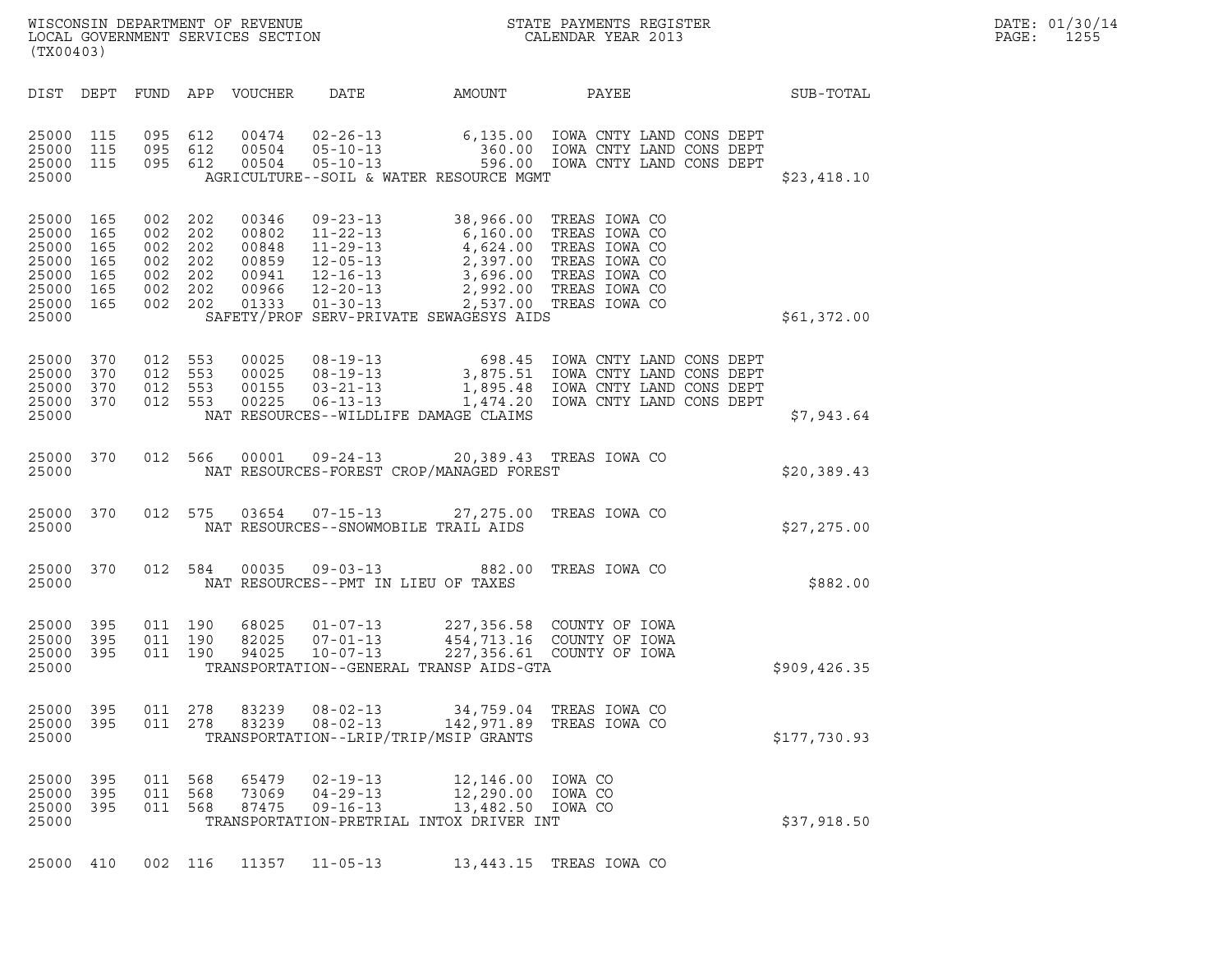| (TX00403)                                                                                                                                                                                              |                                                                                                                                          |                                                                                                                                          |                                                                                                                                          | WISCONSIN DEPARTMENT OF REVENUE<br>LOCAL GOVERNMENT SERVICES SECTION                                                                                                             | $\sqrt{1}$                                                                                                                                                                                                                                                                                                                                                           |                                                                                                                                                                                                                                                                                                                                           | STATE PAYMENTS REGISTER<br>CALENDAR YEAR 2013                                                                                                                                                                                                                                |              | DATE: 01/30/14<br>PAGE:<br>1256 |
|--------------------------------------------------------------------------------------------------------------------------------------------------------------------------------------------------------|------------------------------------------------------------------------------------------------------------------------------------------|------------------------------------------------------------------------------------------------------------------------------------------|------------------------------------------------------------------------------------------------------------------------------------------|----------------------------------------------------------------------------------------------------------------------------------------------------------------------------------|----------------------------------------------------------------------------------------------------------------------------------------------------------------------------------------------------------------------------------------------------------------------------------------------------------------------------------------------------------------------|-------------------------------------------------------------------------------------------------------------------------------------------------------------------------------------------------------------------------------------------------------------------------------------------------------------------------------------------|------------------------------------------------------------------------------------------------------------------------------------------------------------------------------------------------------------------------------------------------------------------------------|--------------|---------------------------------|
| DIST                                                                                                                                                                                                   | DEPT                                                                                                                                     | FUND                                                                                                                                     | APP                                                                                                                                      | VOUCHER                                                                                                                                                                          | DATE                                                                                                                                                                                                                                                                                                                                                                 | AMOUNT                                                                                                                                                                                                                                                                                                                                    | PAYEE                                                                                                                                                                                                                                                                        | SUB-TOTAL    |                                 |
| 25000                                                                                                                                                                                                  |                                                                                                                                          |                                                                                                                                          |                                                                                                                                          |                                                                                                                                                                                  | CORRECTIONS--LOCAL AID                                                                                                                                                                                                                                                                                                                                               |                                                                                                                                                                                                                                                                                                                                           |                                                                                                                                                                                                                                                                              | \$13,443.15  |                                 |
| 25000<br>25000<br>25000<br>25000<br>25000<br>25000<br>25000<br>25000<br>25000<br>25000<br>25000<br>25000<br>25000<br>25000                                                                             | 435<br>435<br>435<br>435<br>435<br>435<br>435<br>435<br>435<br>435<br>435<br>435<br>435                                                  | 005<br>005<br>005<br>005<br>005<br>005<br>005<br>005<br>005<br>005<br>005<br>005<br>005                                                  | 000<br>000<br>000<br>000<br>000<br>000<br>000<br>000<br>000<br>000<br>000<br>000<br>000                                                  | 90310<br>90314<br>90318<br>90321<br>90323<br>90325<br>90326<br>90400<br>90402<br>90403<br>90406<br>90408<br>90411                                                                | $01 - 01 - 13$<br>$02 - 01 - 13$<br>$03 - 01 - 13$<br>$04 - 01 - 13$<br>$05 - 01 - 13$<br>$06 - 01 - 13$<br>$07 - 02 - 13$<br>07-01-13<br>$08 - 01 - 13$<br>$09 - 01 - 13$<br>$10 - 01 - 13$<br>$11 - 01 - 13$<br>$12 - 01 - 13$<br>HEALTH SERVICES--STATE/FED AIDS                                                                                                  | 11,584.00<br>12,437.00<br>11,423.00<br>30,842.00<br>21,461.00<br>841.00<br>3,802.00<br>127,019.00<br>26,854.00<br>27,143.00<br>34,858.00<br>14,379.00<br>10,633.00                                                                                                                                                                        | IOWA CO<br>IOWA CO<br>IOWA CO<br>IOWA CO<br>IOWA CO<br>IOWA CO<br>IOWA CO<br>IOWA CO<br>IOWA CO<br>IOWA CO<br>IOWA CO<br>IOWA CO<br>IOWA CO                                                                                                                                  | \$333,276.00 |                                 |
| 25000<br>25000<br>25000<br>25000<br>25000<br>25000<br>25000<br>25000<br>25000<br>25000<br>25000<br>25000<br>25000<br>25000<br>25000<br>25000<br>25000<br>25000<br>25000<br>25000<br>25000 437<br>25000 | 437<br>437<br>437<br>437<br>437<br>437<br>437<br>437<br>437<br>437<br>437<br>437<br>437<br>437<br>437<br>437<br>437<br>437<br>437<br>437 | 005<br>005<br>005<br>005<br>005<br>005<br>005<br>005<br>005<br>005<br>005<br>005<br>005<br>005<br>005<br>005<br>005<br>005<br>005<br>005 | 000<br>000<br>000<br>000<br>000<br>000<br>000<br>000<br>000<br>000<br>000<br>000<br>000<br>000<br>000<br>000<br>000<br>000<br>000<br>000 | 00000<br>00000<br>00000<br>00000<br>00000<br>00000<br>00000<br>00000<br>00000<br>00000<br>00000<br>00000<br>00000<br>00000<br>00000<br>00000<br>00000<br>00000<br>00000<br>00000 | $01 - 05 - 13$<br>$03 - 19 - 13$<br>$03 - 30 - 13$<br>$03 - 05 - 13$<br>$04 - 06 - 13$<br>$04 - 23 - 13$<br>$05 - 27 - 13$<br>$06 - 05 - 13$<br>$06 - 11 - 13$<br>$07 - 07 - 13$<br>$07 - 30 - 13$<br>$07 - 31 - 13$<br>$08 - 05 - 13$<br>$08 - 08 - 13$<br>$09 - 05 - 13$<br>$09 - 07 - 13$<br>$10 - 30 - 13$<br>$10 - 05 - 13$<br>$10 - 11 - 13$<br>$11 - 26 - 13$ | 25,461.30<br>49,721.85<br>60,137.00<br>1,821.49<br>25,374.00<br>39,223.70<br>5,333.60<br>4,271.10<br>304.05<br>1,805.65<br>1,473.00<br>26,012.59<br>4,765.95<br>11,472.62<br>192,814.20<br>20,704.08<br>5,179.00<br>33,236.84<br>11,455.62<br>5,632.80<br>005 000 00000 12-05-13 3,256.50 IOWA<br>CHILDREN & FAMILIES--STATE/FEDERAL AIDS | IOWA CHILD SUPPORT<br>IOWA<br>IOWA<br>IOWA CHILD SUPPORT<br>IOWA<br>IOWA CHILD SUPPORT<br>IOWA<br>IOWA<br>IOWA<br>IOWA<br>IOWA CHILD SUPPORT<br>IOWA CHILD SUPPORT<br>IOWA<br>IOWA CHILD SUPPORT<br>IOWA<br>IOWA<br>IOWA<br>IOWA CHILD SUPPORT<br>IOWA CHILD SUPPORT<br>IOWA | \$529,456.94 |                                 |
| 25000 455<br>25000                                                                                                                                                                                     |                                                                                                                                          |                                                                                                                                          |                                                                                                                                          |                                                                                                                                                                                  |                                                                                                                                                                                                                                                                                                                                                                      | JUSTICE--LAW ENFORCEMENT TRAINING REIMB                                                                                                                                                                                                                                                                                                   | 002  202  00008  08-13-13  689.04  TREAS  IOWA  CNTY                                                                                                                                                                                                                         | \$689.04     |                                 |
| 25000 455<br>25000                                                                                                                                                                                     |                                                                                                                                          |                                                                                                                                          |                                                                                                                                          |                                                                                                                                                                                  | JUSTICE--LAW ENFORCEMENT SERVICES AID                                                                                                                                                                                                                                                                                                                                |                                                                                                                                                                                                                                                                                                                                           | 002 221 04833 07-30-13 400.00 TREAS IOWA CNTY                                                                                                                                                                                                                                | \$400.00     |                                 |
| 25000 455<br>25000                                                                                                                                                                                     |                                                                                                                                          |                                                                                                                                          |                                                                                                                                          |                                                                                                                                                                                  | JUSTICE--LAW ENFORCEMENT--DRUG CRIMES                                                                                                                                                                                                                                                                                                                                |                                                                                                                                                                                                                                                                                                                                           | 002  225  02530  02-15-13  9,338.00 TREAS  IOWA  CO                                                                                                                                                                                                                          | \$9,338.00   |                                 |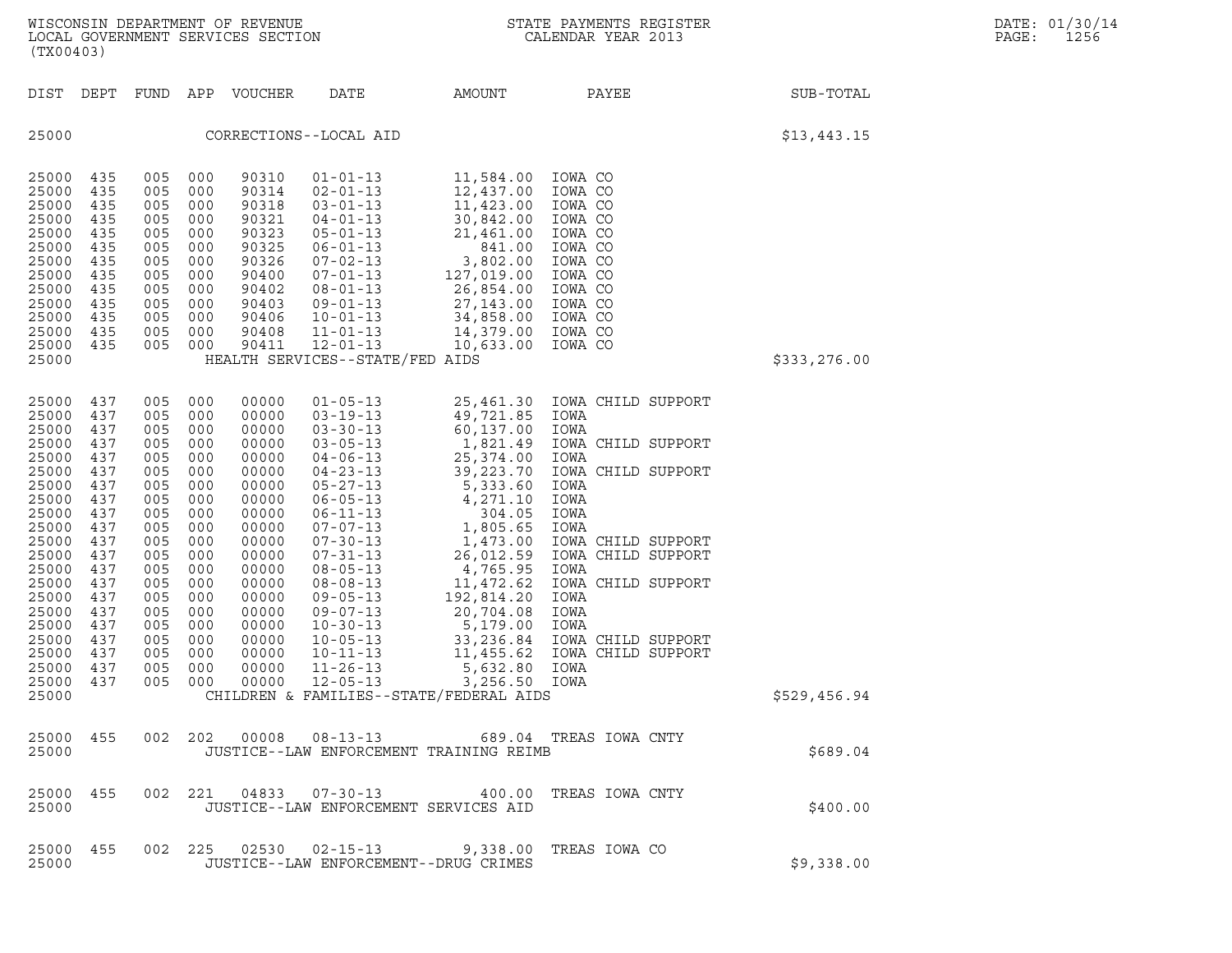| DATE: | 01/30/14 |
|-------|----------|
| PAGE: | 1257     |

| (TX00403)                                    |     |                               |                                 |                                                |                                                                                                                                                                       |               |  |                        |
|----------------------------------------------|-----|-------------------------------|---------------------------------|------------------------------------------------|-----------------------------------------------------------------------------------------------------------------------------------------------------------------------|---------------|--|------------------------|
|                                              |     |                               | DIST DEPT FUND APP VOUCHER DATE |                                                |                                                                                                                                                                       |               |  | AMOUNT PAYEE SUB-TOTAL |
| 25000 455<br>25000 455<br>25000              |     |                               |                                 | JUSTICE--LAW ENFORCEMENT TRAINING              | 002 231 00008 08-13-13 513.81 TREAS IOWA CNTY<br>002 231 00328 02-08-13 5,440.00 TREAS IOWA CNTY                                                                      |               |  | \$5,953.81             |
| 25000 455<br>25000 455<br>25000              |     |                               |                                 |                                                | 002  251  00052  09-16-13  2,112.27  TREAS  IOWA  CNTY<br>002  251  00552  12-06-13   557.37  TREAS  IOWA  CNTY<br>JUSTICE--TRUANCY PROGRAM-GRANT FUNDS               |               |  | \$2,669.64             |
| 25000 455<br>25000                           |     |                               |                                 |                                                | 002 503 00025 03-12-13 13,339.42 TREAS IOWA CO<br>JUSTICE--VICTIM/WITNESS SERVICES AID                                                                                |               |  | \$13,339.42            |
| 25000 455<br>25000                           |     |                               |                                 |                                                | 002 532 04758 07-30-13 12,154.49 TREAS IOWA CO<br>JUSTICE--VICTIM/WITNESS ASSISTANCE SERV                                                                             |               |  | \$12,154.49            |
| 25000 465<br>25000                           |     |                               |                                 |                                                | 002 308 00323 01-23-13 1,721.00 TREAS IOWA CO<br>MILITARY AFFAIRS-EMER MGMT-RESPONSE EQMT                                                                             |               |  | \$1,721.00             |
| 25000 465<br>25000                           |     |                               |                                 |                                                | 002 337 00675 06-28-13 3,621.00 TREAS IOWA CO<br>MILITARY AFFAIRS-EMERGENCY MGMT PLANNING                                                                             |               |  | \$3,621.00             |
| 25000 465<br>25000 465<br>25000 465<br>25000 |     | 002 342<br>002 342<br>002 342 |                                 |                                                | 00574     03-18-13                1,895.00   TREAS  IOWA CO<br>00746    08-14-13               16,197.99   TREAS  IOWA CO<br>MILITARY AFFAIRS-EMERGENCY MGMT-FED FUND |               |  | \$34,681.28            |
| 25000 465<br>25000                           |     |                               |                                 |                                                | 072 364 00414 01-31-13 3,732.00 TREAS IOWA CO<br>MILITARY AFFAIRS-EMER MGMT-PLANNING AID                                                                              |               |  | \$3,732.00             |
| 25000 485<br>25000                           |     |                               |                                 | VETERANS AFFAIRS GRANTS                        | 002 127 05185 06-06-13 50.00 TREAS IOWA CO                                                                                                                            |               |  | \$50.00                |
| 25000<br>25000                               | 485 | 082 267                       | 05185                           | $06 - 06 - 13$                                 | 225.00<br>VETERANS AFFAIRS--GRANTS TO COUNTIES                                                                                                                        | TREAS IOWA CO |  | \$225.00               |
| 25000<br>25000                               | 485 | 083 370                       | 05185                           | $06 - 06 - 13$                                 | 225.00<br>VETERANS AFFAIRS--GRANTS TO COUNTIES                                                                                                                        | TREAS IOWA CO |  | \$225.00               |
| 25000<br>25000                               | 505 | 002 116                       | 01307                           | 09-19-13<br>DOA--LAND INFORMATION BOARD GRANTS | 16,358.00 TREAS IOWA CO                                                                                                                                               |               |  | \$16,358.00            |
| 25000 505                                    |     | 002 155                       |                                 |                                                | 60291 12-09-13 1,313.00 TREAS IOWA CO                                                                                                                                 |               |  |                        |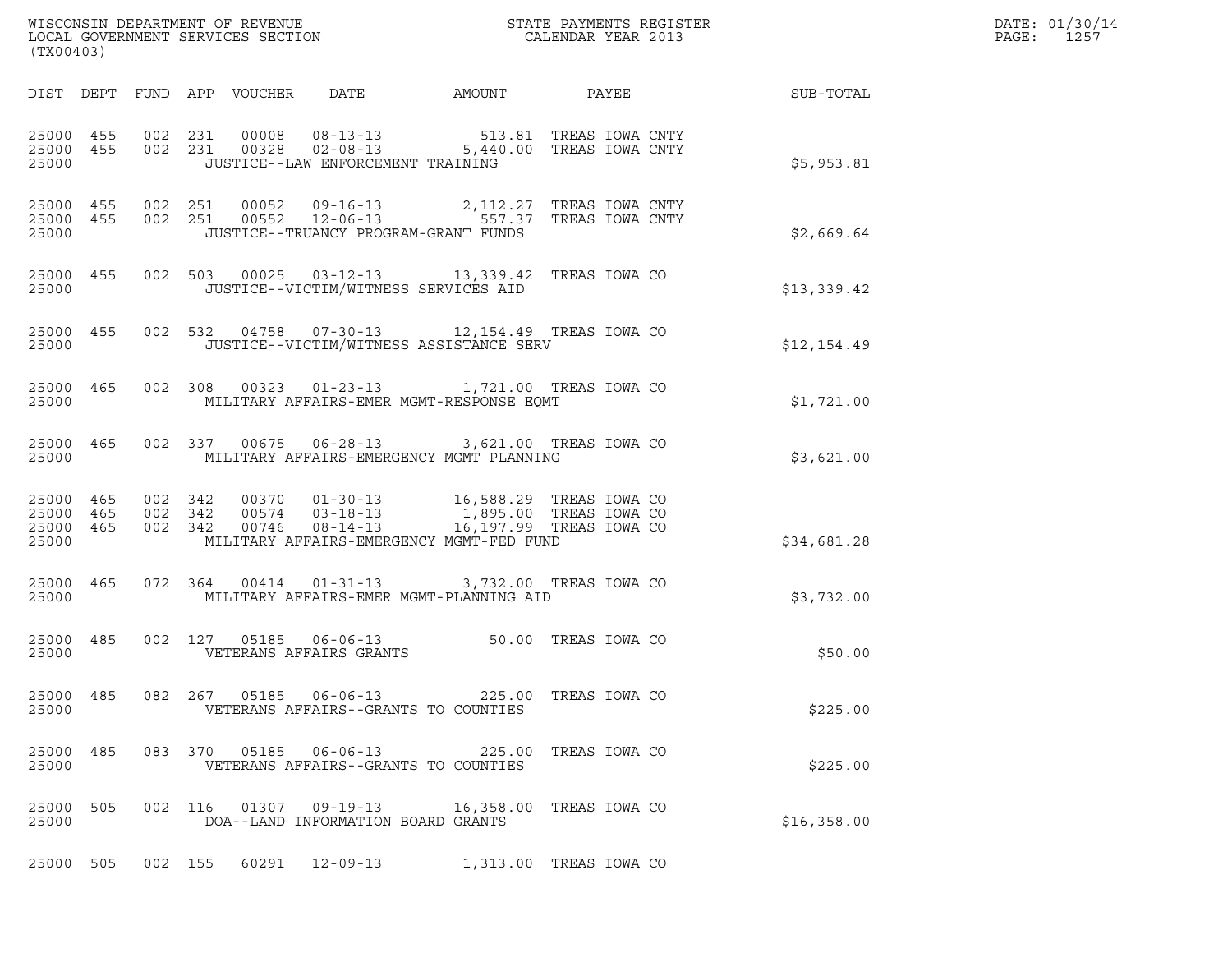| (TX00403)                                                                                                                                                                                                                                                                             |                                                                                                                                                                                                                                                                                                                                                                                                     |                                                                                                                                                                                                                                                                                                                                                                                                                                                     |                                                   |                                                                                                                                                                                                                                                                                               |              |
|---------------------------------------------------------------------------------------------------------------------------------------------------------------------------------------------------------------------------------------------------------------------------------------|-----------------------------------------------------------------------------------------------------------------------------------------------------------------------------------------------------------------------------------------------------------------------------------------------------------------------------------------------------------------------------------------------------|-----------------------------------------------------------------------------------------------------------------------------------------------------------------------------------------------------------------------------------------------------------------------------------------------------------------------------------------------------------------------------------------------------------------------------------------------------|---------------------------------------------------|-----------------------------------------------------------------------------------------------------------------------------------------------------------------------------------------------------------------------------------------------------------------------------------------------|--------------|
| DIST DEPT                                                                                                                                                                                                                                                                             | FUND<br>APP<br>VOUCHER                                                                                                                                                                                                                                                                                                                                                                              | DATE                                                                                                                                                                                                                                                                                                                                                                                                                                                | <b>AMOUNT</b>                                     | PAYEE                                                                                                                                                                                                                                                                                         | SUB-TOTAL    |
| 25000<br>505<br>25000<br>505<br>25000<br>505<br>25000<br>505<br>25000<br>505<br>25000<br>505<br>25000<br>505<br>25000<br>505<br>25000<br>505<br>25000<br>505<br>25000<br>505<br>25000<br>505<br>25000                                                                                 | 002<br>155<br>60291<br>60373<br>002<br>155<br>60373<br>002<br>155<br>002<br>155<br>60408<br>002<br>155<br>60408<br>002<br>155<br>60515<br>002<br>155<br>60515<br>002<br>155<br>60544<br>002<br>155<br>60587<br>002<br>155<br>60587<br>002<br>155<br>60661<br>002<br>155<br>60730                                                                                                                    | DOA-HOUSING ASSISTANCE-FEDERAL FUNDS                                                                                                                                                                                                                                                                                                                                                                                                                |                                                   | TREAS IOWA CO<br>TREAS IOWA CO<br>TREAS IOWA CO<br>TREAS IOWA CO<br>TREAS IOWA CO<br>TREAS IOWA CO<br>TREAS IOWA CO<br>TREAS IOWA CO<br>TREAS IOWA CO<br>TREAS IOWA CO<br>1,187.00 TREAS IOWA CO<br>TREAS IOWA CO                                                                             | \$20,413.00  |
| 25000<br>505<br>505<br>25000<br>25000                                                                                                                                                                                                                                                 | 002 643<br>05150<br>002<br>05150<br>643                                                                                                                                                                                                                                                                                                                                                             | $01 - 07 - 13$<br>$01 - 07 - 13$<br>DOA--JUSTICE ASSISTANCE FEDERAL FUNDS                                                                                                                                                                                                                                                                                                                                                                           |                                                   | 4,632.00 TREAS IOWA CNTY<br>1,004.00 TREAS IOWA CNTY                                                                                                                                                                                                                                          | \$5,636.00   |
| 25000<br>505<br>25000                                                                                                                                                                                                                                                                 | 002<br>645<br>05629                                                                                                                                                                                                                                                                                                                                                                                 | $01 - 04 - 13$<br>DOA-JUSTICE ASSISTANCE-AID TO NON-PROFIT                                                                                                                                                                                                                                                                                                                                                                                          |                                                   | 220,323.02 TREAS IOWA CO                                                                                                                                                                                                                                                                      | \$220,323.02 |
| 25000<br>505<br>505<br>25000<br>25000                                                                                                                                                                                                                                                 | 002<br>650<br>10564<br>002<br>10564<br>650                                                                                                                                                                                                                                                                                                                                                          | DOA--JUSTICE-ASSISTANCE-FEDERAL ARRA FDS                                                                                                                                                                                                                                                                                                                                                                                                            |                                                   | 06-10-13 5,583.15 TREAS IOWA CNTY<br>06-10-13 20,267.03 TREAS IOWA CNTY                                                                                                                                                                                                                       | \$25,850.18  |
| 25000<br>505<br>505<br>25000<br>25000                                                                                                                                                                                                                                                 | 002<br>745<br>01405<br>002<br>745<br>07122                                                                                                                                                                                                                                                                                                                                                          | DOA--HOUSING ASSISTANCE GRANTS                                                                                                                                                                                                                                                                                                                                                                                                                      |                                                   | 09-05-13 3,350.42 TREAS IOWA CO<br>02-15-13 875.00 TREAS IOWA CO                                                                                                                                                                                                                              | \$4,225.42   |
| 25000<br>505<br>25000<br>505<br>25000<br>505<br>25000<br>505<br>25000<br>505<br>25000<br>505<br>25000<br>505<br>25000<br>505<br>25000<br>505<br>25000<br>505<br>25000<br>505<br>25000<br>505<br>25000<br>505<br>25000<br>505<br>25000<br>505<br>25000<br>505<br>25000<br>505<br>25000 | 035<br>371<br>60120<br>371<br>035<br>60158<br>371<br>035<br>60222<br>371<br>035<br>60291<br>035<br>371<br>60291<br>371<br>035<br>60373<br>035<br>371<br>60373<br>371<br>035<br>60373<br>371<br>035<br>60408<br>035<br>371<br>60408<br>035<br>371<br>60515<br>035<br>371<br>60515<br>035<br>371<br>60515<br>035<br>371<br>60587<br>035<br>371<br>60661<br>035<br>371<br>60730<br>035<br>371<br>60764 | $\begin{array}{cccc} -13 & 2, & 5 \\ 06-13 & 2, & 5 \\ -09-13 & 1, & 274 \ldots \\ 12-09-13 & 1, & 274 \ldots \\ 01-08-13 & 5, & 00 \end{array}$ , $\begin{array}{cccc} 0.9 & 0.9 & 0.9 & 0 \\ -08-13 & 1, & 379 \ldots \\ -13 & 1, & 379 \ldots \\ -13 & 1, & 38 \ldots \\ 569 & 5, & 363 \\ 4, & 87 \\ 1, & 4 \end{array}$<br>$03 - 11 - 13$<br>$04 - 08 - 13$<br>$05 - 07 - 13$<br>$06 - 06 - 13$<br>$06 - 25 - 13$<br>DOA--PUBLIC BENEFITS FUND | 1,495.00<br>1,457.00<br>136.00<br>74.00<br>183.00 | TREAS IOWA CO<br>TREAS IOWA CO<br>TREAS IOWA CO<br>TREAS IOWA CO<br>TREAS IOWA CO<br>TREAS IOWA CO<br>TREAS IOWA CO<br>TREAS IOWA CO<br>TREAS IOWA CO<br>TREAS IOWA CO<br>TREAS IOWA CO<br>TREAS IOWA CO<br>TREAS IOWA CO<br>TREAS IOWA CO<br>TREAS IOWA CO<br>TREAS IOWA CO<br>TREAS IOWA CO | \$25, 153.00 |

25000 835 002 105 43597 07-22-13 22,191.69 TREAS IOWA CO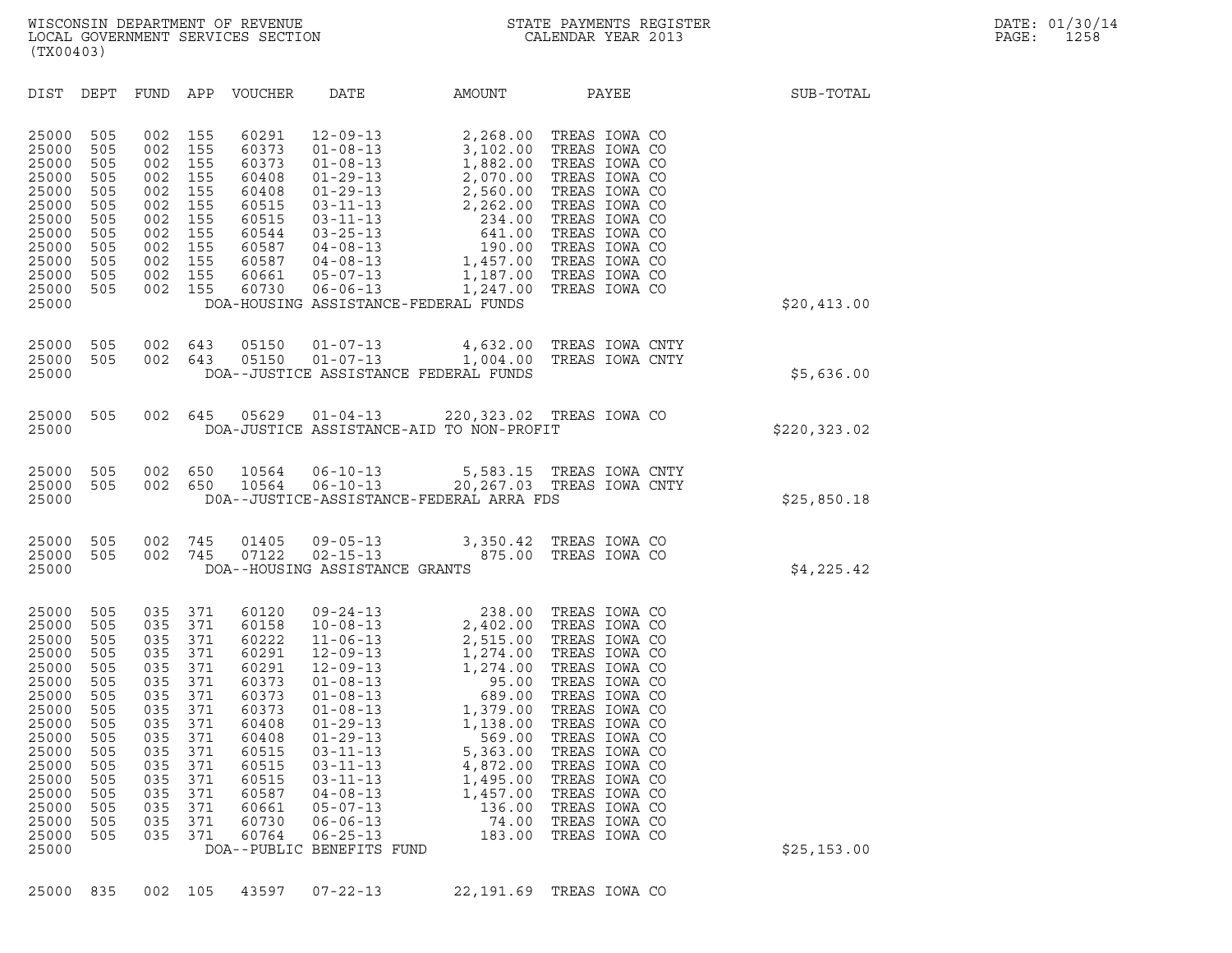| (TX00403)               |            |            |            | WISCONSIN DEPARTMENT OF REVENUE<br>LOCAL GOVERNMENT SERVICES SECTION |                                                  |                                          | STATE PAYMENTS REGISTER<br>CALENDAR YEAR 2013          | DATE: 01/30/14<br>PAGE:<br>1259 |  |
|-------------------------|------------|------------|------------|----------------------------------------------------------------------|--------------------------------------------------|------------------------------------------|--------------------------------------------------------|---------------------------------|--|
| DIST                    | DEPT       | FUND       | APP        | VOUCHER                                                              | DATE                                             | AMOUNT                                   | PAYEE                                                  | SUB-TOTAL                       |  |
| 25000<br>25000          | 835        | 002        | 105        | 80699                                                                | $11 - 18 - 13$<br>REVENUE--STATE SHARED REVENUES | 287,831.20                               | TREAS IOWA CO                                          | \$310,022.89                    |  |
| 25000<br>25000          | 835        | 002        | 109        | 01025                                                                | REVENUE--EXEMPT COMPUTER AID                     | $07 - 22 - 13$ 15,049.00                 | TREAS IOWA CO                                          | \$15,049.00                     |  |
| 25000<br>25000<br>25000 | 835<br>835 | 002<br>002 | 302<br>302 | 10035<br>11035                                                       | 07-22-13<br>$07 - 22 - 13$                       | REVENUE-FIRST DOLLAR/SCHOOL LEVY CREDITS | 3,268,201.01 TREAS IOWA CO<br>838,838.11 TREAS IOWA CO | \$4,107,039.12                  |  |
| 25000<br>25000          | 835        | 021        | 363        | 37174                                                                | $03 - 25 - 13$<br>REVENUE--LOTTERY CREDIT -      | 757,686.60                               | TREAS IOWA CO                                          | \$757,686.60                    |  |
| 25000                   |            |            |            |                                                                      | DISTRICT TOTAL APPROPRIATIONS                    |                                          |                                                        | \$7,854,511.59                  |  |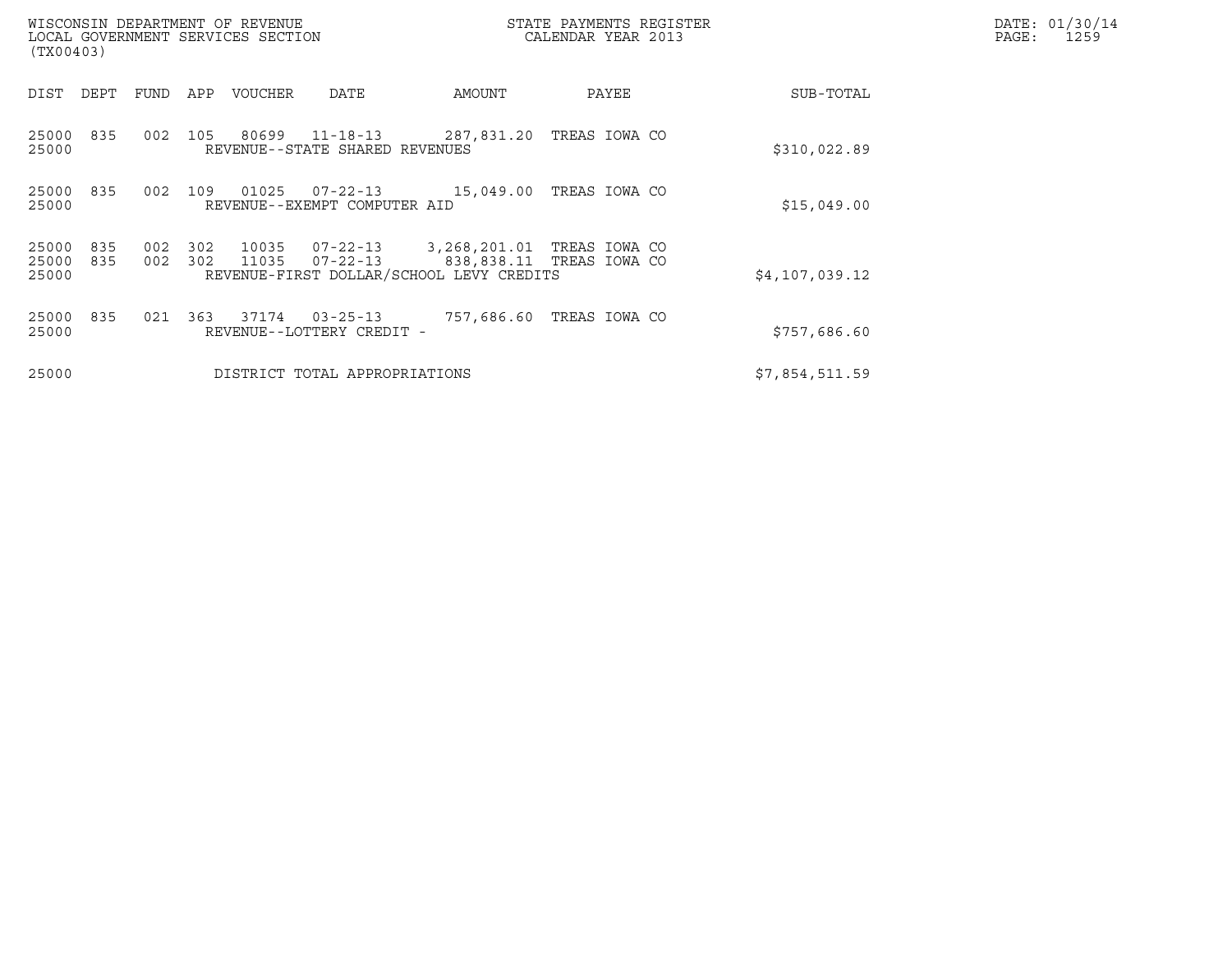| (TX00403)                                                 |                              |         |                        |                                                                    |                                                                                                                                                                                                                                                                                                                                                                                         | ${\tt WISCONSIM} \begin{tabular}{l} DEPARTMENT OF REVIEW \\ LOCAL BONERNMENT SERVICES SECTION \\ \end{tabular} \begin{tabular}{l} \multicolumn{2}{c}{\textbf{A}YMENTS} \begin{tabular}{l} \multicolumn{2}{c}{\textbf{B}YMENTS} \end{tabular} \end{tabular} \begin{tabular}{l} \multicolumn{2}{c}{\textbf{A}YMENTS} \begin{tabular}{l} \multicolumn{2}{c}{\textbf{B}YMENTS} \end{tabular} \end{tabular} \end{tabular}$ |               | DATE: 01/30/14<br>$\mathtt{PAGE:}$<br>1260 |
|-----------------------------------------------------------|------------------------------|---------|------------------------|--------------------------------------------------------------------|-----------------------------------------------------------------------------------------------------------------------------------------------------------------------------------------------------------------------------------------------------------------------------------------------------------------------------------------------------------------------------------------|-----------------------------------------------------------------------------------------------------------------------------------------------------------------------------------------------------------------------------------------------------------------------------------------------------------------------------------------------------------------------------------------------------------------------|---------------|--------------------------------------------|
|                                                           |                              |         |                        |                                                                    | DIST DEPT FUND APP VOUCHER DATE AMOUNT                                                                                                                                                                                                                                                                                                                                                  | PAYEE SUB-TOTAL                                                                                                                                                                                                                                                                                                                                                                                                       |               |                                            |
| 25002                                                     | 25002 165                    |         |                        |                                                                    | 002 225 00651 07-03-13 4,512.36 TREAS TN ARENA<br>SAFETY/PROF SERV--FIRE INSURANCE DUES                                                                                                                                                                                                                                                                                                 |                                                                                                                                                                                                                                                                                                                                                                                                                       | \$4,512.36    |                                            |
| 25002                                                     |                              |         |                        |                                                                    | NAT RESOURCES-SEVERANCE/YIELD/WITHDRAWAL                                                                                                                                                                                                                                                                                                                                                | $\begin{array}{cccccccc} 25002 & 370 & 000 & 001 & 02DNR & 07-03-13 & & 485.81 & \text{TREAS TOWN AREA} \\ 25002 & 370 & 000 & 001 & 04DNR & 10-23-13 & & 23,752.43 & \text{TOWN AREA} \end{array}$                                                                                                                                                                                                                   | \$24,238.24   |                                            |
|                                                           |                              |         |                        |                                                                    | 25002 370 002 503 15762 02-06-13 3,228.06 TREAS TN ARENA<br>25002 370 002 503 15762 02-06-13 24,663.66 TREAS TN ARENA                                                                                                                                                                                                                                                                   | TOWN SHARE 2107.58                                                                                                                                                                                                                                                                                                                                                                                                    |               |                                            |
|                                                           |                              |         |                        |                                                                    | 25002 NAT RESOURCES--AIDS IN LIEU OF TAXES                                                                                                                                                                                                                                                                                                                                              |                                                                                                                                                                                                                                                                                                                                                                                                                       | \$27,891.72   |                                            |
|                                                           | 25002 370<br>25002 and 25002 |         |                        |                                                                    | 012 571 36256 06-10-13 1,426.01 TREAS TN ARENA<br>NAT RESOURCES--FOREST CROP/MFL/CO FOREST                                                                                                                                                                                                                                                                                              |                                                                                                                                                                                                                                                                                                                                                                                                                       | \$1,426.01    |                                            |
|                                                           |                              |         |                        |                                                                    | 25002 NAT RESOURCES--AIDS IN LIEU OF TAXES                                                                                                                                                                                                                                                                                                                                              | $\begin{array}{cccccccc} 25002 & 370 & 012 & 579 & 18457 & 04-15-13 & & 109.51 & \text{TREAS TOWN AREA} \\ 25002 & 370 & 012 & 579 & 18457 & 04-15-13 & & 28.50 & \text{TREAS TOWN AREA} \\ 25002 & 370 & 012 & 579 & 18457 & 04-15-13 & & 1,256.33 & \text{TREAS TOWN AREA} \end{array}$                                                                                                                             | \$1,394.34    |                                            |
|                                                           | 25002 370                    |         |                        |                                                                    | 074 670 40583 05-20-13 1,410.97 TREAS TN ARENA<br>25002 NAT RESOURCES--RU RECYCLING GRANT                                                                                                                                                                                                                                                                                               |                                                                                                                                                                                                                                                                                                                                                                                                                       | \$1,410.97    |                                            |
| 25002 395<br>25002 395<br>25002 395<br>25002 395<br>25002 |                              |         |                        |                                                                    | $\begin{array}{cccccc} 011 & 191 & 70651 & 01\text{--}07\text{--}13 & & 41,038.04 & \text{TOWN OF AREA} \\ 011 & 191 & 76651 & 04\text{--}01\text{--}13 & & 41,038.04 & \text{TOWN OF AREA} \\ 011 & 191 & 84651 & 07\text{--}01\text{--}13 & & 41,038.04 & \text{TOWN OF AREA} \\ 011 & 191 & 96651 & 10\text{--}07\text{--}13 & & 41,038.$<br>TRANSPORTATION--GENERAL TRANSP AIDS-GTA |                                                                                                                                                                                                                                                                                                                                                                                                                       | \$164, 152.18 |                                            |
| 25002 435<br>25002                                        |                              |         |                        |                                                                    | 005 162 01HSD 09-03-13 4,615.82 TOWN ARENA<br>HS--AMBULANCE FUNDING ASSISTANCE GRANTS                                                                                                                                                                                                                                                                                                   |                                                                                                                                                                                                                                                                                                                                                                                                                       | \$4,615.82    |                                            |
| 25002 435<br>25002                                        |                              |         |                        | 005 163 01LGS 11-18-13                                             | HS--PREPAID MEDICAL TRANSPORT REIMBURSE                                                                                                                                                                                                                                                                                                                                                 | 2,000.00 ARENA FIRE BOARD                                                                                                                                                                                                                                                                                                                                                                                             | \$2,000.00    |                                            |
| 25002 835<br>25002 835<br>25002                           |                              | 002 105 | 002 105 43572<br>80674 | $07 - 22 - 13$<br>$11 - 18 - 13$<br>REVENUE--STATE SHARED REVENUES |                                                                                                                                                                                                                                                                                                                                                                                         | 3,899.82 TREAS TN ARENA<br>20,148.38 TREAS TN ARENA                                                                                                                                                                                                                                                                                                                                                                   | \$24,048.20   |                                            |
| 25002 835<br>25002                                        |                              |         | 002 109 02584          | $07 - 22 - 13$<br>REVENUE--EXEMPT COMPUTER AID                     | 12.00 TREAS TN ARENA                                                                                                                                                                                                                                                                                                                                                                    |                                                                                                                                                                                                                                                                                                                                                                                                                       | \$12.00       |                                            |
| 25002 835                                                 |                              |         | 021 363 35655          |                                                                    | 03-25-13 1,573.61 TREAS TN ARENA                                                                                                                                                                                                                                                                                                                                                        |                                                                                                                                                                                                                                                                                                                                                                                                                       |               |                                            |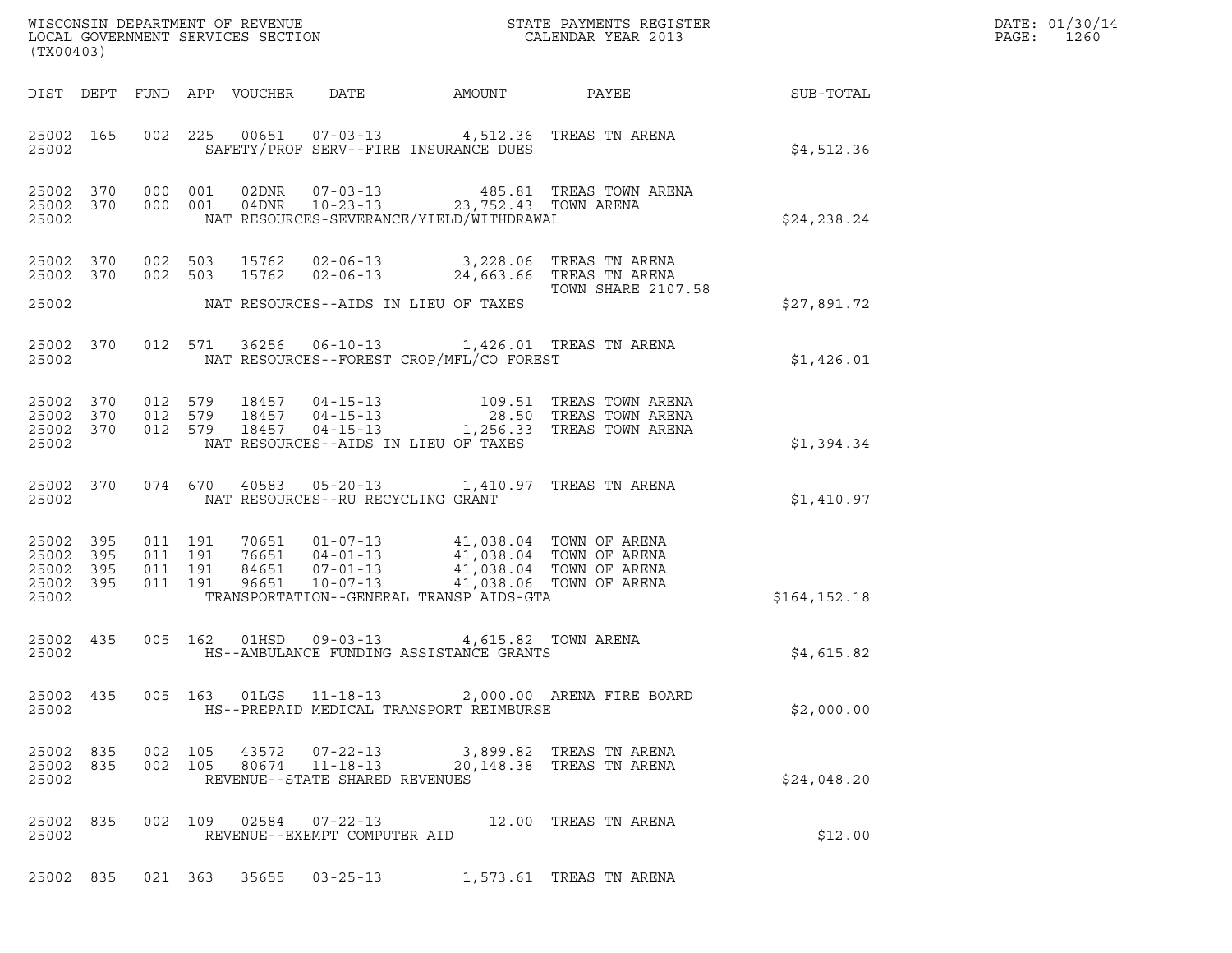| (TX00403) |      |     | WISCONSIN DEPARTMENT OF REVENUE<br>LOCAL GOVERNMENT SERVICES SECTION |                               |        | STATE PAYMENTS REGISTER<br>CALENDAR YEAR 2013 |               | PAGE: | DATE: 01/30/14<br>1261 |
|-----------|------|-----|----------------------------------------------------------------------|-------------------------------|--------|-----------------------------------------------|---------------|-------|------------------------|
| DIST DEPT | FUND | APP | VOUCHER                                                              | DATE                          | AMOUNT | PAYEE                                         | SUB-TOTAL     |       |                        |
| 25002     |      |     |                                                                      | REVENUE--LOTTERY CREDIT -     |        |                                               | \$1,573.61    |       |                        |
| 25002     |      |     |                                                                      | DISTRICT TOTAL APPROPRIATIONS |        |                                               | \$257, 275.45 |       |                        |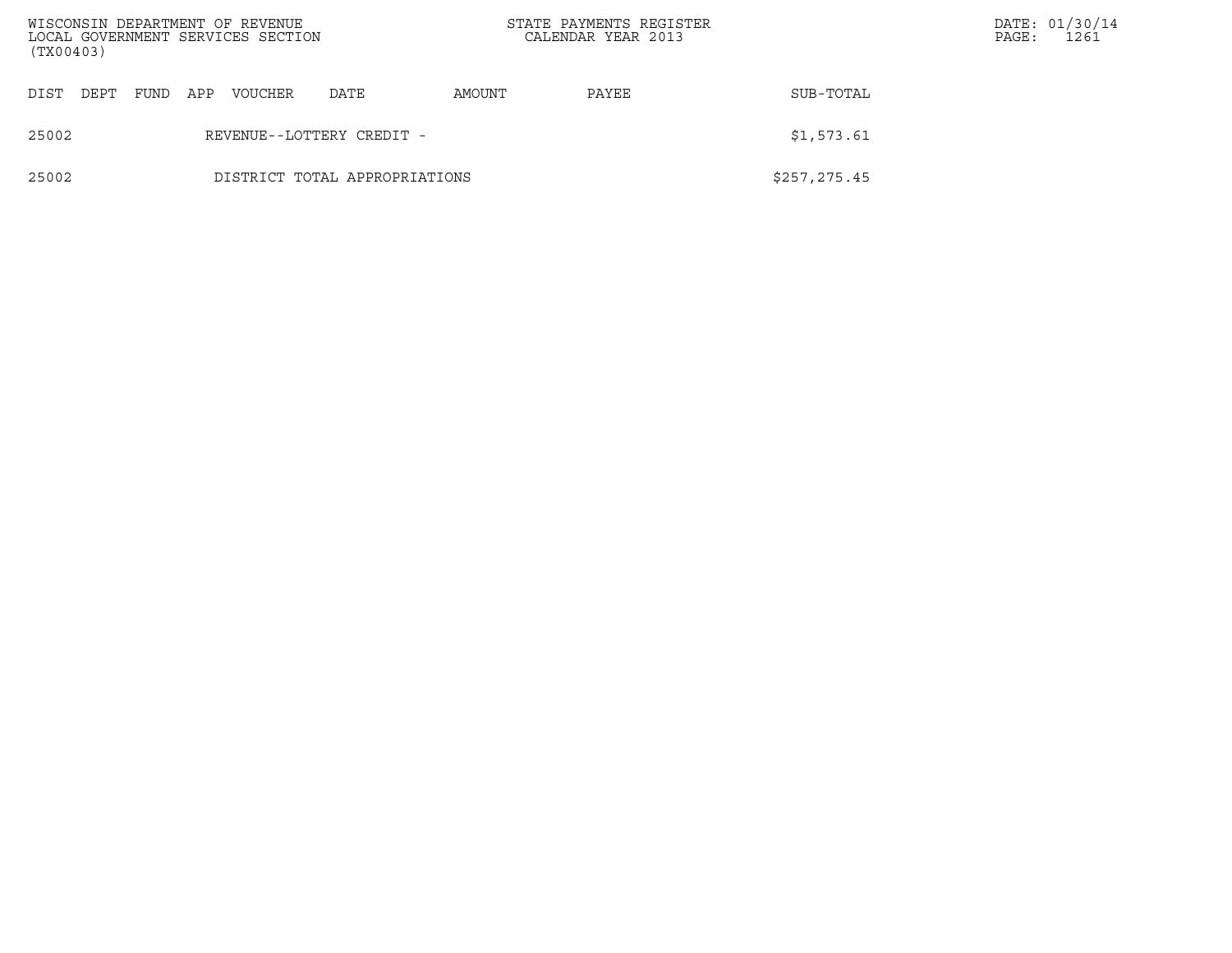| (TX00403)                                                 |                                          |                               |                                                  |                                                | $\tt WISCONSIM DEPARTMENT OF REVENUE$ $\tt WISCONSIMENT$ SERVICES SECTION $\tt CALENDAR$ YEAR 2013                                                                                                   |              | DATE: 01/30/14<br>PAGE: 1262 |
|-----------------------------------------------------------|------------------------------------------|-------------------------------|--------------------------------------------------|------------------------------------------------|------------------------------------------------------------------------------------------------------------------------------------------------------------------------------------------------------|--------------|------------------------------|
|                                                           |                                          |                               |                                                  |                                                | DIST DEPT FUND APP VOUCHER DATE AMOUNT PAYEE SUB-TOTAL                                                                                                                                               |              |                              |
| 25004                                                     |                                          |                               |                                                  | SAFETY/PROF SERV--FIRE INSURANCE DUES          | 25004 165 002 225 00652 07-03-13 3,545.13 TREAS TN BRIGHAM                                                                                                                                           | \$3,545.13   |                              |
|                                                           |                                          |                               |                                                  |                                                | 25004 370 002 503 15763 02-06-13 7,172.61 TREAS TN BRIGHAM<br><b>TOWN SHARE 1005.43</b>                                                                                                              |              |                              |
|                                                           |                                          |                               |                                                  | 25004 NAT RESOURCES--AIDS IN LIEU OF TAXES     |                                                                                                                                                                                                      | \$7,172.61   |                              |
|                                                           |                                          |                               |                                                  | 25004 NAT RESOURCES--FOREST CROP/MFL/CO FOREST | 25004 370 012 571 36257 06-10-13 1,007.13 TREAS TN BRIGHAM                                                                                                                                           | \$1,007.13   |                              |
| 25004 370<br>25004 370<br>25004 370<br>25004 370<br>25004 | 012 579<br>012 579<br>012 579<br>012 579 |                               |                                                  | NAT RESOURCES--AIDS IN LIEU OF TAXES           |                                                                                                                                                                                                      | \$1,715.51   |                              |
| 25004 370<br>25004                                        |                                          |                               | NAT RESOURCES--RU RECYCLING GRANT                |                                                | 074 670 40584 05-20-13 4,350.00 TREAS TN BRIGHAM                                                                                                                                                     | \$4,350.00   |                              |
| 25004 395<br>25004 395<br>25004 395<br>25004 395<br>25004 | 011 191                                  | 011 191<br>011 191<br>011 191 |                                                  | TRANSPORTATION--GENERAL TRANSP AIDS-GTA        | 70652   01-07-13   30,585.35   TOWN OF BRIGHAM<br>76652   04-01-13   30,585.35   TOWN OF BRIGHAM<br>84652   07-01-13   30,585.35   TOWN OF BRIGHAM<br>96652   10-07-13   30,585.38   TOWN OF BRIGHAM | \$122,341.43 |                              |
| 25004 835<br>25004                                        | 25004 835 002 105                        | 002 105                       | 43573 07-22-13<br>REVENUE--STATE SHARED REVENUES |                                                | 2,458.53 TREAS TN BRIGHAM<br>80675 11-18-13 13,944.00 TREAS TN BRIGHAM                                                                                                                               | \$16,402.53  |                              |
| 25004 835<br>25004                                        |                                          |                               | REVENUE--EXEMPT COMPUTER AID                     |                                                | 002 109 02585 07-22-13 36.00 TREAS TN BRIGHAM                                                                                                                                                        | \$36.00      |                              |
| 25004                                                     |                                          |                               |                                                  | DOA-PAYMENT FOR MUNICIPAL SERVICES AID         | 25004 835 002 501 00002 02-01-13 1,288.22 TREAS TN BRIGHAM                                                                                                                                           | \$1,288.22   |                              |
| 25004                                                     |                                          |                               | DISTRICT TOTAL APPROPRIATIONS                    |                                                |                                                                                                                                                                                                      | \$157,858.56 |                              |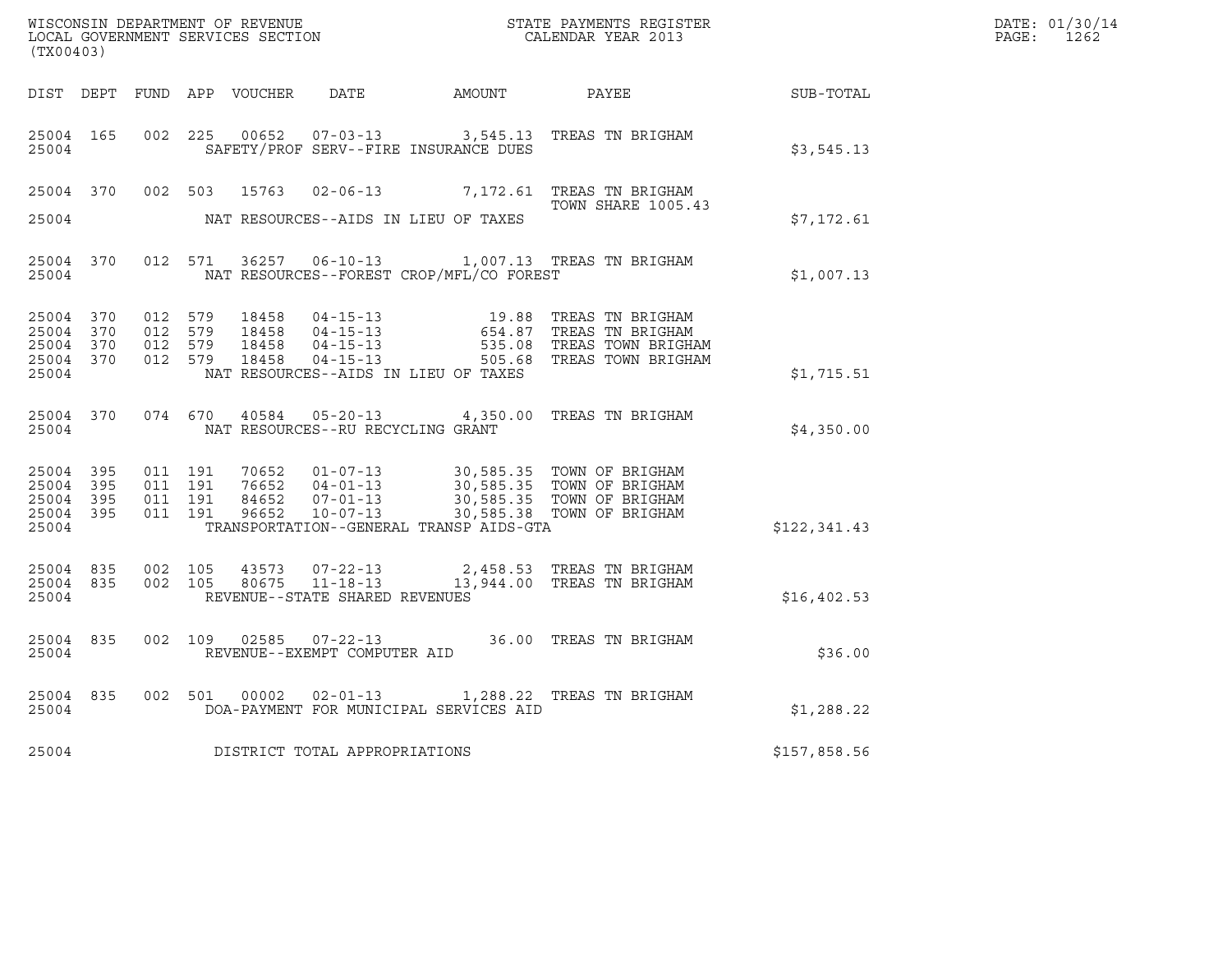| DATE: | 01/30/14 |
|-------|----------|
| PAGE: | 1263     |

| (TX00403)                                             |                        |                                          |     |                |                                                                    |                                                                                                                                                                                                                             |                                                                                                                                                                                  |              | DATE: 01/30/14<br>PAGE:<br>1263 |
|-------------------------------------------------------|------------------------|------------------------------------------|-----|----------------|--------------------------------------------------------------------|-----------------------------------------------------------------------------------------------------------------------------------------------------------------------------------------------------------------------------|----------------------------------------------------------------------------------------------------------------------------------------------------------------------------------|--------------|---------------------------------|
|                                                       |                        |                                          |     |                |                                                                    |                                                                                                                                                                                                                             | DIST DEPT FUND APP VOUCHER DATE AMOUNT PAYEE SUB-TOTAL                                                                                                                           |              |                                 |
| 25006                                                 | 25006 165              |                                          |     |                |                                                                    | SAFETY/PROF SERV--FIRE INSURANCE DUES                                                                                                                                                                                       | 002 225 00653 07-03-13 1,056.28 TREAS TN CLYDE                                                                                                                                   | \$1,056.28   |                                 |
| 25006 370<br>25006                                    | 25006 370<br>25006 370 | 000 001                                  |     |                |                                                                    | NAT RESOURCES-SEVERANCE/YIELD/WITHDRAWAL                                                                                                                                                                                    | 000 001 01DNR 03-13-13 209.96 TREAS TOWN CLYDE<br>000 001 02DNR 07-03-13 832.73 TREAS TOWN CLYDE<br>000 001 05DNR 11-21-13 440.85 TREAS TOWN CLYDE                               | \$1,483.54   |                                 |
| 25006<br>25006 370<br>25006                           | 25006 370<br>370       | 002 503<br>002 503<br>002 503            |     |                |                                                                    | NAT RESOURCES--AIDS IN LIEU OF TAXES                                                                                                                                                                                        | 15764  02-06-13  14,499.05 TREAS TN CLYDE<br>15764  02-06-13  623.45 TREAS TN CLYDE<br>15764  02-06-13  11,467.95 TREAS TN CLYDE<br>TOWN SHARE 3053<br><b>TOWN SHARE 3053.25</b> | \$26,590.45  |                                 |
| 25006                                                 |                        |                                          |     |                |                                                                    | NAT RESOURCES--FOREST CROP/MFL/CO FOREST                                                                                                                                                                                    | 25006 370 012 571 36258 06-10-13 832.55 TREAS TN CLYDE                                                                                                                           | \$832.55     |                                 |
| 25006                                                 | 25006 370<br>25006 370 |                                          |     |                |                                                                    | NAT RESOURCES--AIDS IN LIEU OF TAXES                                                                                                                                                                                        | 012 579 18459 04-15-13 20.75 TREAS TN CLYDE<br>012 579 18459 04-15-13 209.04 TREAS TOWN CLYDE                                                                                    | \$229.79     |                                 |
| 25006                                                 |                        |                                          |     |                | NAT RESOURCES--RU RECYCLING GRANT                                  |                                                                                                                                                                                                                             | 25006 370 074 670 40585 05-20-13 808.66 TREAS TN CLYDE                                                                                                                           | \$808.66     |                                 |
| 25006 395<br>25006<br>25006 395<br>25006 395<br>25006 | 395                    | 011 191<br>011 191<br>011 191<br>011 191 |     |                |                                                                    | 70653  01-07-13  15,110.08  TOWN OF CLYDE<br>76653  04-01-13  15,110.08  TOWN OF CLYDE<br>84653  07-01-13  15,110.08  TOWN OF CLYDE<br>96653  10-07-13  15,110.11  TOWN OF CLYDE<br>TRANSPORTATION--GENERAL TRANSP AIDS-GTA |                                                                                                                                                                                  | \$60,440.35  |                                 |
| 25006 395<br>25006                                    |                        |                                          |     |                |                                                                    | 011  278  69115  03-19-13  26,180.57  TREAS TN CLYDE<br>TRANSPORTATION--LRIP/TRIP/MSIP GRANTS                                                                                                                               |                                                                                                                                                                                  | \$26, 180.57 |                                 |
| 25006<br>25006                                        | 505                    | 002 745                                  |     | 07119          | DOA--HOUSING ASSISTANCE GRANTS                                     | 02-15-13 77,000.00 TREAS TN CLYDE                                                                                                                                                                                           |                                                                                                                                                                                  | \$77,000.00  |                                 |
| 25006<br>25006<br>25006                               | 835<br>835             | 002<br>002 105                           | 105 | 43574<br>80676 | $07 - 22 - 13$<br>$11 - 18 - 13$<br>REVENUE--STATE SHARED REVENUES |                                                                                                                                                                                                                             | 1,182.52 TREAS TN CLYDE<br>8,799.45 TREAS TN CLYDE                                                                                                                               | \$9.981.97   |                                 |
| 25006                                                 |                        |                                          |     |                | DISTRICT TOTAL APPROPRIATIONS                                      |                                                                                                                                                                                                                             |                                                                                                                                                                                  | \$204,604.16 |                                 |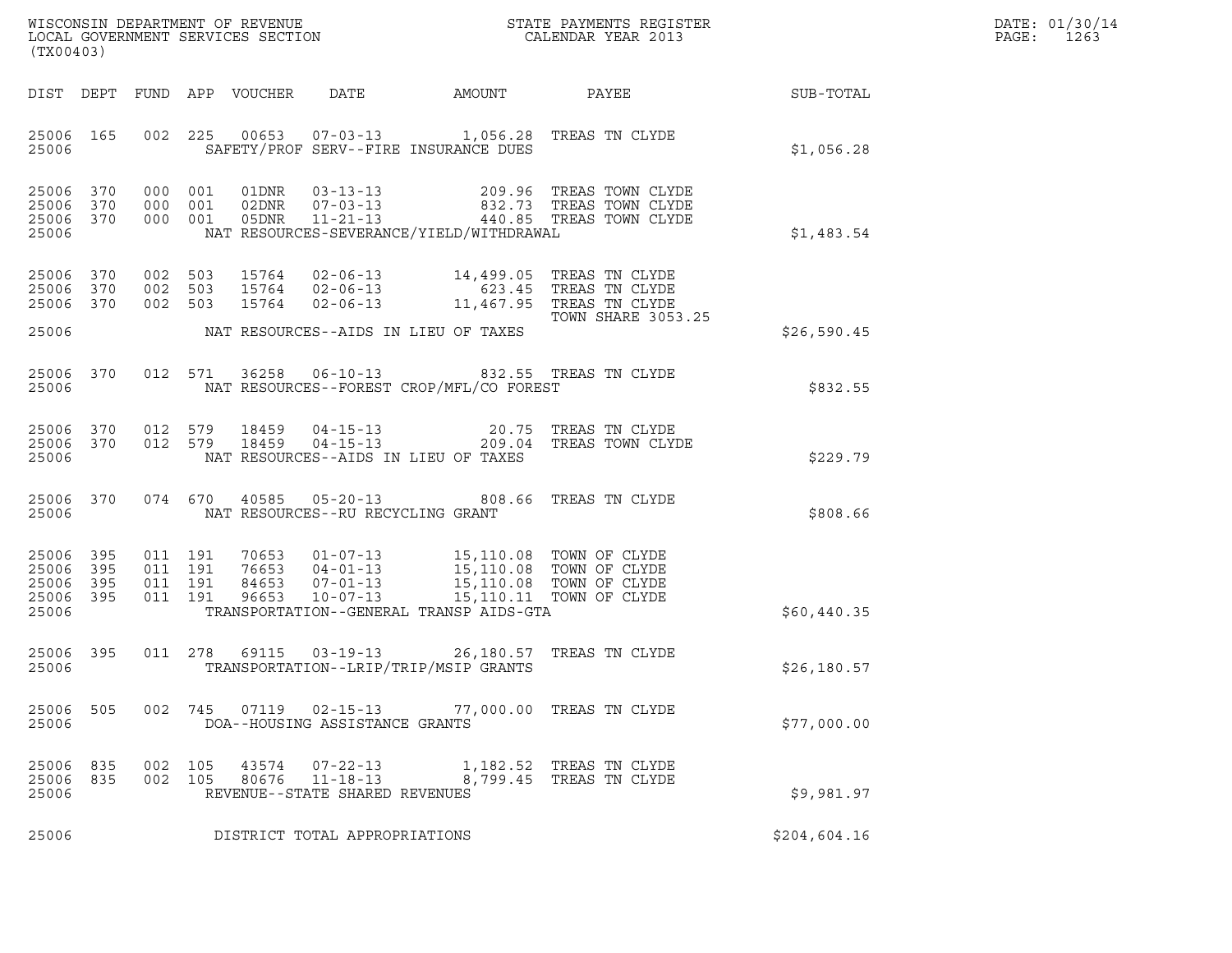| WISCONSIN DEPARTMENT OF REVENUE   | STATE PAYMENTS REGISTER | DATE: 01/30/14 |
|-----------------------------------|-------------------------|----------------|
| LOCAL GOVERNMENT SERVICES SECTION | CALENDAR YEAR 2013      | 1264<br>PAGE:  |

| (TX00403)                       |           |                    |                |                                                                    |                                            | WISCONSIN DEPARTMENT OF REVENUE<br>LOCAL GOVERNMENT SERVICES SECTION<br>CALENDAR YEAR 2013                                                                                                                                                                                                                                                        |              | DATE: 01/30/14<br>PAGE: 1264 |
|---------------------------------|-----------|--------------------|----------------|--------------------------------------------------------------------|--------------------------------------------|---------------------------------------------------------------------------------------------------------------------------------------------------------------------------------------------------------------------------------------------------------------------------------------------------------------------------------------------------|--------------|------------------------------|
|                                 |           |                    |                |                                                                    |                                            | DIST DEPT FUND APP VOUCHER DATE AMOUNT PAYEE TO SUB-TOTAL                                                                                                                                                                                                                                                                                         |              |                              |
| 25008                           |           |                    |                |                                                                    | SAFETY/PROF SERV--FIRE INSURANCE DUES      | 25008 165 002 225 00654 07-03-13 6,847.60 TREAS TN DODGEVILLE                                                                                                                                                                                                                                                                                     | \$6,847.60   |                              |
| 25008                           |           |                    |                |                                                                    | NAT RESOURCES-SEVERANCE/YIELD/WITHDRAWAL   | $\begin{tabular}{lcccc} 25008 & 370 & 000 & 001 & 01DNR & 03-13-13 & & 228.37 \end{tabular} \begin{tabular}{lcccc} 25008 & 370 & 000 & 001 & 02DNR & 07-03-13 & & 261.85 \end{tabular} \begin{tabular}{lcccc} 25008 & 370 & 000 & 001 & 02DNR & 07-03-13 & & 261.85 \end{tabular} \end{tabular} \begin{tabular}{lcccc} 25008 & 370 & 000 & 001 &$ | \$635.36     |                              |
|                                 |           |                    |                |                                                                    | 25008 NAT RESOURCES--AIDS IN LIEU OF TAXES | 25008 370 002 503 15765 02-06-13 2,505.56 TREAS TN DODGEVILLE<br>25008 370 002 503 15765 02-06-13 13,944.81 TREAS TN DODGEVILLE<br>TOWN SHARE 1561.41                                                                                                                                                                                             | \$16,450.37  |                              |
| 25008                           |           |                    |                |                                                                    | NAT RESOURCES--FOREST CROP/MFL/CO FOREST   | 25008 370 012 571 36259 06-10-13 1,211.47 TREAS TN DODGEVILLE                                                                                                                                                                                                                                                                                     | \$1,211.47   |                              |
| 25008                           |           |                    |                |                                                                    | NAT RESOURCES--AIDS IN LIEU OF TAXES       | $25008$ 370 012 579 18460 04-15-13 1,077.76 TREAS TN DODGEVILLE<br>25008 370 012 579 18460 04-15-13 3,335.99 TREAS TOWN DODGEVILLE                                                                                                                                                                                                                | \$4,413.75   |                              |
|                                 | 25008     |                    |                | NAT RESOURCES--RU RECYCLING GRANT                                  |                                            | 25008 370 074 670 40586 05-20-13 2,524.19 TREAS TN DODGEVILLE                                                                                                                                                                                                                                                                                     | \$2,524.19   |                              |
| 25008                           |           |                    |                |                                                                    | TRANSPORTATION--GENERAL TRANSP AIDS-GTA    | $\begin{array}{cccccccc} 25008 & 395 & 011 & 191 & 70654 & 01-07-13 & 38,031.90 & \text{TOWN OF DOOGEVILLE} \\ 25008 & 395 & 011 & 191 & 76654 & 04-01-13 & 38,031.90 & \text{TOWN OF DOOGEVILLE} \\ 25008 & 395 & 011 & 191 & 84654 & 07-01-13 & 38,031.90 & \text{TOWN OF DOOGEVILLE} \\ 25008 & 395 & 011 & 191 & 96$                          | \$152,127.62 |                              |
| 25008                           | 25008 395 |                    |                |                                                                    | TRANSPORTATION--LRIP/TRIP/MSIP GRANTS      | 011  278  60948  01-03-13  134,330.75  TREAS TN DODGEVILLE                                                                                                                                                                                                                                                                                        | \$134,330.75 |                              |
| 25008 835<br>25008 835<br>25008 |           | 002 105<br>002 105 | 43575<br>80677 | $07 - 22 - 13$<br>$11 - 18 - 13$<br>REVENUE--STATE SHARED REVENUES |                                            | 4,088.00 TREAS TN DODGEVILLE<br>23,176.39 TREAS TN DODGEVILLE                                                                                                                                                                                                                                                                                     | \$27, 264.39 |                              |
| 25008 835<br>25008              |           |                    | 002 109 02586  | 07-22-13<br>REVENUE--EXEMPT COMPUTER AID                           |                                            | 355.00 TREAS TN DODGEVILLE                                                                                                                                                                                                                                                                                                                        | \$355.00     |                              |
| 25008 835<br>25008              |           |                    | 002 501 00002  | $02 - 01 - 13$                                                     | DOA-PAYMENT FOR MUNICIPAL SERVICES AID     | 827.48 TREAS TN DODGEVILLE                                                                                                                                                                                                                                                                                                                        | \$827.48     |                              |
| 25008                           |           |                    |                | DISTRICT TOTAL APPROPRIATIONS                                      |                                            |                                                                                                                                                                                                                                                                                                                                                   | \$346,987.98 |                              |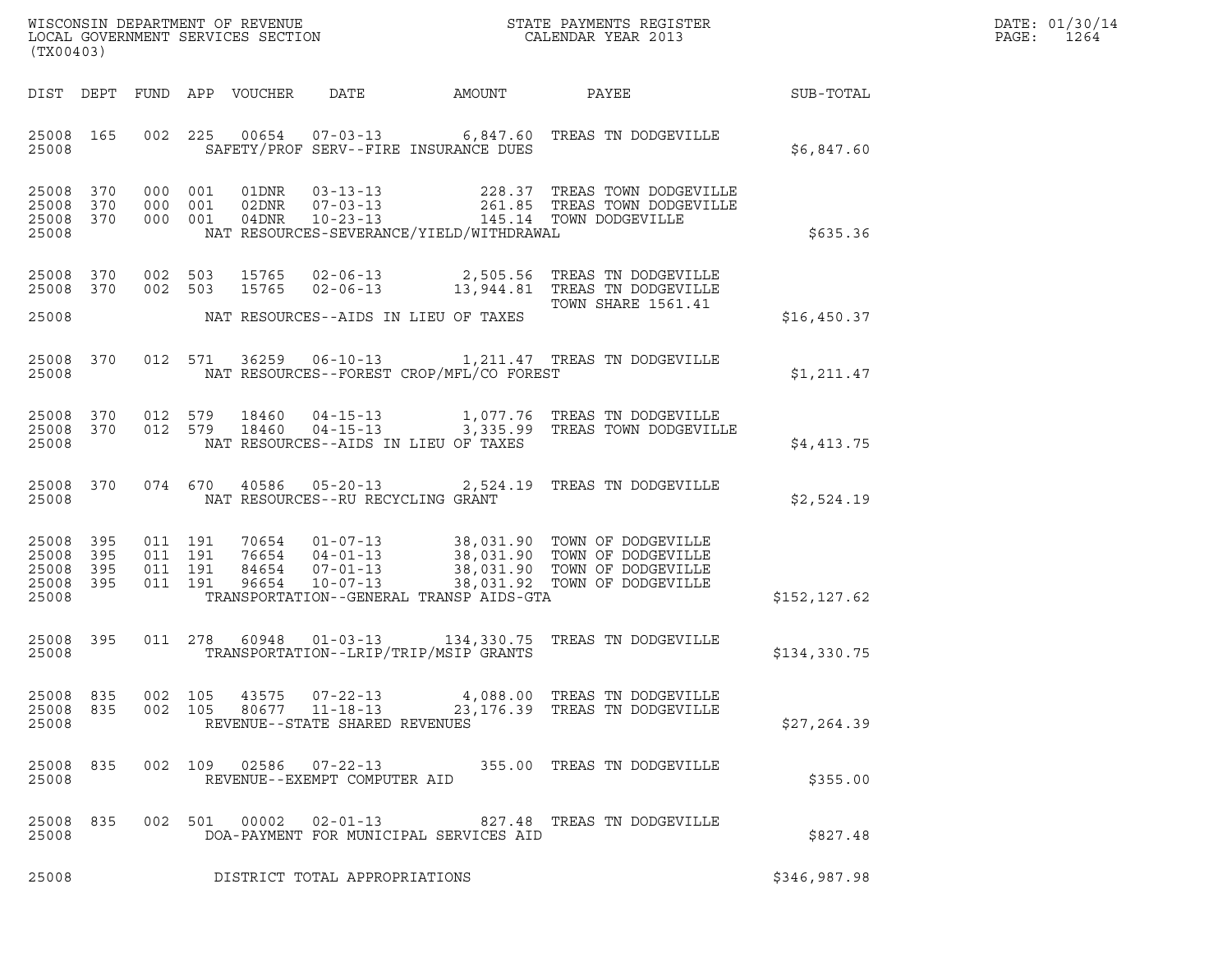| WISCONSIN DEPARTMENT OF REVENUE<br>LOCAL GOVERNMENT SERVICES SECTION<br>(TX00403) |     |                                          |         |                                 |                                   |                                                                                      | STATE PAYMENTS REGISTER<br>CALENDAR YEAR 2013                                                                                  |              | DATE: 01/30/14<br>PAGE: 1265 |
|-----------------------------------------------------------------------------------|-----|------------------------------------------|---------|---------------------------------|-----------------------------------|--------------------------------------------------------------------------------------|--------------------------------------------------------------------------------------------------------------------------------|--------------|------------------------------|
|                                                                                   |     |                                          |         | DIST DEPT FUND APP VOUCHER DATE |                                   |                                                                                      | AMOUNT PAYEE SUB-TOTAL                                                                                                         |              |                              |
| 25010 165<br>25010                                                                |     |                                          |         |                                 |                                   | 002 225 00655 07-03-13 977.15 TREAS TN EDEN<br>SAFETY/PROF SERV--FIRE INSURANCE DUES |                                                                                                                                | \$977.15     |                              |
| 25010 370<br>25010                                                                |     |                                          | 012 571 |                                 |                                   | 36260  06-10-13  243.47  TREAS TN EDEN<br>NAT RESOURCES--FOREST CROP/MFL/CO FOREST   |                                                                                                                                | \$243.47     |                              |
| 25010 370<br>25010 370<br>25010 370<br>25010                                      |     | 012 579<br>012 579                       | 012 579 |                                 |                                   | NAT RESOURCES--AIDS IN LIEU OF TAXES                                                 | 18461   04-15-13   74.80 TREAS TN EDEN<br>18461   04-15-13   822.90 TREAS TN EDEN<br>18461   04-15-13   124.38 TREAS TOWN EDEN | \$1,022.08   |                              |
| 25010 370<br>25010                                                                |     |                                          |         |                                 | NAT RESOURCES--RU RECYCLING GRANT | 074 670 40587 05-20-13 835.59 TREAS TN EDEN                                          |                                                                                                                                | \$835.59     |                              |
| 25010 395<br>25010 395<br>25010<br>25010 395<br>25010                             | 395 | 011 191<br>011 191<br>011 191<br>011 191 |         |                                 |                                   | TRANSPORTATION--GENERAL TRANSP AIDS-GTA                                              |                                                                                                                                | \$75,492.22  |                              |
| 25010 835<br>25010 835<br>25010                                                   |     | 002 105                                  | 002 105 |                                 | REVENUE--STATE SHARED REVENUES    | 43576 07-22-13 3,206.39 TREAS TN EDEN<br>80678  11-18-13  98,818.92  TREAS TN EDEN   |                                                                                                                                | \$102,025.31 |                              |
| 25010 835<br>25010                                                                |     |                                          |         |                                 | REVENUE--EXEMPT COMPUTER AID      | 002 109 02587 07-22-13 14.00 TREAS TN EDEN                                           |                                                                                                                                | \$14.00      |                              |
| 25010                                                                             |     |                                          |         |                                 | DISTRICT TOTAL APPROPRIATIONS     |                                                                                      |                                                                                                                                | \$180,609.82 |                              |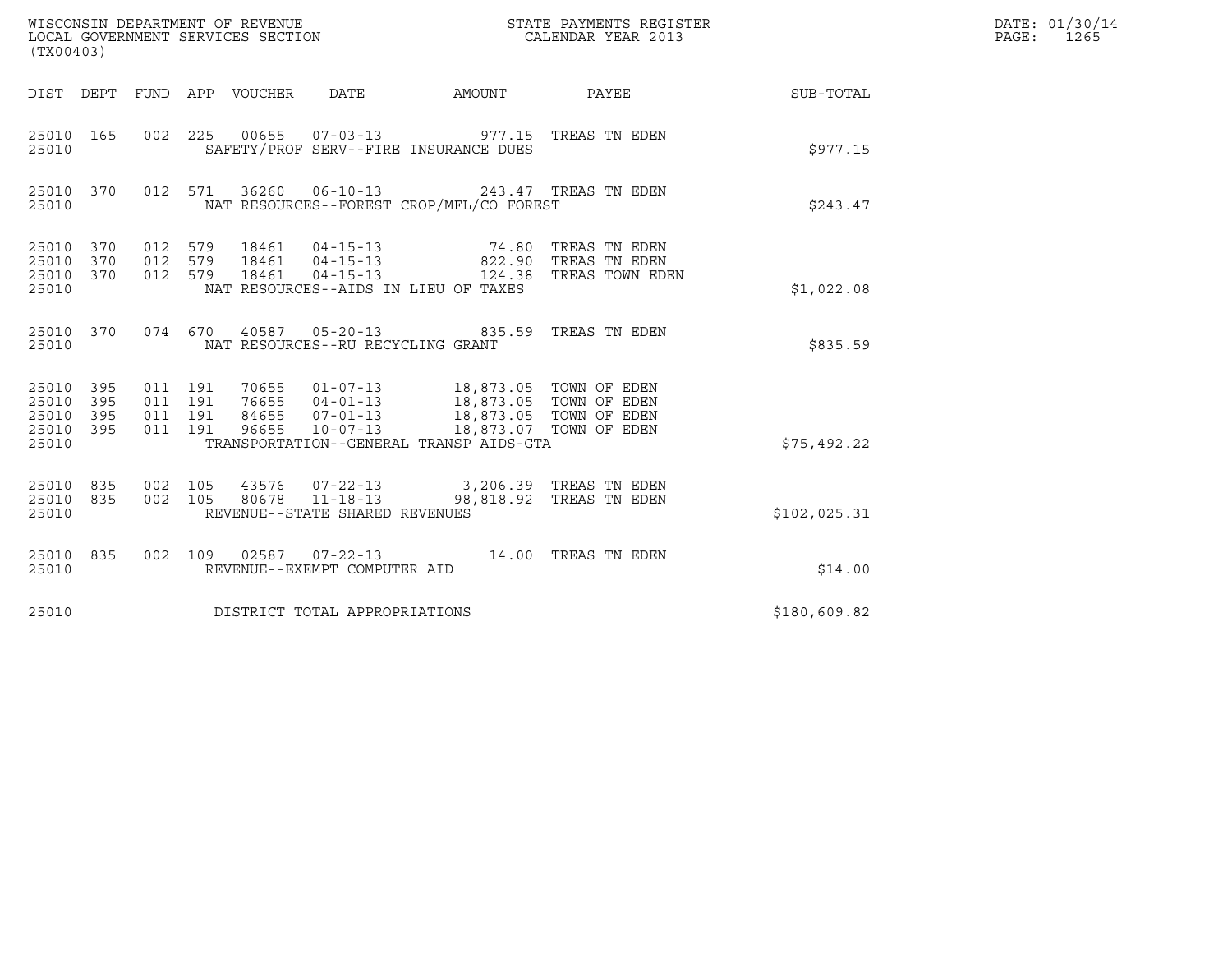| (TX00403)                                                 |           |                                          |  |                         |                                                          |                                          |                                                                                                                                                                                              |              | DATE: 01/30/14<br>$\mathtt{PAGE:}$<br>1266 |
|-----------------------------------------------------------|-----------|------------------------------------------|--|-------------------------|----------------------------------------------------------|------------------------------------------|----------------------------------------------------------------------------------------------------------------------------------------------------------------------------------------------|--------------|--------------------------------------------|
|                                                           |           |                                          |  |                         |                                                          |                                          | DIST DEPT FUND APP VOUCHER  DATE           AMOUNT           PAYEE                                                                                                                            | SUB-TOTAL    |                                            |
| 25012 165<br>25012                                        |           | 002 225                                  |  | 00656                   |                                                          | SAFETY/PROF SERV--FIRE INSURANCE DUES    | 07-03-13 1,900.69 TREAS TN HIGHLAND                                                                                                                                                          | \$1,900.69   |                                            |
| 25012 370                                                 |           | 002 503                                  |  | 15766                   |                                                          |                                          | 02-06-13 6,551.44 TREAS TN HIGHLAND                                                                                                                                                          |              |                                            |
| 25012                                                     |           |                                          |  |                         |                                                          | NAT RESOURCES--AIDS IN LIEU OF TAXES     | <b>TOWN SHARE 1006.61</b>                                                                                                                                                                    | \$6,551.44   |                                            |
| 25012 370<br>25012                                        |           |                                          |  |                         |                                                          | NAT RESOURCES--FOREST CROP/MFL/CO FOREST | 012 571 36261 06-10-13 781.20 TREAS TN HIGHLAND                                                                                                                                              | \$781.20     |                                            |
| 25012 370<br>25012 370<br>25012 370<br>25012              |           | 012 579<br>012 579<br>012 579            |  | 18462<br>18462<br>18462 |                                                          | NAT RESOURCES--AIDS IN LIEU OF TAXES     | 04-15-13 635.32 TREAS TN HIGHLAND<br>04-15-13 367.52 TREAS TOWN HIGHLAND<br>04-15-13 142.11 TREAS TOWN HIGHLAND                                                                              | \$1,144.95   |                                            |
| 25012                                                     | 25012 370 |                                          |  |                         | NAT RESOURCES--RU RECYCLING GRANT                        |                                          | 074 670 40588 05-20-13 1,048.64 TREAS TN HIGHLAND                                                                                                                                            | \$1,048.64   |                                            |
| 25012 395<br>25012 395<br>25012 395<br>25012 395<br>25012 |           | 011 191<br>011 191<br>011 191<br>011 191 |  |                         |                                                          | TRANSPORTATION--GENERAL TRANSP AIDS-GTA  | 70656  01-07-13  37,608.50  TOWN OF HIGHLAND<br>76656  04-01-13  37,608.50  TOWN OF HIGHLAND<br>84656  07-01-13  37,608.50  TOWN OF HIGHLAND<br>96656  10-07-13  37,608.52  TOWN OF HIGHLAND | \$150,434.02 |                                            |
| 25012 835<br>25012 835<br>25012                           |           | 002 105                                  |  |                         | 002 105 80679 11-18-13<br>REVENUE--STATE SHARED REVENUES |                                          | 43577  07-22-13  2,862.00  TREAS TN HIGHLAND<br>16,217.98 TREAS TN HIGHLAND                                                                                                                  | \$19,079.98  |                                            |
| 25012 835<br>25012                                        |           |                                          |  |                         | REVENUE--EXEMPT COMPUTER AID                             |                                          | 002 109 02588 07-22-13 12.00 TREAS TN HIGHLAND                                                                                                                                               | \$12.00      |                                            |
| 25012                                                     | 25012 835 | 002 501                                  |  | 00002                   |                                                          | DOA-PAYMENT FOR MUNICIPAL SERVICES AID   | 02-01-13 305.70 TREAS TN HIGHLAND                                                                                                                                                            | \$305.70     |                                            |
| 25012                                                     |           |                                          |  |                         | DISTRICT TOTAL APPROPRIATIONS                            |                                          |                                                                                                                                                                                              | \$181,258.62 |                                            |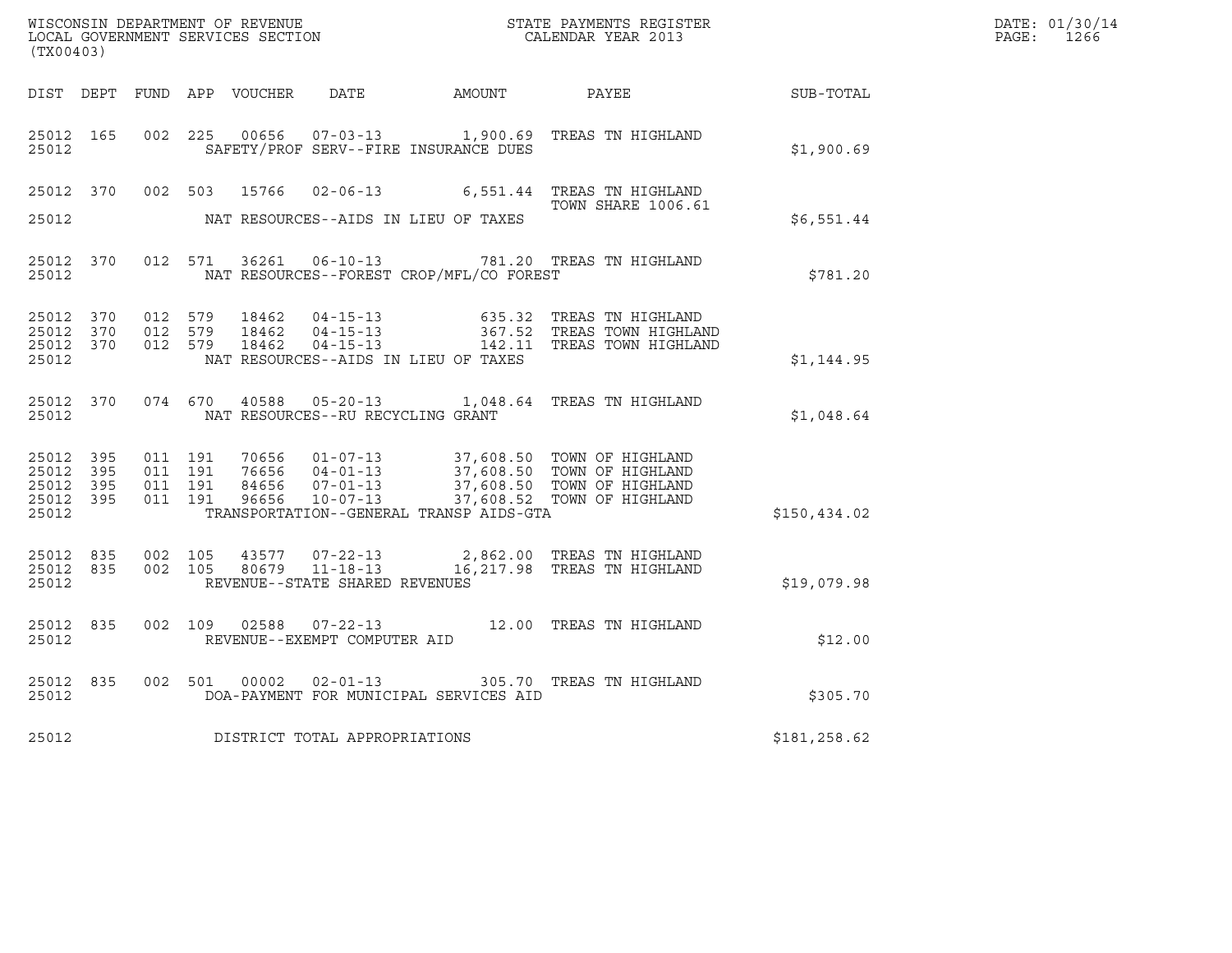| WISCONSIN DEPARTMENT OF REVENUE<br>(TX00403)              | LOCAL GOVERNMENT SERVICES SECTION                                                                                                                                                                                                             | STATE PAYMENTS REGISTER<br>CALENDAR YEAR 2013 | DATE: 01/30/14<br>PAGE:<br>1267 |
|-----------------------------------------------------------|-----------------------------------------------------------------------------------------------------------------------------------------------------------------------------------------------------------------------------------------------|-----------------------------------------------|---------------------------------|
|                                                           | DIST DEPT FUND APP VOUCHER DATE                                                                                                                                                                                                               | AMOUNT PAYEE SUB-TOTAL                        |                                 |
| 25014 165<br>25014                                        | 002 225 00657 07-03-13 1,739.50 TREAS TN LINDEN<br>SAFETY/PROF SERV--FIRE INSURANCE DUES                                                                                                                                                      | \$1,739.50                                    |                                 |
| 25014                                                     | 25014 370 000 001 04DNR 10-23-13 1,779.40 TOWN LINDEN<br>NAT RESOURCES-SEVERANCE/YIELD/WITHDRAWAL                                                                                                                                             | \$1.779.40                                    |                                 |
| 25014 370<br>25014                                        | 012 571 36262 06-10-13 282.29 TREAS TN LINDEN<br>NAT RESOURCES--FOREST CROP/MFL/CO FOREST                                                                                                                                                     | \$282.29                                      |                                 |
| 25014 395<br>25014 395<br>25014 395<br>25014 395<br>25014 | 011 191<br>011 191<br>011 191<br>96657 10-07-13 28,082.02 TOWN OF LINDEN<br>011 191<br>TRANSPORTATION--GENERAL TRANSP AIDS-GTA                                                                                                                | \$112,328.02                                  |                                 |
| 25014                                                     | $\begin{array}{cccccccc} 25014 & 835 & 002 & 105 & 43578 & 07-22-13 & & 2,870.40 & \text{TREAS TN LINDER} \\ 25014 & 835 & 002 & 105 & 80680 & 11-18-13 & & 16,289.28 & \text{TREAS TN LINDER} \end{array}$<br>REVENUE--STATE SHARED REVENUES | \$19,159.68                                   |                                 |
| 25014 835<br>25014                                        | 002 109 02589 07-22-13 46.00 TREAS TN LINDEN<br>REVENUE--EXEMPT COMPUTER AID                                                                                                                                                                  | \$46.00                                       |                                 |
| 25014                                                     | DISTRICT TOTAL APPROPRIATIONS                                                                                                                                                                                                                 | \$135,334.89                                  |                                 |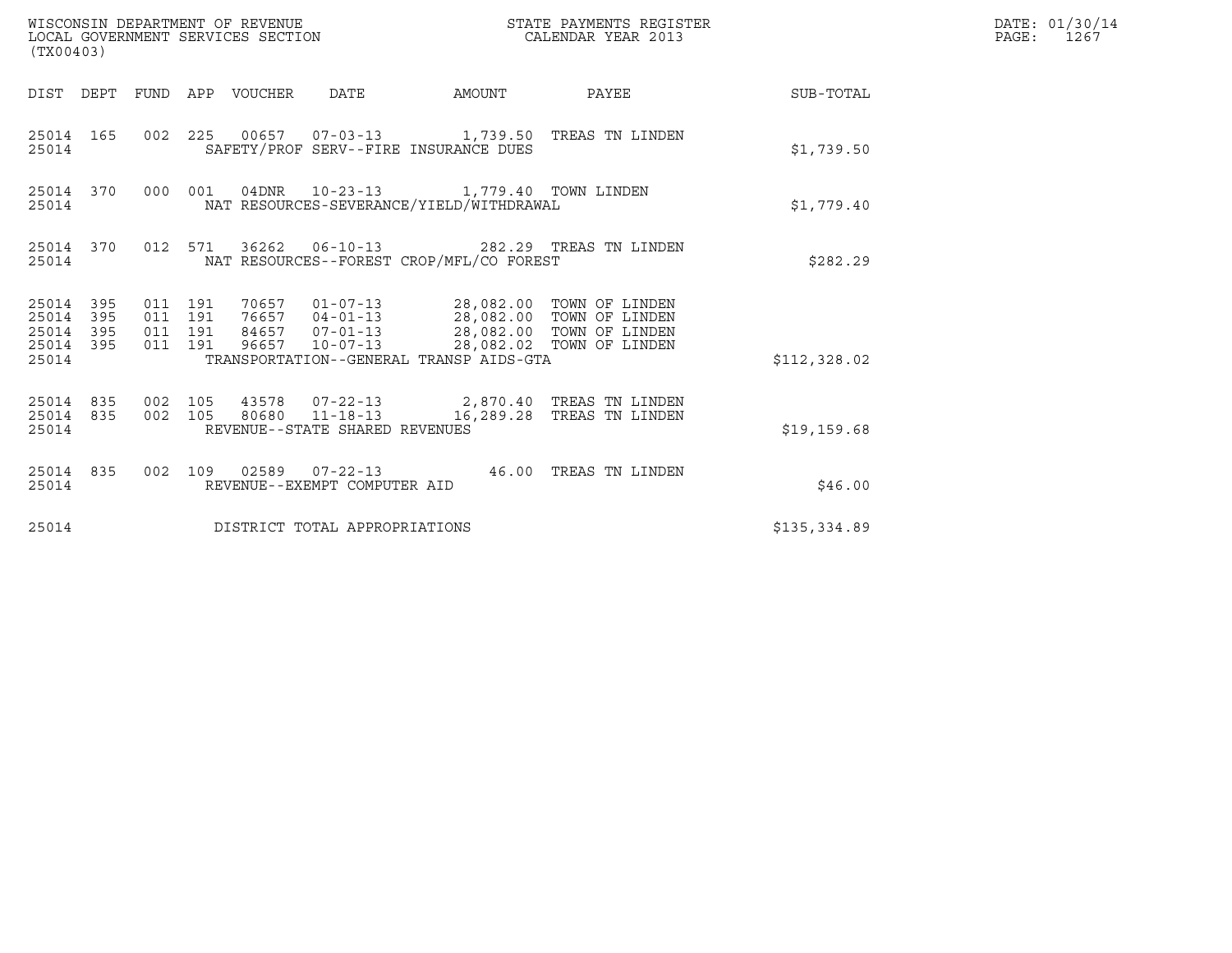| (TX00403)                                 |                          |                               |                            | WISCONSIN DEPARTMENT OF REVENUE<br>LOCAL GOVERNMENT SERVICES SECTION |                                          | DATE: 01/30/14<br>PAGE:<br>1268                                                                                                                                        |              |  |
|-------------------------------------------|--------------------------|-------------------------------|----------------------------|----------------------------------------------------------------------|------------------------------------------|------------------------------------------------------------------------------------------------------------------------------------------------------------------------|--------------|--|
|                                           |                          |                               | DIST DEPT FUND APP VOUCHER | DATE                                                                 | AMOUNT PAYEE                             |                                                                                                                                                                        | SUB-TOTAL    |  |
| 25016 165<br>25016                        |                          |                               |                            |                                                                      | SAFETY/PROF SERV--FIRE INSURANCE DUES    | 002 225 00658 07-03-13 1,210.91 TREAS TN MIFFLIN                                                                                                                       | \$1,210.91   |  |
|                                           |                          |                               | 25016 370 002 503 16212    |                                                                      |                                          | 02-21-13 86.96 TREAS TN MIFFLIN<br>TOWN SHARE 16.41                                                                                                                    |              |  |
| 25016                                     |                          |                               |                            |                                                                      | NAT RESOURCES--AIDS IN LIEU OF TAXES     |                                                                                                                                                                        | \$86.96      |  |
| 25016 370<br>25016                        |                          |                               | 012 571                    |                                                                      | NAT RESOURCES--FOREST CROP/MFL/CO FOREST | 36263  06-10-13  52.56  TREAS TN MIFFLIN                                                                                                                               | \$52.56      |  |
| 25016 370<br>25016                        |                          |                               | 012 579                    |                                                                      | NAT RESOURCES--AIDS IN LIEU OF TAXES     | 18463  04-15-13  77.16  TREAS TOWN MIFFLIN                                                                                                                             | \$77.16      |  |
| 25016 370<br>25016                        |                          |                               | 074 673                    |                                                                      | NAT RESOURCES--RU CONSOLIDATED GRANT     | 00204  05-30-13  1,126.26  TREAS TN MIFFLIN                                                                                                                            | \$1,126.26   |  |
| 25016<br>25016<br>25016<br>25016<br>25016 | 395<br>395<br>395<br>395 | 011 191<br>011 191<br>011 191 | 011 191<br>96658           | $10 - 07 - 13$                                                       | TRANSPORTATION--GENERAL TRANSP AIDS-GTA  | 70658  01-07-13  20,519.02  TOWN OF MIFFLIN<br>76658  04-01-13  20,519.02  TOWN OF MIFFLIN<br>84658  07-01-13  20,519.02  TOWN OF MIFFLIN<br>20,519.03 TOWN OF MIFFLIN | \$82,076.09  |  |
| 25016 835<br>25016 835<br>25016           |                          | 002 105                       | 002 105                    | REVENUE--STATE SHARED REVENUES                                       |                                          | 43579 07-22-13 2,908.59 TREAS TN MIFFLIN<br>80681  11-18-13  16,481.98  TREAS TN MIFFLIN                                                                               | \$19,390.57  |  |
| 25016 835<br>25016                        |                          |                               |                            | REVENUE--EXEMPT COMPUTER AID                                         |                                          | 002 109 02590 07-22-13 6.00 TREAS TN MIFFLIN                                                                                                                           | \$6.00       |  |
| 25016                                     |                          |                               |                            | DISTRICT TOTAL APPROPRIATIONS                                        |                                          |                                                                                                                                                                        | \$104,026.51 |  |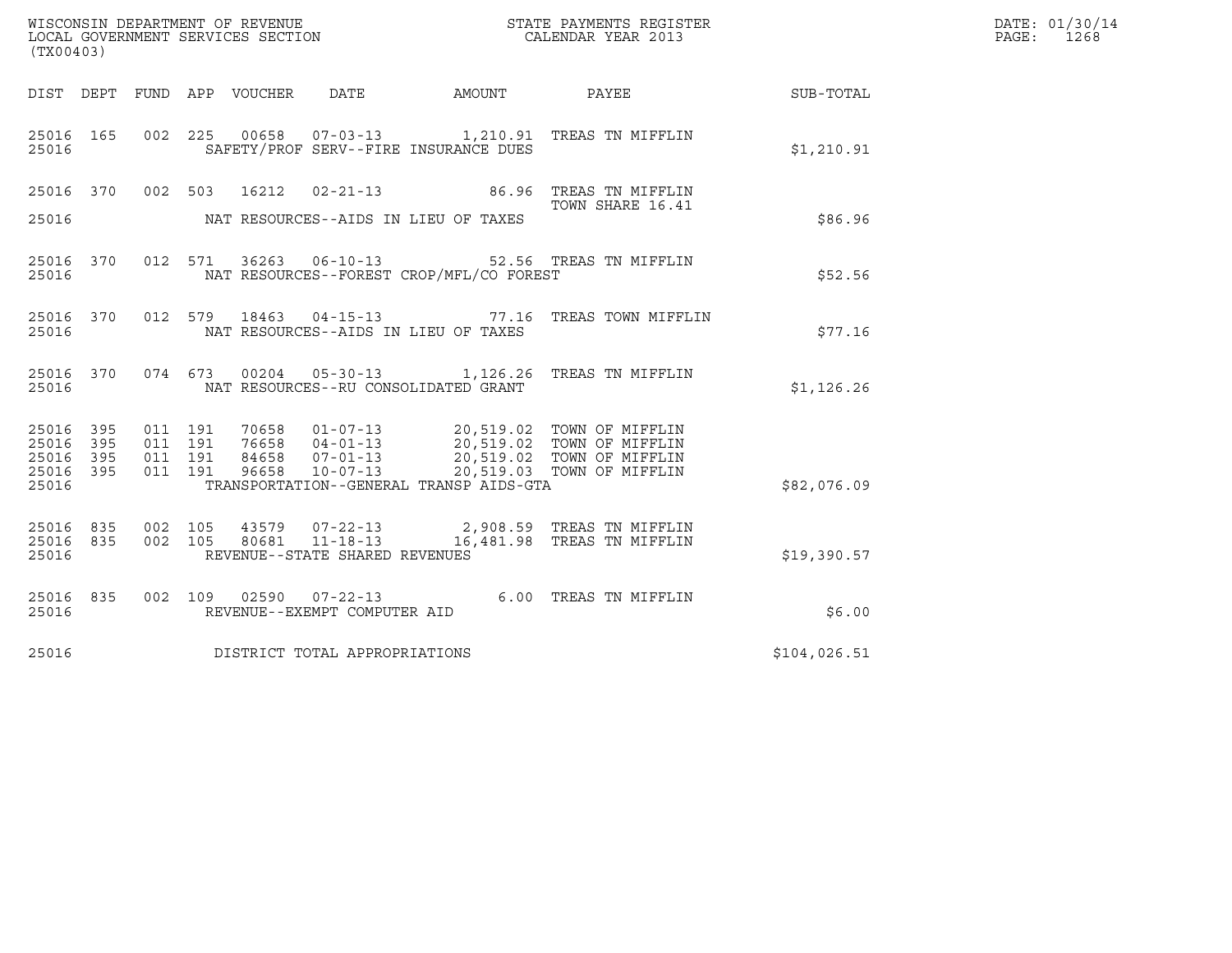|                                                       | (TX00403) |                               |                                 |  |                                   |                                          |  |                                                                                                                                                                                                                              |               | DATE: 01/30/14<br>PAGE:<br>1269 |
|-------------------------------------------------------|-----------|-------------------------------|---------------------------------|--|-----------------------------------|------------------------------------------|--|------------------------------------------------------------------------------------------------------------------------------------------------------------------------------------------------------------------------------|---------------|---------------------------------|
|                                                       |           |                               | DIST DEPT FUND APP VOUCHER DATE |  |                                   |                                          |  | AMOUNT PAYEE SUB-TOTAL                                                                                                                                                                                                       |               |                                 |
| 25018 165<br>25018                                    |           |                               |                                 |  |                                   | SAFETY/PROF SERV--FIRE INSURANCE DUES    |  | 002 225 00659 07-03-13 2,568.35 TREAS TN MINERAL POINT                                                                                                                                                                       | \$2,568.35    |                                 |
| 25018 370<br>25018                                    |           |                               |                                 |  | 000 001 04DNR 10-23-13            | NAT RESOURCES-SEVERANCE/YIELD/WITHDRAWAL |  | 146.96 TOWN MINERAL POINT                                                                                                                                                                                                    | \$146.96      |                                 |
| 25018 370<br>25018                                    |           |                               |                                 |  |                                   | NAT RESOURCES--FOREST CROP/MFL/CO FOREST |  | 012 571 36264 06-10-13 173.82 TREAS TN MINERAL POINT                                                                                                                                                                         | \$173.82      |                                 |
| 25018                                                 |           |                               |                                 |  | NAT RESOURCES--RU RECYCLING GRANT |                                          |  | 25018 370 074 670 40589 05-20-13 3,467.13 TREAS TN MINERAL POINT                                                                                                                                                             | \$3,467.13    |                                 |
| 25018 395<br>25018 395<br>25018<br>25018 395<br>25018 | 395       | 011 191<br>011 191<br>011 191 | 011 191                         |  |                                   | TRANSPORTATION--GENERAL TRANSP AIDS-GTA  |  | 70659   01-07-13   27,806.79   TOWN OF MINERAL POINT<br>76659   04-01-13   27,806.79   TOWN OF MINERAL POINT<br>84659   07-01-13   27,806.79   TOWN OF MINERAL POINT<br>96659   10-07-13   27,806.81   TOWN OF MINERAL POINT | \$111, 227.18 |                                 |
| 25018                                                 |           |                               |                                 |  | REVENUE--STATE SHARED REVENUES    |                                          |  | 25018 835 002 105 43580 07-22-13 3,080.49 TREAS TN MINERAL POINT<br>25018 835 002 105 80682 11-18-13 17,529.30 TREAS TN MINERAL POINT                                                                                        | \$20,609.79   |                                 |
| 25018 835<br>25018                                    |           |                               |                                 |  | REVENUE--EXEMPT COMPUTER AID      |                                          |  | 002 109 02591 07-22-13 77.00 TREAS TN MINERAL POINT                                                                                                                                                                          | \$77.00       |                                 |
| 25018 835<br>25018                                    |           |                               |                                 |  | REVENUE--LOTTERY CREDIT -         |                                          |  | 021 363 35656 03-25-13 777.57 TREAS TN MINERAL POINT                                                                                                                                                                         | \$777.57      |                                 |
| 25018                                                 |           |                               |                                 |  | DISTRICT TOTAL APPROPRIATIONS     |                                          |  |                                                                                                                                                                                                                              | \$139,047.80  |                                 |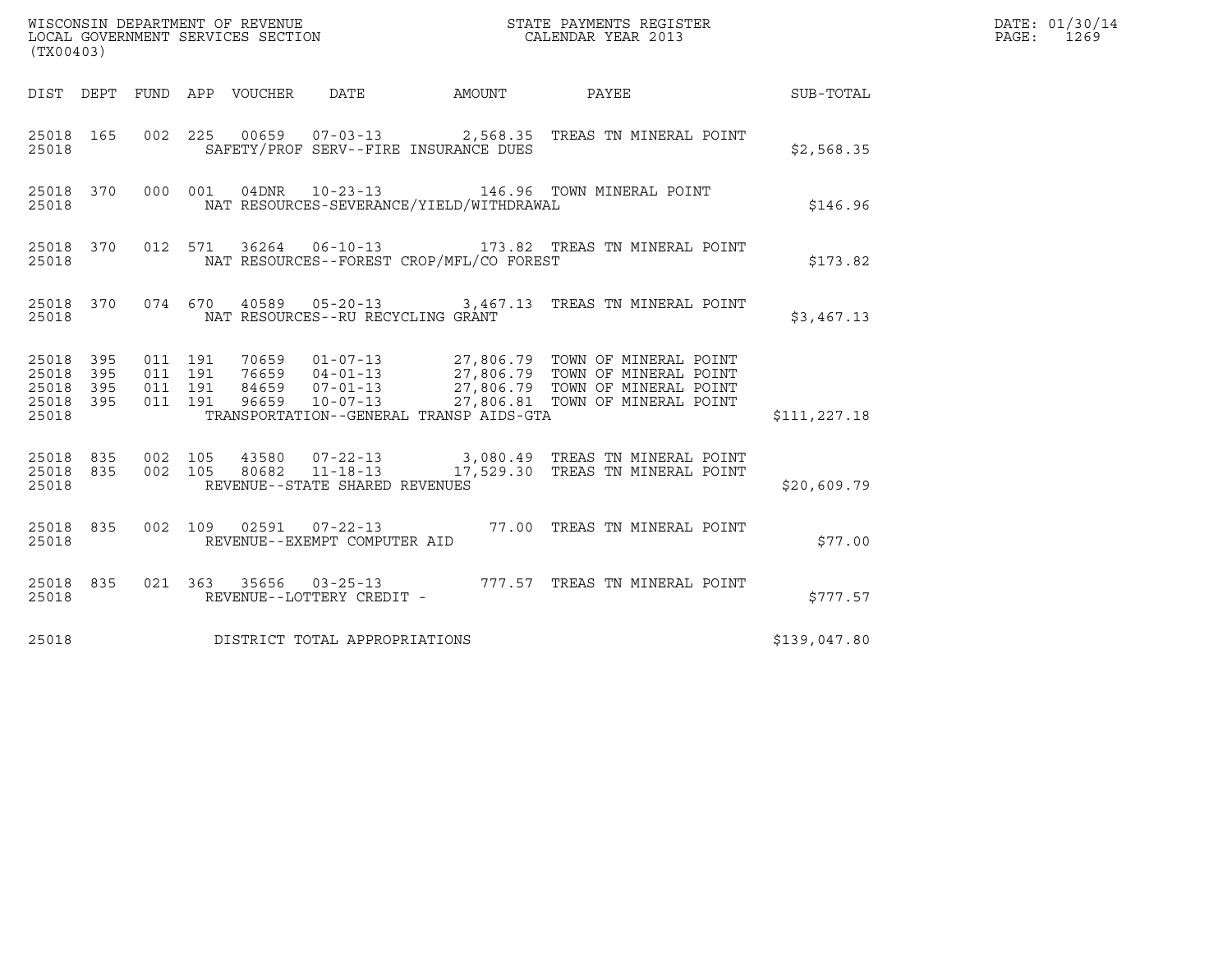| WISCONSIN DEPARTMENT OF REVENUE<br>(TX00403)                    | STATE PAYMENTS REGISTER<br>LOCAL GOVERNMENT SERVICES SECTION<br>CALENDAR YEAR 2013                                                                                                                                                                                          | DATE: 01/30/14<br>$\mathtt{PAGE:}$<br>1270 |
|-----------------------------------------------------------------|-----------------------------------------------------------------------------------------------------------------------------------------------------------------------------------------------------------------------------------------------------------------------------|--------------------------------------------|
|                                                                 | DIST DEPT FUND APP VOUCHER DATE<br>AMOUNT<br>PAYEE                                                                                                                                                                                                                          | SUB-TOTAL                                  |
| 25020 165<br>25020                                              | 002  225  00660  07-03-13  1,760.45  TREAS  TN MOSCOW<br>SAFETY/PROF SERV--FIRE INSURANCE DUES                                                                                                                                                                              | \$1,760.45                                 |
| 25020 370<br>25020                                              | 012 571 36265 06-10-13 353.20 TREAS TN MOSCOW<br>NAT RESOURCES--FOREST CROP/MFL/CO FOREST                                                                                                                                                                                   | \$353.20                                   |
| 25020 370<br>25020                                              | 074  670  40590  05-20-13  812.62  TREAS TN MOSCOW<br>NAT RESOURCES--RU RECYCLING GRANT                                                                                                                                                                                     | \$812.62                                   |
| 25020 395<br>25020<br>395<br>25020<br>395<br>25020 395<br>25020 | 70660  01-07-13  20,804.81  TOWN OF MOSCOW<br>76660  04-01-13  20,804.81  TOWN OF MOSCOW<br>011 191<br>011 191<br>84660  07-01-13  20,804.81  TOWN OF MOSCOW<br>011 191<br>96660  10-07-13  20,804.84  TOWN OF MOSCOW<br>011 191<br>TRANSPORTATION--GENERAL TRANSP AIDS-GTA | \$83,219.27                                |
| 25020 835<br>25020 835<br>25020                                 | 43581  07-22-13  2,239.41 TREAS TN MOSCOW<br>002 105<br>80683 11-18-13<br>002 105<br>12,743.69 TREAS TN MOSCOW<br>REVENUE--STATE SHARED REVENUES                                                                                                                            | \$14,983.10                                |
| 25020 835<br>25020                                              | 002 109 02592 07-22-13 1.00 TREAS TN MOSCOW<br>REVENUE--EXEMPT COMPUTER AID                                                                                                                                                                                                 | \$1.00                                     |
| 25020                                                           | DISTRICT TOTAL APPROPRIATIONS                                                                                                                                                                                                                                               | \$101,129.64                               |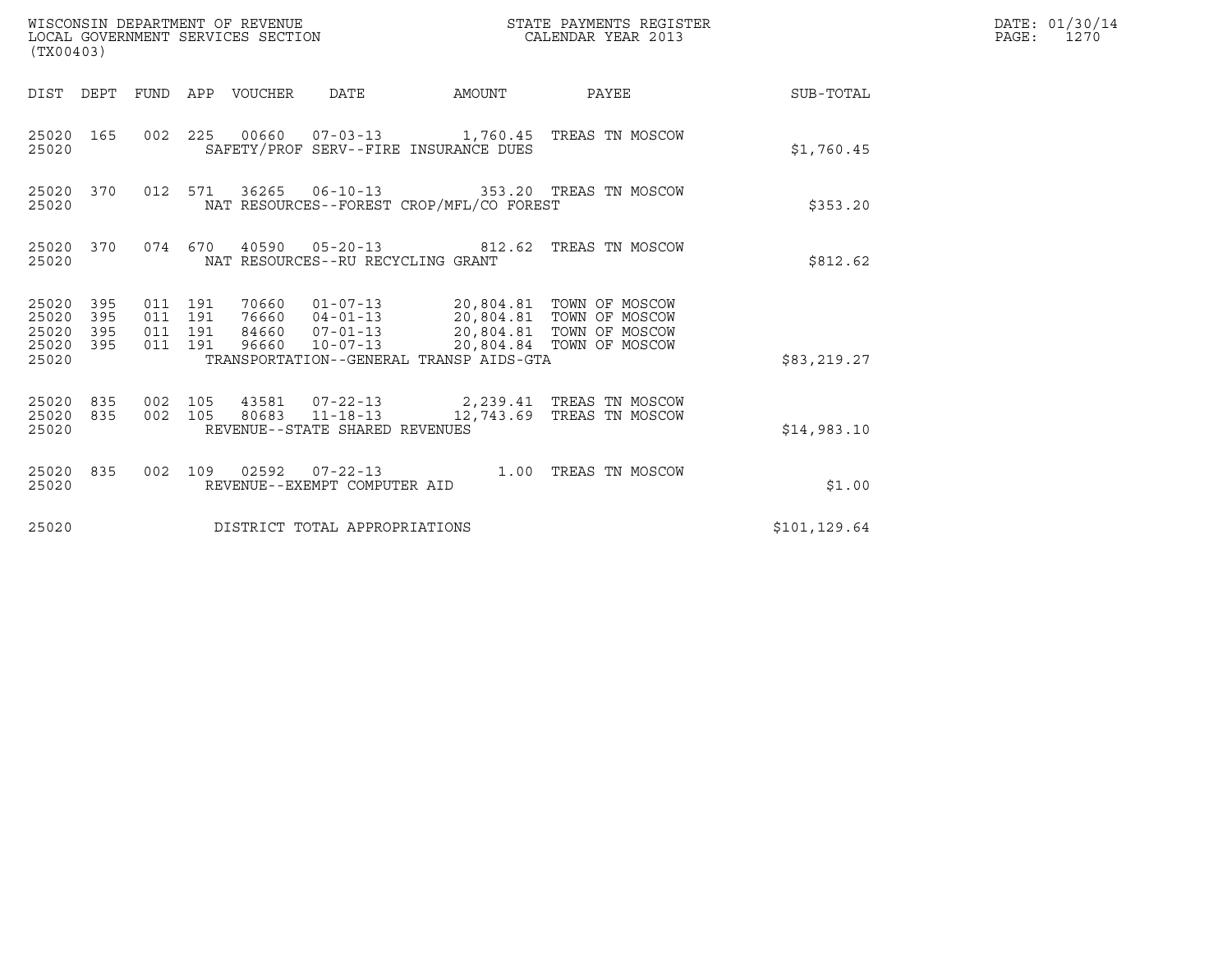| ${\tt WISCONSIM\ DEPARTMENT\ OF\ REVENUE}\qquad \qquad {\tt STATE\ PAYMENTS\ REGISTER} \\ {\tt LOCAL\ GOVERNMENT\ SERVICES\ SECTION}\qquad \qquad {\tt CALENDAR\ YEAR\ 2013}}$<br>(TX00403) |  |                                          |  |  |                                         |                                                                                                        |                                                                                                                                                                                          | $\label{eq:2.1} \mathcal{L}(\mathcal{L}^{\mathcal{A}}_{\mathcal{A}}(\mathcal{A})) = \mathcal{L}(\mathcal{L}^{\mathcal{A}}_{\mathcal{A}}(\mathcal{A})) = \mathcal{L}(\mathcal{L}^{\mathcal{A}}_{\mathcal{A}}(\mathcal{A})) = \mathcal{L}(\mathcal{L}^{\mathcal{A}}_{\mathcal{A}}(\mathcal{A})) = \mathcal{L}(\mathcal{L}^{\mathcal{A}}_{\mathcal{A}}(\mathcal{A})) = \mathcal{L}(\mathcal{L}^{\mathcal{A}}_{\mathcal{A}}(\mathcal{A}))) = \mathcal{L}(\mathcal{L}$ | DATE: 01/30/14<br>PAGE: 1271 |
|---------------------------------------------------------------------------------------------------------------------------------------------------------------------------------------------|--|------------------------------------------|--|--|-----------------------------------------|--------------------------------------------------------------------------------------------------------|------------------------------------------------------------------------------------------------------------------------------------------------------------------------------------------|-------------------------------------------------------------------------------------------------------------------------------------------------------------------------------------------------------------------------------------------------------------------------------------------------------------------------------------------------------------------------------------------------------------------------------------------------------------------|------------------------------|
|                                                                                                                                                                                             |  |                                          |  |  |                                         |                                                                                                        | DIST DEPT FUND APP VOUCHER DATE AMOUNT PAYEE SUB-TOTAL                                                                                                                                   |                                                                                                                                                                                                                                                                                                                                                                                                                                                                   |                              |
| 25022 165<br>25022                                                                                                                                                                          |  |                                          |  |  |                                         | SAFETY/PROF SERV--FIRE INSURANCE DUES                                                                  | 002 225 00661 07-03-13 904.74 TREAS TN PULASKI                                                                                                                                           | \$904.74                                                                                                                                                                                                                                                                                                                                                                                                                                                          |                              |
|                                                                                                                                                                                             |  |                                          |  |  |                                         | 25022 370 000 001 04DNR 10-23-13 266.61 TOWN PULASKI<br>25022 MAT RESOURCES-SEVERANCE/YIELD/WITHDRAWAL |                                                                                                                                                                                          | \$266.61                                                                                                                                                                                                                                                                                                                                                                                                                                                          |                              |
|                                                                                                                                                                                             |  |                                          |  |  |                                         |                                                                                                        | 25022 370 002 503 15767 02-06-13 12,986.83 TREAS TN PULASKI<br>$25022$ 370 002 503 15767 02-06-13 23,790.20 TREAS TN PULASKI                                                             |                                                                                                                                                                                                                                                                                                                                                                                                                                                                   |                              |
|                                                                                                                                                                                             |  |                                          |  |  |                                         | 25022 NAT RESOURCES--AIDS IN LIEU OF TAXES                                                             | <b>TOWN SHARE 2825.69</b>                                                                                                                                                                | \$36,777.03                                                                                                                                                                                                                                                                                                                                                                                                                                                       |                              |
|                                                                                                                                                                                             |  |                                          |  |  |                                         | 25022 NAT RESOURCES--FOREST CROP/MFL/CO FOREST                                                         | 25022 370 012 571 36266 06-10-13 901.03 TREAS TN PULASKI                                                                                                                                 | \$901.03                                                                                                                                                                                                                                                                                                                                                                                                                                                          |                              |
|                                                                                                                                                                                             |  |                                          |  |  |                                         | 25022 NAT RESOURCES--AIDS IN LIEU OF TAXES                                                             | 25022 370 012 579 18464 04-15-13 2,008.92 TREAS TN PULASKI<br>25022 370 012 579 18464 04-15-13 668.20 TREAS TOWN PULASKI                                                                 | \$2,677.12                                                                                                                                                                                                                                                                                                                                                                                                                                                        |                              |
|                                                                                                                                                                                             |  |                                          |  |  | 25022 NAT RESOURCES--RU RECYCLING GRANT |                                                                                                        | 25022 370 074 670 40591 05-20-13 1,237.74 TREAS TN PULASKI                                                                                                                               | \$1,237.74                                                                                                                                                                                                                                                                                                                                                                                                                                                        |                              |
| 25022 395<br>25022 395<br>25022 395<br>25022 395<br>25022                                                                                                                                   |  | 011 191<br>011 191<br>011 191<br>011 191 |  |  |                                         | TRANSPORTATION--GENERAL TRANSP AIDS-GTA                                                                | 70661  01-07-13  19,714.56  TOWN OF PULASKI<br>76661  04-01-13  19,714.56  TOWN OF PULASKI<br>84661  07-01-13  19,714.56  TOWN OF PULASKI<br>96661  10-07-13  19,714.57  TOWN OF PULASKI | \$78,858.25                                                                                                                                                                                                                                                                                                                                                                                                                                                       |                              |
| 25022                                                                                                                                                                                       |  |                                          |  |  | REVENUE--STATE SHARED REVENUES          |                                                                                                        | 25022 835 002 105 43582 07-22-13 1,874.82 TREAS TN PULASKI<br>25022 835 002 105 80684 11-18-13 10,632.83 TREAS TN PULASKI                                                                | \$12,507.65                                                                                                                                                                                                                                                                                                                                                                                                                                                       |                              |
| 25022                                                                                                                                                                                       |  |                                          |  |  | REVENUE--EXEMPT COMPUTER AID            |                                                                                                        | 25022 835 002 109 02593 07-22-13 1.00 TREAS TN PULASKI                                                                                                                                   | \$1.00                                                                                                                                                                                                                                                                                                                                                                                                                                                            |                              |
| 25022                                                                                                                                                                                       |  |                                          |  |  | DISTRICT TOTAL APPROPRIATIONS           |                                                                                                        |                                                                                                                                                                                          | \$134,131.17                                                                                                                                                                                                                                                                                                                                                                                                                                                      |                              |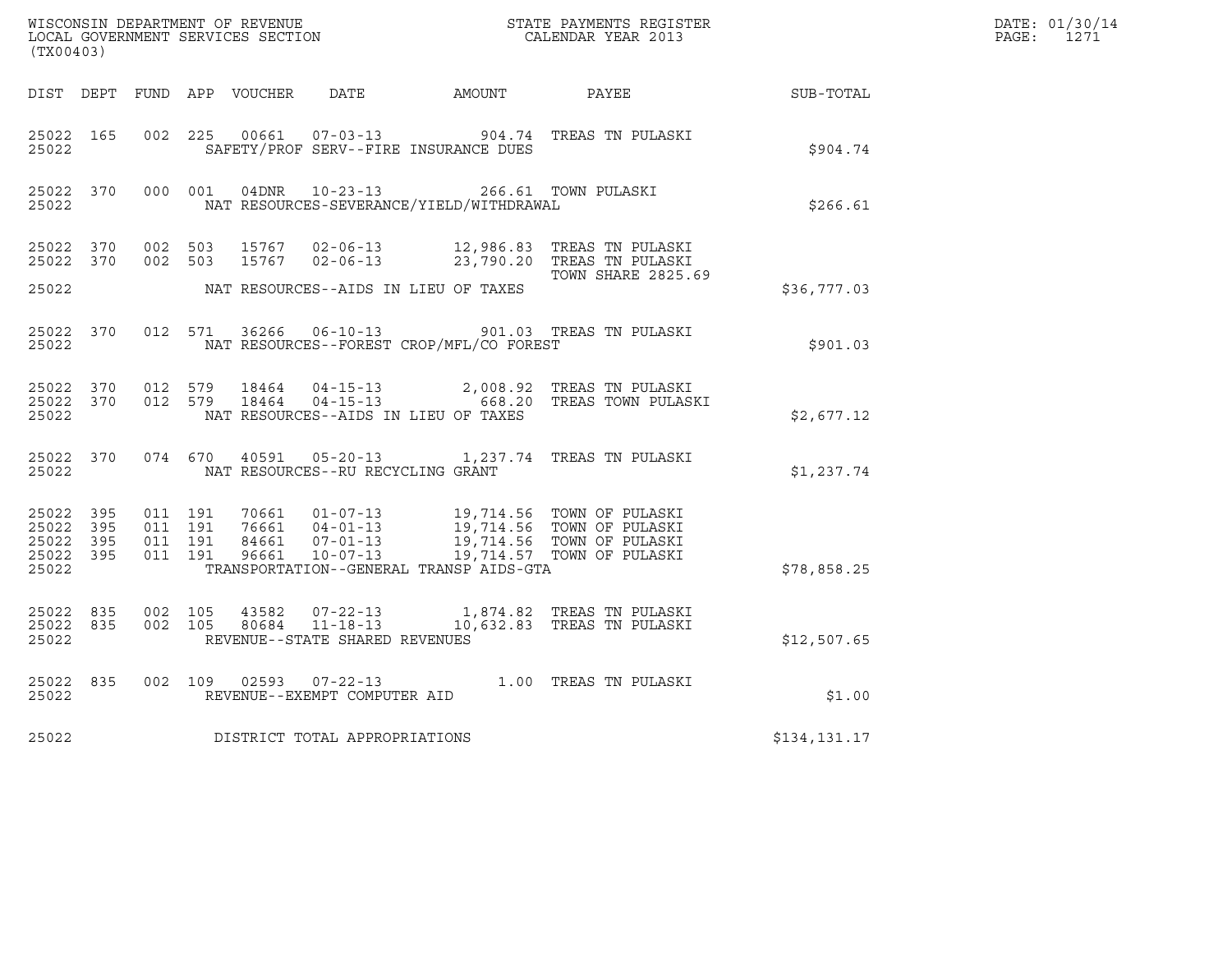| ${\tt WISCO} {\tt NSM} {\tt NEMR} {\tt NEMR} {\tt NEMR} {\tt NEMR} {\tt NEMR} {\tt NEMR} {\tt NEMR} {\tt NEMR} {\tt NEMR} {\tt NEMR} {\tt NEMR} {\tt NEMR} {\tt NEMR} {\tt NEMR} {\tt NEMR} {\tt NEMR} {\tt NEMR} {\tt NEMR} {\tt NEMR} {\tt NEMR} {\tt NEMR} {\tt NEMR} {\tt NEMR} {\tt NEMR} {\tt NEMR} {\tt NEMR} {\tt NEMR} {\tt NEMR} {\tt NEMR} {\tt NEMR} {\tt NEMR} {\tt NEMR} {\tt NEMR} {\tt NEMR} {\tt NEMR}$<br>(TX00403) |                          |                               |                    |                  |                                                              |                                          |                                                                                                                                                                                              |              | DATE: 01/30/14<br>PAGE:<br>1272 |
|---------------------------------------------------------------------------------------------------------------------------------------------------------------------------------------------------------------------------------------------------------------------------------------------------------------------------------------------------------------------------------------------------------------------------------------|--------------------------|-------------------------------|--------------------|------------------|--------------------------------------------------------------|------------------------------------------|----------------------------------------------------------------------------------------------------------------------------------------------------------------------------------------------|--------------|---------------------------------|
| DIST DEPT                                                                                                                                                                                                                                                                                                                                                                                                                             |                          |                               |                    | FUND APP VOUCHER | DATE                                                         | AMOUNT                                   | <b>PAYEE</b>                                                                                                                                                                                 | SUB-TOTAL    |                                 |
| 25024 165<br>25024                                                                                                                                                                                                                                                                                                                                                                                                                    |                          |                               |                    |                  |                                                              | SAFETY/PROF SERV--FIRE INSURANCE DUES    | 002 225 00662 07-03-13 1,868.10 TREAS TN RIDGEWAY                                                                                                                                            | \$1,868.10   |                                 |
| 25024 370<br>25024                                                                                                                                                                                                                                                                                                                                                                                                                    |                          |                               | 002 503            | 15768            |                                                              | NAT RESOURCES--AIDS IN LIEU OF TAXES     | 02-06-13 27,267.26 TREAS TN RIDGEWAY<br><b>TOWN SHARE 5559.24</b>                                                                                                                            | \$27, 267.26 |                                 |
| 25024 370<br>25024                                                                                                                                                                                                                                                                                                                                                                                                                    |                          |                               |                    |                  |                                                              | NAT RESOURCES--FOREST CROP/MFL/CO FOREST | 012 571 36267 06-10-13 891.10 TREAS TN RIDGEWAY                                                                                                                                              | \$891.10     |                                 |
| 25024 370<br>25024<br>25024                                                                                                                                                                                                                                                                                                                                                                                                           | 370                      | 012 579                       | 012 579            | 18465<br>18465   | $04 - 15 - 13$                                               | NAT RESOURCES--AIDS IN LIEU OF TAXES     | 866.75 TREAS TOWN RIDGEWAY<br>04-15-13 58.49 TREAS TOWN RIDGEWAY                                                                                                                             | \$925.24     |                                 |
| 25024 370<br>25024                                                                                                                                                                                                                                                                                                                                                                                                                    |                          |                               |                    |                  | NAT RESOURCES--RU RECYCLING GRANT                            |                                          | 074 670 40592 05-20-13 3,785.15 TREAS TN RIDGEWAY                                                                                                                                            | \$3,785.15   |                                 |
| 25024<br>25024<br>25024<br>25024<br>25024                                                                                                                                                                                                                                                                                                                                                                                             | 395<br>395<br>395<br>395 | 011 191<br>011 191<br>011 191 | 011 191            |                  |                                                              | TRANSPORTATION--GENERAL TRANSP AIDS-GTA  | 70662  01-07-13  25,800.93  TOWN OF RIDGEWAY<br>76662  04-01-13  25,800.93  TOWN OF RIDGEWAY<br>84662  07-01-13  25,800.93  TOWN OF RIDGEWAY<br>96662  10-07-13  25,800.96  TOWN OF RIDGEWAY | \$103,203.75 |                                 |
| 25024 835<br>25024<br>25024                                                                                                                                                                                                                                                                                                                                                                                                           | 835                      |                               | 002 105<br>002 105 | 43583<br>80685   | 07-22-13<br>$11 - 18 - 13$<br>REVENUE--STATE SHARED REVENUES |                                          | 1,560.50 TREAS TN RIDGEWAY<br>8,842.84 TREAS TN RIDGEWAY                                                                                                                                     | \$10,403.34  |                                 |
| 25024 835<br>25024                                                                                                                                                                                                                                                                                                                                                                                                                    |                          |                               |                    |                  | 002 109 02594 07-22-13<br>REVENUE--EXEMPT COMPUTER AID       |                                          | 5.00 TREAS TN RIDGEWAY                                                                                                                                                                       | \$5.00       |                                 |
| 25024                                                                                                                                                                                                                                                                                                                                                                                                                                 |                          |                               |                    |                  | DISTRICT TOTAL APPROPRIATIONS                                |                                          |                                                                                                                                                                                              | \$148,348.94 |                                 |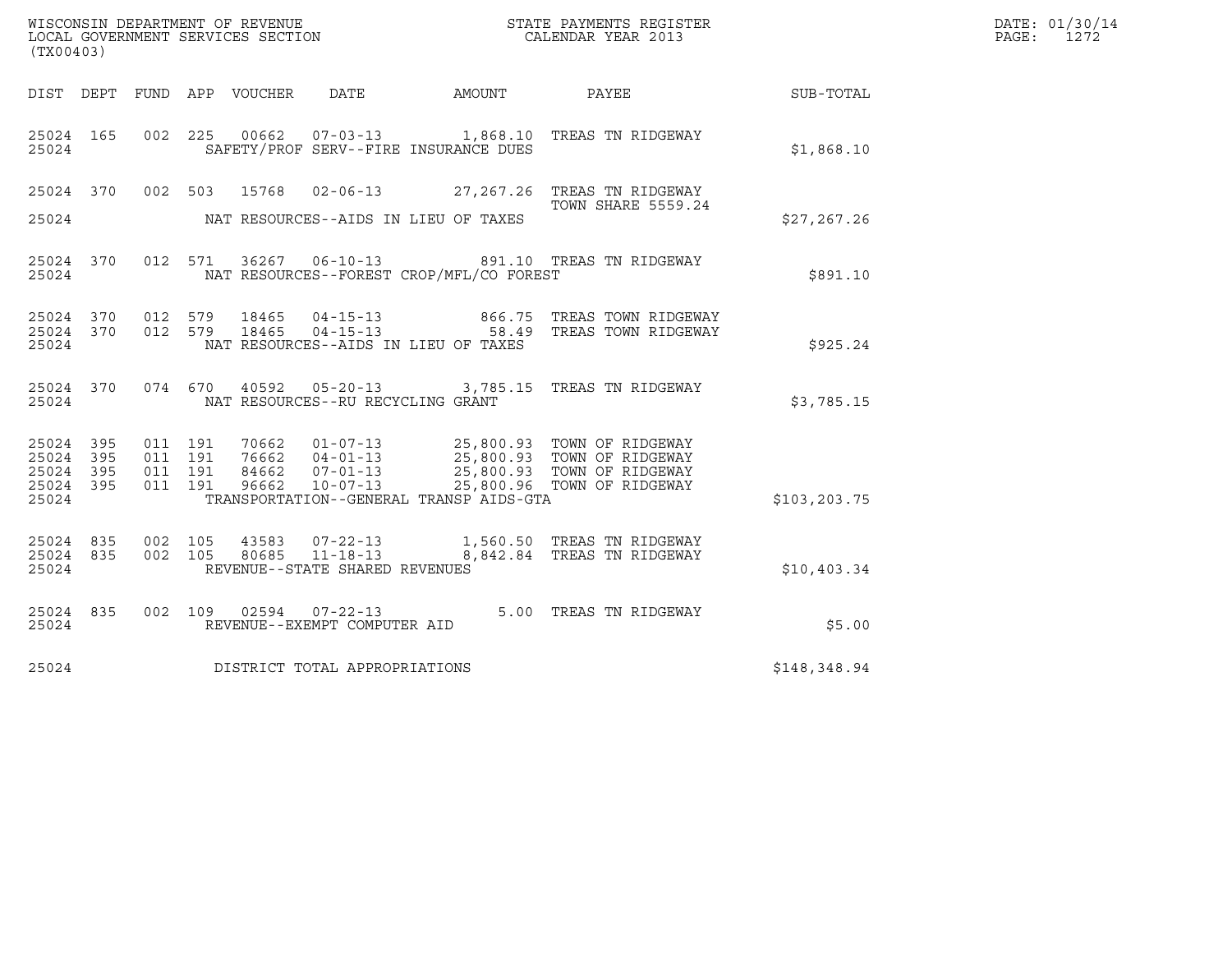| (TX00403)                                                             |                               | WISCONSIN DEPARTMENT OF REVENUE<br>LOCAL GOVERNMENT SERVICES SECTION |                                   |                                          | STATE PAYMENTS REGISTER<br>CALENDAR YEAR 2013                                                                                                                     |              | DATE: 01/30/14<br>PAGE:<br>1273 |
|-----------------------------------------------------------------------|-------------------------------|----------------------------------------------------------------------|-----------------------------------|------------------------------------------|-------------------------------------------------------------------------------------------------------------------------------------------------------------------|--------------|---------------------------------|
| DIST DEPT                                                             | FUND                          | APP VOUCHER                                                          | <b>DATE</b>                       | AMOUNT                                   | PAYEE                                                                                                                                                             | SUB-TOTAL    |                                 |
| 25026<br>165<br>25026                                                 |                               |                                                                      |                                   | SAFETY/PROF SERV--FIRE INSURANCE DUES    | 002  225  00663  07-03-13   1,245.71  TREAS TN WALDWICK                                                                                                           | \$1,245.71   |                                 |
| 25026 370<br>25026                                                    |                               | 012 571                                                              |                                   | NAT RESOURCES--FOREST CROP/MFL/CO FOREST |                                                                                                                                                                   | \$146.07     |                                 |
| 25026 370<br>25026                                                    |                               | 074 670                                                              | NAT RESOURCES--RU RECYCLING GRANT |                                          | 40593  05-20-13  445.12  TREAS TN WALDWICK                                                                                                                        | \$445.12     |                                 |
| 25026<br>395<br>25026<br>395<br>25026<br>395<br>395<br>25026<br>25026 | 011 191<br>011 191<br>011 191 | 70663<br>011 191<br>96663                                            | $10 - 07 - 13$                    | TRANSPORTATION--GENERAL TRANSP AIDS-GTA  | 01-07-13 17,031.26 TOWN OF WALDWICK<br>76663  04-01-13  17,031.26  TOWN OF WALDWICK<br>84663  07-01-13  17,031.26  TOWN OF WALDWICK<br>17,031.28 TOWN OF WALDWICK | \$68,125.06  |                                 |
| 25026<br>835<br>25026<br>835<br>25026                                 | 002 105<br>002 105            |                                                                      | REVENUE--STATE SHARED REVENUES    |                                          | 43584  07-22-13  2,440.11  TREAS TN WALDWICK<br>80686  11-18-13  13,836.00  TREAS TN WALDWICK                                                                     | \$16, 276.11 |                                 |
| 25026                                                                 |                               |                                                                      | DISTRICT TOTAL APPROPRIATIONS     |                                          |                                                                                                                                                                   | \$86, 238.07 |                                 |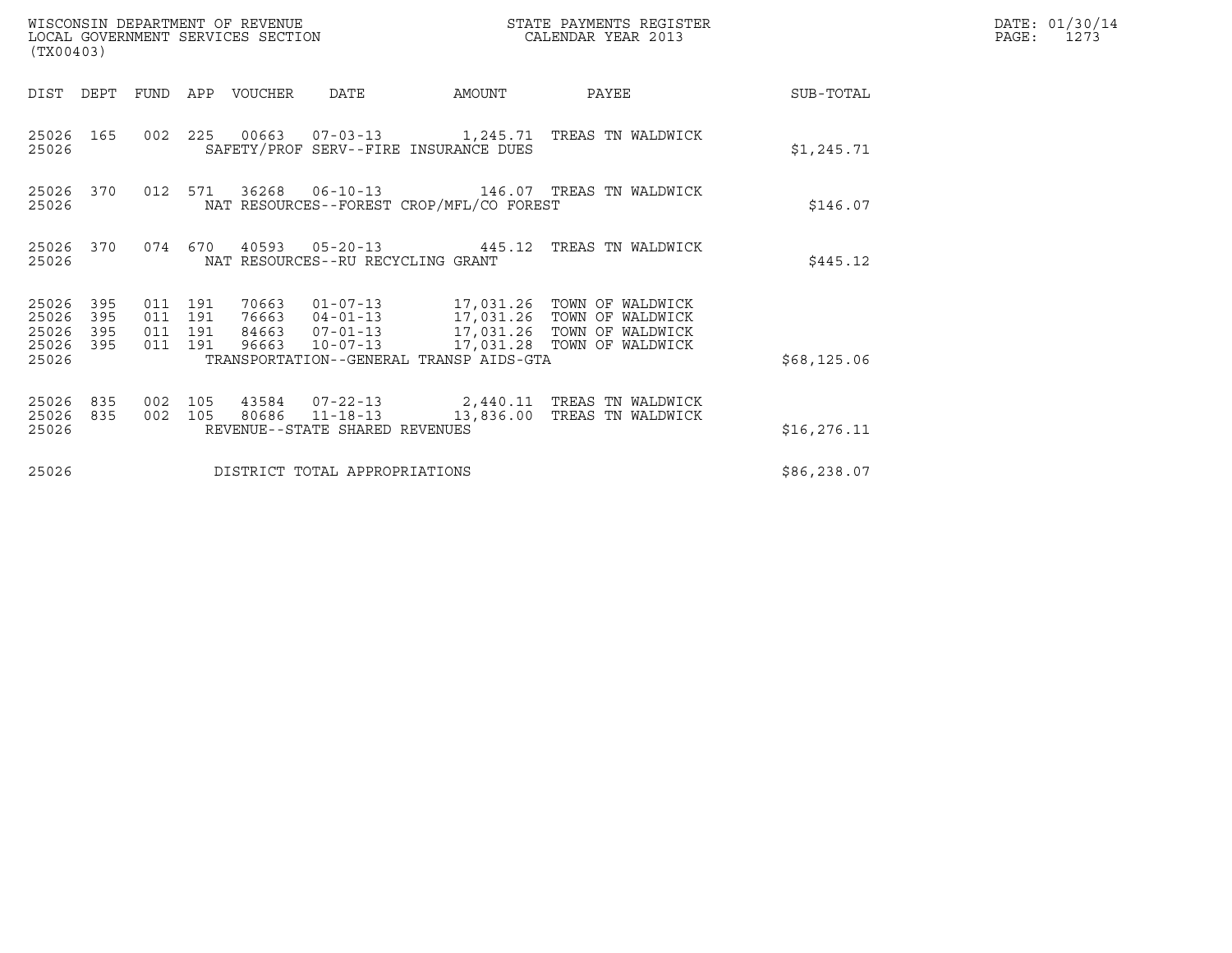| (TX00403)                                             |           |                                          |         |                                 |                                |                                                                                                    | ${\tt WISCONSIM\ DEPARTMENT\ OF\ REVENUE}\qquad \qquad {\tt STATE\ PAYMENTS\ REGISTER} \\ {\tt LOCAL\ GOVERNMENT\ SERVICES\ SECTION}\qquad \qquad {\tt CALENDAR\ YEAR\ 2013}$                                                                                                                                                 |                 | DATE: 01/30/14<br>PAGE:<br>1274 |
|-------------------------------------------------------|-----------|------------------------------------------|---------|---------------------------------|--------------------------------|----------------------------------------------------------------------------------------------------|-------------------------------------------------------------------------------------------------------------------------------------------------------------------------------------------------------------------------------------------------------------------------------------------------------------------------------|-----------------|---------------------------------|
|                                                       |           |                                          |         | DIST DEPT FUND APP VOUCHER DATE |                                | AMOUNT                                                                                             |                                                                                                                                                                                                                                                                                                                               | PAYEE SUB-TOTAL |                                 |
| 25028                                                 | 25028 165 |                                          |         |                                 |                                | SAFETY/PROF SERV--FIRE INSURANCE DUES                                                              | 002 225 00664 07-03-13 2,762.04 TREAS TN WYOMING                                                                                                                                                                                                                                                                              | \$2,762.04      |                                 |
| 25028                                                 |           |                                          |         |                                 |                                | 25028 370 000 001 04DNR 10-23-13 1,969.70 TOWN WYOMING<br>NAT RESOURCES-SEVERANCE/YIELD/WITHDRAWAL |                                                                                                                                                                                                                                                                                                                               | \$1,969.70      |                                 |
| 25028 370                                             |           | 002 503                                  |         |                                 |                                |                                                                                                    | 25028 370 002 503 16213 02-21-13 2,972.36 TREAS TN WYOMING<br>16213  02-21-13  8,449.59  TREAS TN WYOMING                                                                                                                                                                                                                     |                 |                                 |
| 25028                                                 |           |                                          |         |                                 |                                | NAT RESOURCES--AIDS IN LIEU OF TAXES                                                               | TOWN SHARE 533.65                                                                                                                                                                                                                                                                                                             | \$11,421.95     |                                 |
| 25028                                                 | 25028 370 |                                          |         |                                 |                                | NAT RESOURCES--FOREST CROP/MFL/CO FOREST                                                           | 012 571 36269 06-10-13 1,337.20 TREAS TN WYOMING                                                                                                                                                                                                                                                                              | \$1,337.20      |                                 |
| 25028                                                 |           |                                          |         |                                 |                                | NAT RESOURCES--AIDS IN LIEU OF TAXES                                                               | $\begin{array}{cccccccc} 25028 & 370 & 012 & 579 & 18466 & 04-15-13 & & & & & 58.52 & \text{TREAS TN WYOMING} \\ 25028 & 370 & 012 & 579 & 18466 & 04-15-13 & & & & 41.54 & \text{TREAS TN WYOMING} \\ 25028 & 370 & 012 & 579 & 18466 & 04-15-13 & & & & 5.84 & \text{TREAS TOWN WYOMING} \\ 25028 & 370 & 012 & 579 & 1846$ | \$500.74        |                                 |
| 25028                                                 |           |                                          |         |                                 |                                | NAT RESOURCES--RU RECYCLING GRANT                                                                  | 25028 370 074 670 40594 05-20-13 1,232.39 TREAS TN WYOMING                                                                                                                                                                                                                                                                    | \$1,232.39      |                                 |
| 25028<br>25028 395<br>25028 395<br>25028 395<br>25028 | 395       | 011 191<br>011 191<br>011 191<br>011 191 |         |                                 |                                | TRANSPORTATION--GENERAL TRANSP AIDS-GTA                                                            | 70664  01-07-13  15,660.50  TOWN OF WYOMING<br>76664  04-01-13  15,660.50  TOWN OF WYOMING<br>84664  07-01-13  15,660.50  TOWN OF WYOMING<br>96664  10-07-13  15,660.53  TOWN OF WYOMING                                                                                                                                      | \$62,642.03     |                                 |
| 25028                                                 |           |                                          |         |                                 |                                | TRANSPORTATION--LRIP/TRIP/MSIP GRANTS                                                              | $\begin{array}{cccccccc} 25028 & 395 & 011 & 278 & 67501 & 03-05-13 & 18,947.93 & \text{TREAS TN WYOMING} \\ 25028 & 395 & 011 & 278 & 75367 & 05-17-13 & 18,947.93 & \text{TREAS TN WYOMING} \end{array}$                                                                                                                    | \$37,895.86     |                                 |
| 25028 835<br>25028 835<br>25028                       |           | 002 105<br>002 105                       |         |                                 | REVENUE--STATE SHARED REVENUES |                                                                                                    | 43585   07-22-13   981.70   TREAS TN WYOMING<br>80687   11-18-13   5,591.71   TREAS TN WYOMING                                                                                                                                                                                                                                | \$6,573.41      |                                 |
| 25028                                                 | 25028 835 |                                          | 002 109 |                                 | REVENUE--EXEMPT COMPUTER AID   |                                                                                                    |                                                                                                                                                                                                                                                                                                                               | \$109.00        |                                 |
| 25028 835<br>25028                                    |           |                                          |         | 002 501 00002                   |                                | DOA-PAYMENT FOR MUNICIPAL SERVICES AID                                                             | 02-01-13 543.69 TREAS TN WYOMING                                                                                                                                                                                                                                                                                              | \$543.69        |                                 |
| 25028                                                 |           |                                          |         |                                 | DISTRICT TOTAL APPROPRIATIONS  |                                                                                                    |                                                                                                                                                                                                                                                                                                                               | \$126,988.01    |                                 |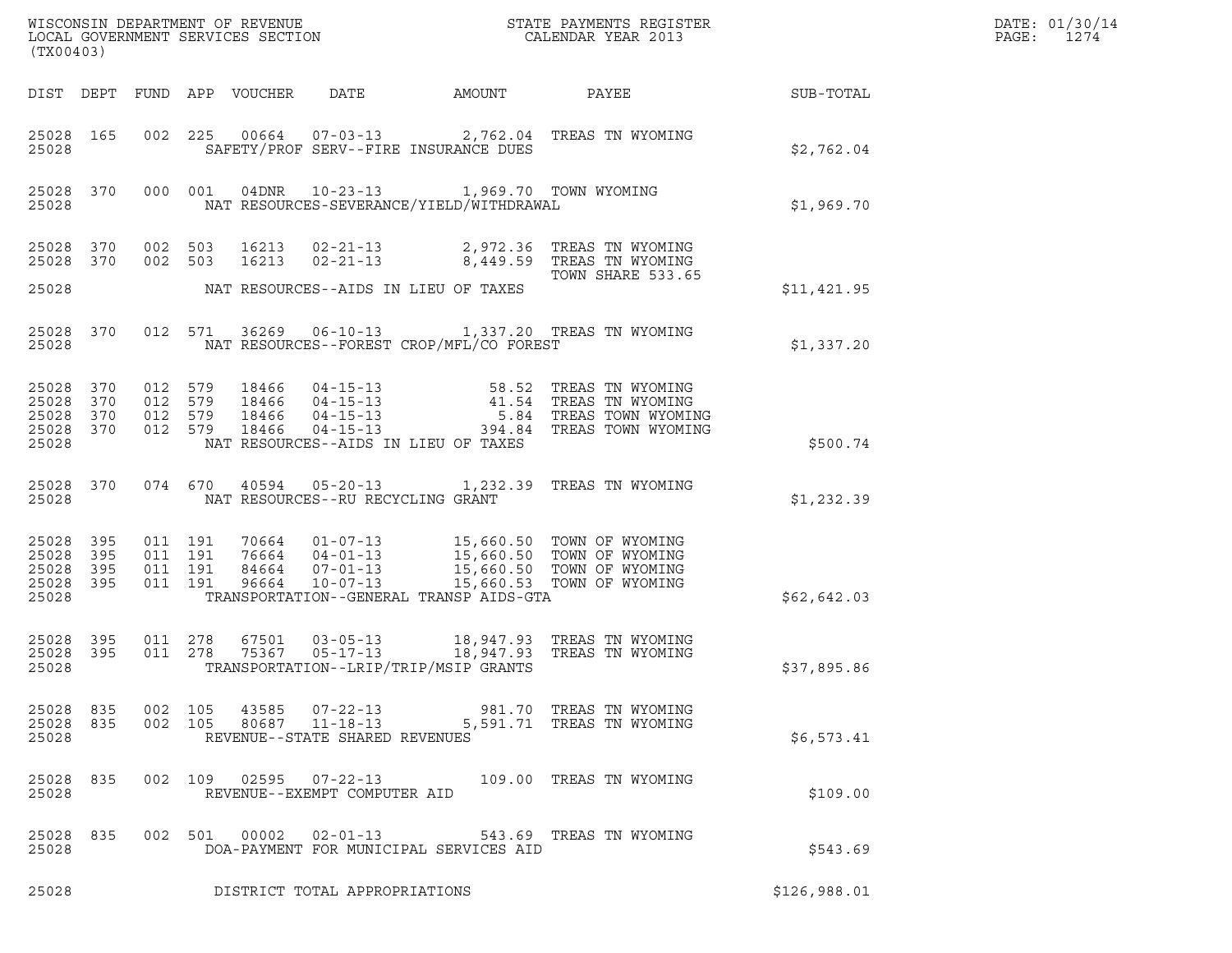| (TX00403)                                     |                   |                                      |     | WISCONSIN DEPARTMENT OF REVENUE<br>LOCAL GOVERNMENT SERVICES SECTION |                                                  |                                         | STATE PAYMENTS REGISTER<br>CALENDAR YEAR 2013                                                                                                                 |                  | DATE: 01/30/14<br>$\mathtt{PAGE:}$<br>1275 |
|-----------------------------------------------|-------------------|--------------------------------------|-----|----------------------------------------------------------------------|--------------------------------------------------|-----------------------------------------|---------------------------------------------------------------------------------------------------------------------------------------------------------------|------------------|--------------------------------------------|
|                                               |                   |                                      |     | DIST DEPT FUND APP VOUCHER DATE                                      |                                                  | AMOUNT                                  | PAYEE                                                                                                                                                         | <b>SUB-TOTAL</b> |                                            |
| 25101 165<br>25101                            |                   |                                      |     |                                                                      |                                                  | SAFETY/PROF SERV--FIRE INSURANCE DUES   | 002  225  00665  07-03-13  1,653.76  TREAS VIL ARENA                                                                                                          | \$1,653.76       |                                            |
| 25101 370<br>25101                            |                   |                                      |     |                                                                      | NAT RESOURCES--RU RECYCLING GRANT                |                                         | 074 670 40595 05-20-13 1,110.42 TREAS VIL ARENA                                                                                                               | \$1,110.42       |                                            |
| 25101 395<br>25101<br>25101<br>25101<br>25101 | 395<br>395<br>395 | 011 191<br>011<br>011 191<br>011 191 | 191 | 70665<br>96665                                                       | $10 - 07 - 13$                                   | TRANSPORTATION--GENERAL TRANSP AIDS-GTA | 01-07-13 9,313.05 VILLAGE OF ARENA<br>76665  04-01-13  9,313.05  VILLAGE OF ARENA<br>84665  07-01-13  9,313.05  VILLAGE OF ARENA<br>9,313.05 VILLAGE OF ARENA | \$37,252.20      |                                            |
| 25101 455<br>25101                            |                   |                                      |     |                                                                      | JUSTICE--LAW ENFORCEMENT TRAINING                |                                         | 002 231 00136 02-06-13 640.00 TREAS VIL ARENA                                                                                                                 | \$640.00         |                                            |
| 25101 835<br>25101 835<br>25101               |                   | 002 105<br>002 105                   |     | 80688                                                                | $11 - 18 - 13$<br>REVENUE--STATE SHARED REVENUES |                                         | 43586  07-22-13  25,467.13  TREAS VIL ARENA<br>84,155.14 TREAS VIL ARENA                                                                                      | \$109,622.27     |                                            |
| 25101 835<br>25101                            |                   |                                      |     |                                                                      | REVENUE--EXEMPT COMPUTER AID                     |                                         | 002 109 02596 07-22-13 381.00 TREAS VIL ARENA                                                                                                                 | \$381.00         |                                            |
| 25101                                         |                   |                                      |     |                                                                      | DISTRICT TOTAL APPROPRIATIONS                    |                                         |                                                                                                                                                               | \$150,659.65     |                                            |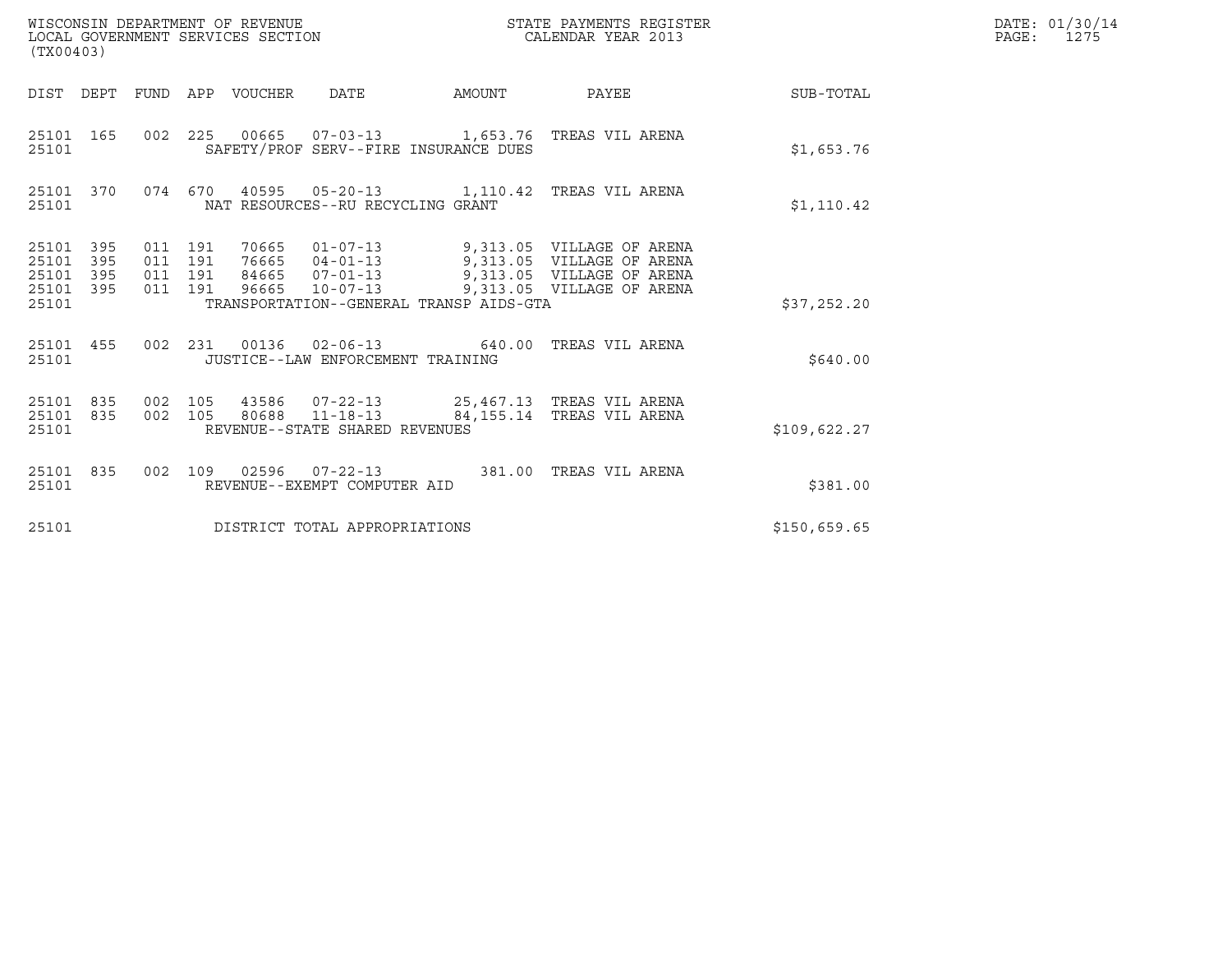| WISCONSIN DEPARTMENT OF REVENUE<br>LOCAL GOVERNMENT SERVICES SECTION<br>(TX00403) | STATE PAYMENTS REGISTER<br>CALENDAR YEAR 2013 | DATE: 01/30/14<br>PAGE:<br>1276 |
|-----------------------------------------------------------------------------------|-----------------------------------------------|---------------------------------|

| (TX00403)                   |     |                    |                |                                                            |                                                                                                          | WISCONSIN DEPARTMENT OF REVENUE<br>LOCAL GOVERNMENT SERVICES SECTION TERM CALENDAR YEAR 2013                                                                                                                                                                                                                       |                                                              | DATE: 01/30/14<br>PAGE: 1276 |
|-----------------------------|-----|--------------------|----------------|------------------------------------------------------------|----------------------------------------------------------------------------------------------------------|--------------------------------------------------------------------------------------------------------------------------------------------------------------------------------------------------------------------------------------------------------------------------------------------------------------------|--------------------------------------------------------------|------------------------------|
|                             |     |                    |                |                                                            |                                                                                                          |                                                                                                                                                                                                                                                                                                                    | DIST DEPT FUND APP VOUCHER DATE AMOUNT PAYEE PAYER SUB-TOTAL |                              |
| 25102                       |     |                    |                |                                                            | SAFETY/PROF SERV--FIRE INSURANCE DUES                                                                    | 25102 165 002 225 00666 07-03-13 692.88 TREAS VIL AVOCA                                                                                                                                                                                                                                                            | \$692.88                                                     |                              |
|                             |     |                    |                |                                                            | 25102 NAT RESOURCES--AIDS IN LIEU OF TAXES                                                               | 25102 370 002 503 16214 02-21-13 1,724.35 TREAS VIL AVOCA<br>TOWN SHARE 640.7<br>TOWN SHARE 640.70                                                                                                                                                                                                                 | \$1,724.35                                                   |                              |
|                             |     |                    |                |                                                            | 25102 NAT RESOURCES--FOREST CROP/MFL/CO FOREST                                                           | 25102 370 012 571 36270 06-10-13 29.83 TREAS VIL AVOCA                                                                                                                                                                                                                                                             | \$29.83                                                      |                              |
| 25102                       |     |                    |                |                                                            | NAT RESOURCES--AIDS IN LIEU OF TAXES                                                                     | $\begin{array}{cccccccc} 25102 & 370 & 012 & 579 & 18467 & 04-15-13 & & & 479.73 & \text{TREAS VIL AVOCA} \\ 25102 & 370 & 012 & 579 & 18467 & 04-15-13 & & & 69.19 & \text{TREAS VIL AVOCA} \end{array}$                                                                                                          | \$548.92                                                     |                              |
|                             |     |                    |                | 25102 NAT RESOURCES--RU RECYCLING GRANT                    |                                                                                                          | 25102 370 074 670 40596 05-20-13 2,441.82 TREAS VIL AVOCA                                                                                                                                                                                                                                                          | \$2,441.82                                                   |                              |
| 25102                       |     |                    |                |                                                            | TRANSPORTATION--GENERAL TRANSP AIDS-GTA                                                                  | $\begin{tabular}{cccccc} 25102 & 395 & 011 & 191 & 70666 & 01-07-13 & 7,633.49 & \text{VILLAGE OF AVOCA} \\ 25102 & 395 & 011 & 191 & 76666 & 04-01-13 & 7,633.49 & \text{VILLAGE OF AVOCA} \\ 25102 & 395 & 011 & 191 & 84666 & 07-01-13 & 7,633.49 & \text{VILLAGE OF AVOCA} \\ 25102 & 395 & 011 & 191 & 96666$ | \$30,533.97                                                  |                              |
|                             |     |                    |                |                                                            | 25102 435 005 162 01HSD 09-03-13 4,538.12 VILLAGE AVOCA<br>25102 HS--AMBULANCE FUNDING ASSISTANCE GRANTS |                                                                                                                                                                                                                                                                                                                    | \$4,538.12                                                   |                              |
|                             |     |                    |                | 25102 JUSTICE--LAW ENFORCEMENT TRAINING                    |                                                                                                          | 25102 455 002 231 00143 02-06-13 160.00 TREAS VIL AVOCA                                                                                                                                                                                                                                                            | \$160.00                                                     |                              |
| 25102                       |     |                    |                | REVENUE--STATE SHARED REVENUES                             |                                                                                                          | $\begin{array}{cccc} 25102 & 835 & 002 & 105 & 43587 & 07-22-13 & 32,399.22 & \text{TREAS VIL AVOCA} \\ 25102 & 835 & 002 & 105 & 80689 & 11-18-13 & 132,787.76 & \text{TREAS VIL AVOCA} \end{array}$                                                                                                              | \$165, 186.98                                                |                              |
| 25102<br>25102 835<br>25102 | 835 | 002 109<br>002 109 | 02597<br>05136 | $07 - 22 - 13$<br>07-22-13<br>REVENUE--EXEMPT COMPUTER AID | 59.00                                                                                                    | TREAS VIL AVOCA<br>18.00 TREAS VIL AVOCA                                                                                                                                                                                                                                                                           | \$77.00                                                      |                              |
| 25102 835<br>25102          |     | 021 363            | 35657          | $03 - 25 - 13$<br>REVENUE--LOTTERY CREDIT -                |                                                                                                          | 1,773.59   TREAS VIL AVOCA                                                                                                                                                                                                                                                                                         | \$1,773.59                                                   |                              |
| 25102                       |     |                    |                | DISTRICT TOTAL APPROPRIATIONS                              |                                                                                                          |                                                                                                                                                                                                                                                                                                                    | \$207,707.46                                                 |                              |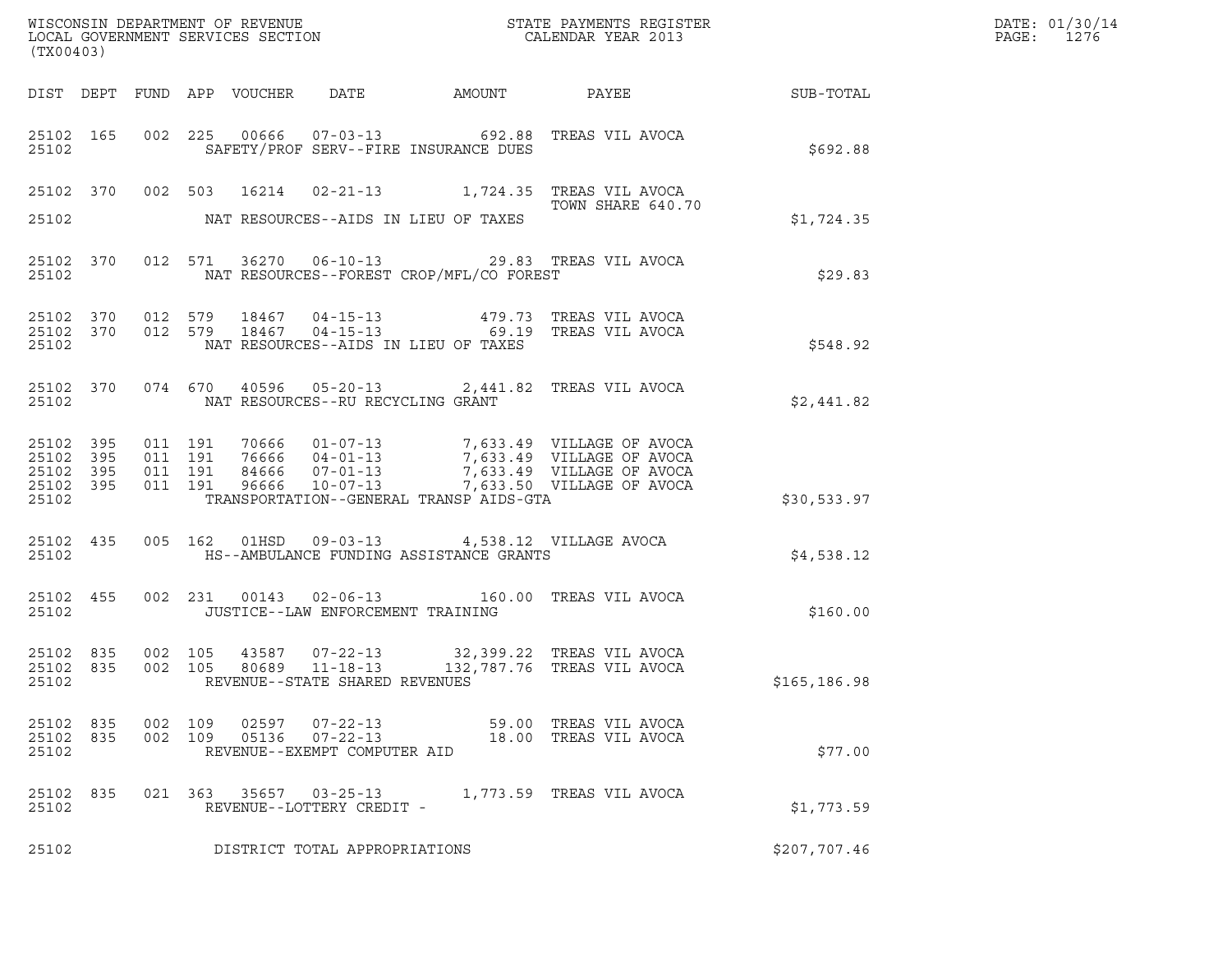| (TX00403)                                                 |                        |                               |            |                |                                                            |                                          | % WISCONSIN DEPARTMENT OF REVENUE $$\tt STATE$ PAYMENTS REGISTER LOCAL GOVERNMENT SERVICES SECTION $$\tt CALEINDAR$ YEAR 2013                                                                                |              | DATE: 01/30/14<br>$\mathtt{PAGE:}$<br>1277 |
|-----------------------------------------------------------|------------------------|-------------------------------|------------|----------------|------------------------------------------------------------|------------------------------------------|--------------------------------------------------------------------------------------------------------------------------------------------------------------------------------------------------------------|--------------|--------------------------------------------|
|                                                           |                        |                               |            |                |                                                            |                                          | DIST DEPT FUND APP VOUCHER DATE AMOUNT PAYEE SUB-TOTAL                                                                                                                                                       |              |                                            |
| 25106                                                     |                        |                               |            |                |                                                            | SAFETY/PROF SERV--FIRE INSURANCE DUES    | 25106 165 002 225 00667 07-03-13 3,131.17 TREAS VIL BARNEVELD                                                                                                                                                | \$3,131.17   |                                            |
| 25106                                                     |                        |                               |            |                |                                                            | NAT RESOURCES--AIDS IN LIEU OF TAXES     | 25106 370 012 579 18468 04-15-13 52.19 TREAS VIL BARNEVELD                                                                                                                                                   | \$52.19      |                                            |
| 25106                                                     |                        |                               |            |                |                                                            | NAT RESOURCES--LAKES MANAGEMENT GRANTS   | 25106 370 012 663 00489 09-12-13 6,161.83 TREAS VIL BARNEVELD                                                                                                                                                | \$6,161.83   |                                            |
| 25106                                                     |                        |                               |            |                |                                                            | NAT RESOURCES--RU RECYCLING GRANT        | 25106 370 074 670 40597 05-20-13 1,904.03 TREAS VIL BARNEVELD                                                                                                                                                | \$1,904.03   |                                            |
| 25106 395<br>25106 395<br>25106 395<br>25106 395<br>25106 |                        | 011 191<br>011 191<br>011 191 | 011 191    |                |                                                            | TRANSPORTATION--GENERAL TRANSP AIDS-GTA  | 70667  01-07-13  14,589.72  VILLAGE OF BARNEVELD<br>76667  04-01-13  14,589.72  VILLAGE OF BARNEVELD<br>84667  07-01-13  14,589.72  VILLAGE OF BARNEVELD<br>96667  10-07-13  14,589.72  VILLAGE OF BARNEVELD | \$58,358.88  |                                            |
| 25106                                                     |                        |                               |            |                |                                                            | HS--PREPAID MEDICAL TRANSPORT REIMBURSE  | 25106 435 005 163 01LGS 11-18-13 2,000.00 BARNEVELD AREA RESCUE SQ                                                                                                                                           | \$2,000.00   |                                            |
| 25106                                                     | 25106 455<br>25106 455 |                               |            |                |                                                            | JUSTICE--LAW ENFORCEMENT TRAINING        | 002  231  00053  11-01-13  160.00 TREAS VIL BARNEVELD<br>002  231  00149  02-06-13  160.00 TREAS VIL BARNEVELD                                                                                               | \$320.00     |                                            |
| 25106                                                     | 25106 505              |                               |            |                |                                                            | DOA--JUSTICE-ASSISTANCE-FEDERAL ARRA FDS | 002 650 05884 01-16-13 2,762.00 TREAS VIL BARNEVELD                                                                                                                                                          | \$2,762.00   |                                            |
| 25106 835<br>25106                                        |                        | 25106 835 002 105             |            |                | REVENUE--STATE SHARED REVENUES                             |                                          | 002 105 43588 07-22-13 20,553.45 TREAS VIL BARNEVELD<br>002 105 80690 11-18-13 50,290.04 TREAS VIL BARNEVELD                                                                                                 | \$70,843.49  |                                            |
| 25106<br>25106<br>25106                                   | 835<br>835             | 002<br>002                    | 109<br>109 | 02598<br>05137 | 07-22-13<br>$07 - 22 - 13$<br>REVENUE--EXEMPT COMPUTER AID |                                          | 2,266.00 TREAS VIL BARNEVELD<br>939.00 TREAS VIL BARNEVELD                                                                                                                                                   | \$3,205.00   |                                            |
| 25106                                                     |                        |                               |            |                | DISTRICT TOTAL APPROPRIATIONS                              |                                          |                                                                                                                                                                                                              | \$148,738.59 |                                            |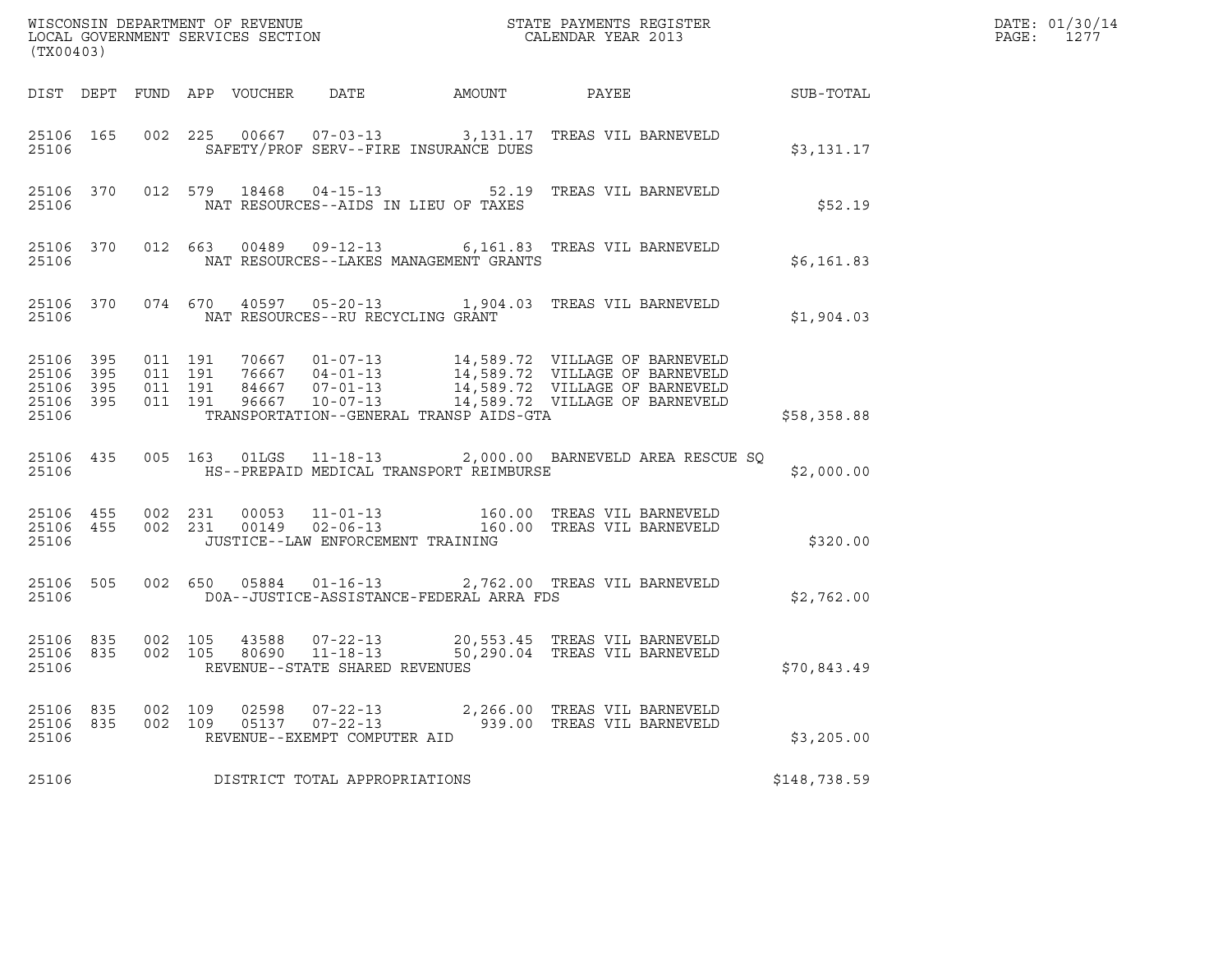| WISCONSIN DEPARTMENT OF REVENUE<br>LOCAL GOVERNMENT SERVICES SECTION<br>(TX00403) |                                          |                                                  |                                                                                                                                                       | STATE PAYMENTS REGISTER<br>CALENDAR YEAR 2013 |              | DATE: 01/30/14<br>$\mathtt{PAGE:}$<br>1278 |
|-----------------------------------------------------------------------------------|------------------------------------------|--------------------------------------------------|-------------------------------------------------------------------------------------------------------------------------------------------------------|-----------------------------------------------|--------------|--------------------------------------------|
| DIST<br>DEPT                                                                      | FUND APP VOUCHER                         | DATE                                             | AMOUNT                                                                                                                                                | PAYEE                                         | SUB-TOTAL    |                                            |
| 25111 165<br>25111                                                                |                                          |                                                  | 002  225  00668  07-03-13  918.35  TREAS VIL COBB<br>SAFETY/PROF SERV--FIRE INSURANCE DUES                                                            |                                               | \$918.35     |                                            |
| 25111 370<br>25111                                                                | 074 670                                  |                                                  | NAT RESOURCES--RU RECYCLING GRANT                                                                                                                     |                                               | \$1,813.74   |                                            |
| 25111 395<br>25111<br>395<br>395<br>25111<br>25111<br>395<br>25111                | 011 191<br>011 191<br>011 191<br>011 191 | 96668                                            | 70668  01-07-13  5,700.10  VILLAGE OF COBB<br>76668  04-01-13  5,700.10  VILLAGE OF COBB<br>$10 - 07 - 13$<br>TRANSPORTATION--GENERAL TRANSP AIDS-GTA | 5,700.13 VILLAGE OF COBB                      | \$22,800.43  |                                            |
| 25111 835<br>835<br>25111<br>25111                                                | 002 105<br>002 105                       | 80691 11-18-13<br>REVENUE--STATE SHARED REVENUES |                                                                                                                                                       | 93,546.11 TREAS VIL COBB                      | \$110,393.06 |                                            |
| 25111 835<br>25111                                                                | 002 109                                  | REVENUE--EXEMPT COMPUTER AID                     |                                                                                                                                                       | 1,458.00 TREAS VIL COBB                       | \$1,458.00   |                                            |
| 25111                                                                             |                                          |                                                  | DISTRICT TOTAL APPROPRIATIONS                                                                                                                         |                                               | \$137,383.58 |                                            |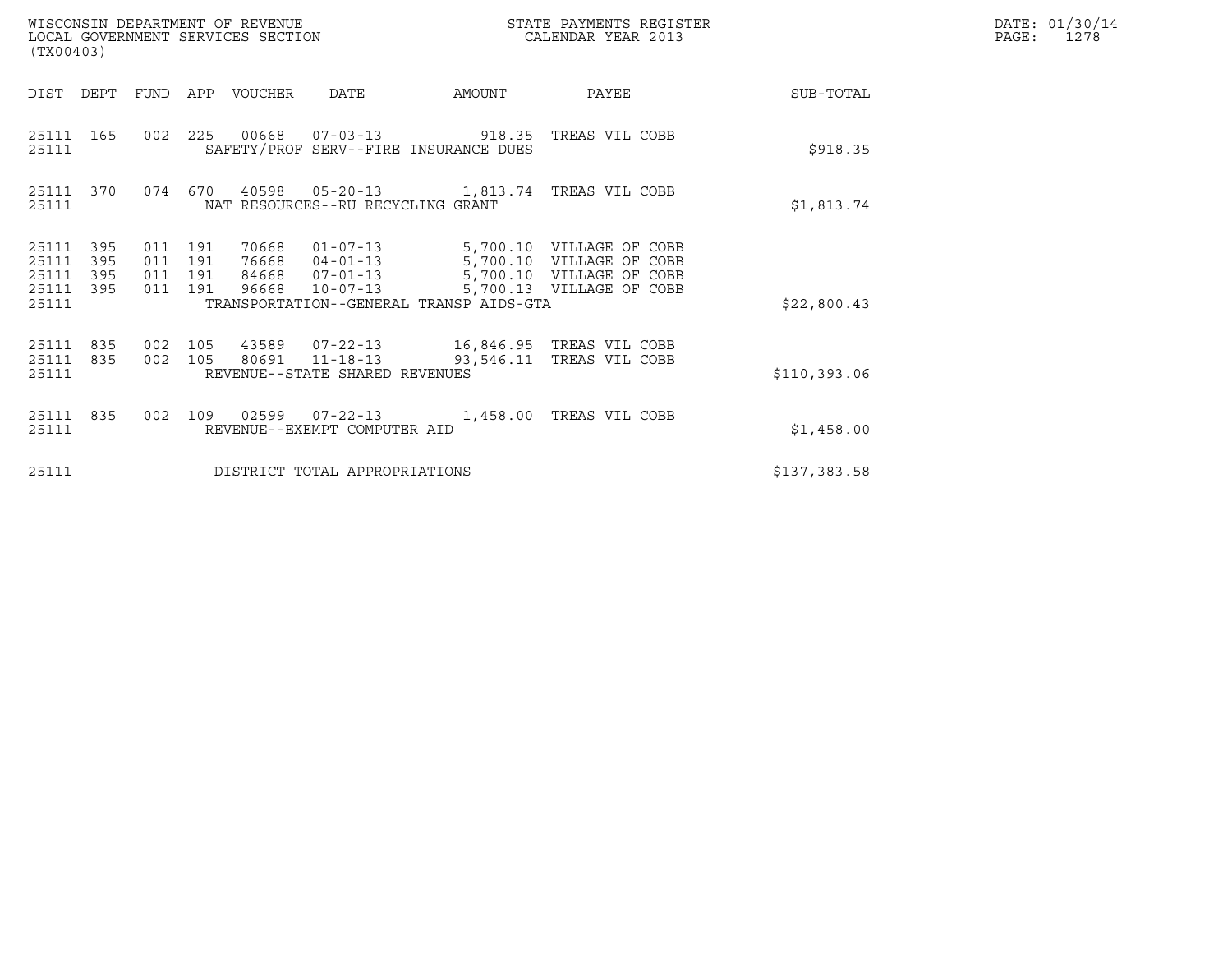| WISCONSIN DEPARTMENT OF REVENUE        |      |     | LOCAL GOVERNMENT SERVICES SECTION |                                                        | STATE PAYMENTS REGISTER |                    | DATE: 01/30/14<br>1279<br>PAGE: |  |
|----------------------------------------|------|-----|-----------------------------------|--------------------------------------------------------|-------------------------|--------------------|---------------------------------|--|
| (TX00403)                              |      |     |                                   |                                                        |                         | CALENDAR YEAR 2013 |                                 |  |
| DIST<br>DEPT                           | FUND | APP | <b>VOUCHER</b>                    | DATE                                                   | AMOUNT                  | PAYEE              | SUB-TOTAL                       |  |
| 370<br>25117<br>25117                  | 012  | 579 | 18469                             | $04 - 15 - 13$<br>NAT RESOURCES--AIDS IN LIEU OF TAXES | 34.85                   | TREAS VIL RIDGEWAY | \$34.85                         |  |
| 25117<br>DISTRICT TOTAL APPROPRIATIONS |      |     |                                   |                                                        |                         |                    | \$34.85                         |  |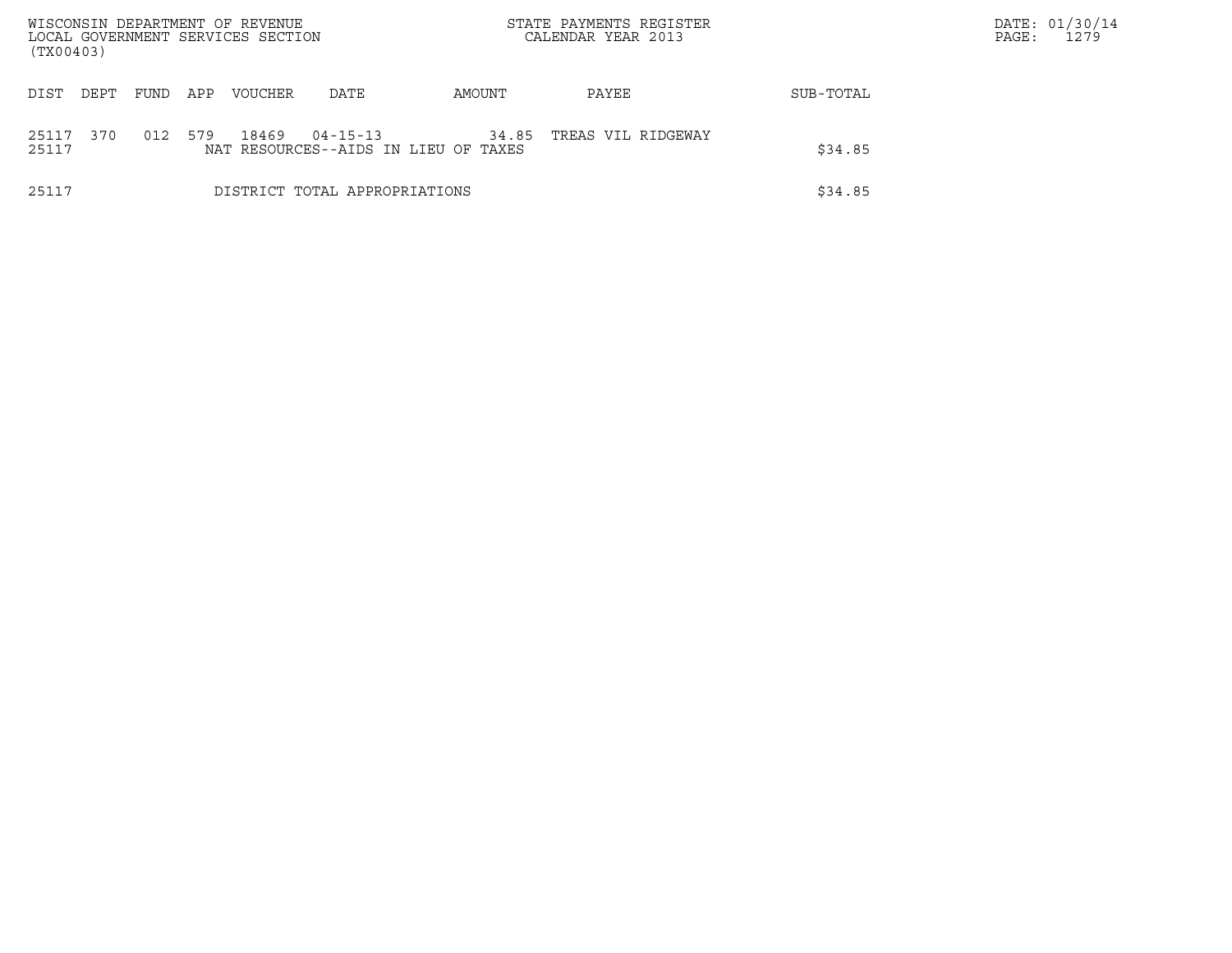| (TX00403)                                    |           |                    |                    |                                                                    |                                          |                                                                                                                                                                   |                 | DATE: 01/30/14<br>PAGE:<br>1280 |
|----------------------------------------------|-----------|--------------------|--------------------|--------------------------------------------------------------------|------------------------------------------|-------------------------------------------------------------------------------------------------------------------------------------------------------------------|-----------------|---------------------------------|
|                                              |           |                    |                    | DIST DEPT FUND APP VOUCHER DATE AMOUNT                             |                                          |                                                                                                                                                                   | PAYEE SUB-TOTAL |                                 |
| 25136                                        | 25136 165 |                    |                    |                                                                    | SAFETY/PROF SERV--FIRE INSURANCE DUES    | 002 225 00669 07-03-13 1,448.33 TREAS VIL HIGHLAND                                                                                                                | \$1,448.33      |                                 |
| 25136                                        |           |                    |                    | NAT RESOURCES--RU RECYCLING GRANT                                  |                                          | 25136 370 074 670 40599 05-20-13 2,422.02 TREAS VIL HIGHLAND                                                                                                      | \$2,422.02      |                                 |
| 25136 395<br>25136 395<br>25136 395<br>25136 | 25136 395 | 011 191<br>011 191 | 011 191<br>011 191 |                                                                    | TRANSPORTATION--GENERAL TRANSP AIDS-GTA  |                                                                                                                                                                   | \$47,193.95     |                                 |
| 25136                                        | 25136 435 |                    |                    |                                                                    | HS--AMBULANCE FUNDING ASSISTANCE GRANTS  | 005 162 01HSD 09-03-13 4,577.35 VILLAGE HIGHLAND                                                                                                                  | \$4,577.35      |                                 |
| 25136                                        | 25136 435 |                    |                    |                                                                    | HS--PREPAID MEDICAL TRANSPORT REIMBURSE  | 005 163 01LGS 11-18-13 1,000.00 HIGHLAND AMBULANCE SERVICE                                                                                                        | \$1,000.00      |                                 |
| 25136                                        | 25136 455 |                    |                    | JUSTICE--LAW ENFORCEMENT TRAINING                                  |                                          | 002 231 00319 02-08-13 320.00 TREAS VIL HIGHLAND                                                                                                                  | \$320.00        |                                 |
| 25136                                        | 25136 505 |                    |                    |                                                                    | DOA--JUSTICE-ASSISTANCE-FEDERAL ARRA FDS | 002 650 05487 01-16-13 7,701.00 TREAS VIL HIGHLAND                                                                                                                | \$7,701.00      |                                 |
| 25136 505<br>25136 505<br>25136 505<br>25136 |           |                    |                    | DOA--HOUSING ASSISTANCE GRANTS                                     |                                          | 002 743 02238 10-08-13 14,000.00 TREAS VIL HIGHLAND<br>002 743 02785 10-28-13 42,895.00 TREAS VIL HIGHLAND<br>002 743 03423 11-20-13 75,105.00 TREAS VIL HIGHLAND | \$132,000.00    |                                 |
| 25136 835<br>25136 835<br>25136              |           | 002 105<br>002 105 |                    | 80692 11-18-13<br>REVENUE--STATE SHARED REVENUES                   |                                          | 43590  07-22-13  27,730.30  TREAS VIL HIGHLAND<br>156,138.39 TREAS VIL HIGHLAND                                                                                   | \$183,868.69    |                                 |
| 25136 835<br>25136                           | 25136 835 | 002 109            | 002 109            | 02600  07-22-13<br>05138  07-22-13<br>REVENUE--EXEMPT COMPUTER AID |                                          | 136.00 TREAS VIL HIGHLAND<br>89.00 TREAS VIL HIGHLAND                                                                                                             | \$225.00        |                                 |
| 25136 835<br>25136                           |           |                    |                    | 021 363 35658 03-25-13<br>REVENUE--LOTTERY CREDIT -                |                                          | 164.20 TREAS VIL HIGHLAND                                                                                                                                         | \$164.20        |                                 |
| 25136                                        |           |                    |                    | DISTRICT TOTAL APPROPRIATIONS                                      |                                          |                                                                                                                                                                   | \$380,920.54    |                                 |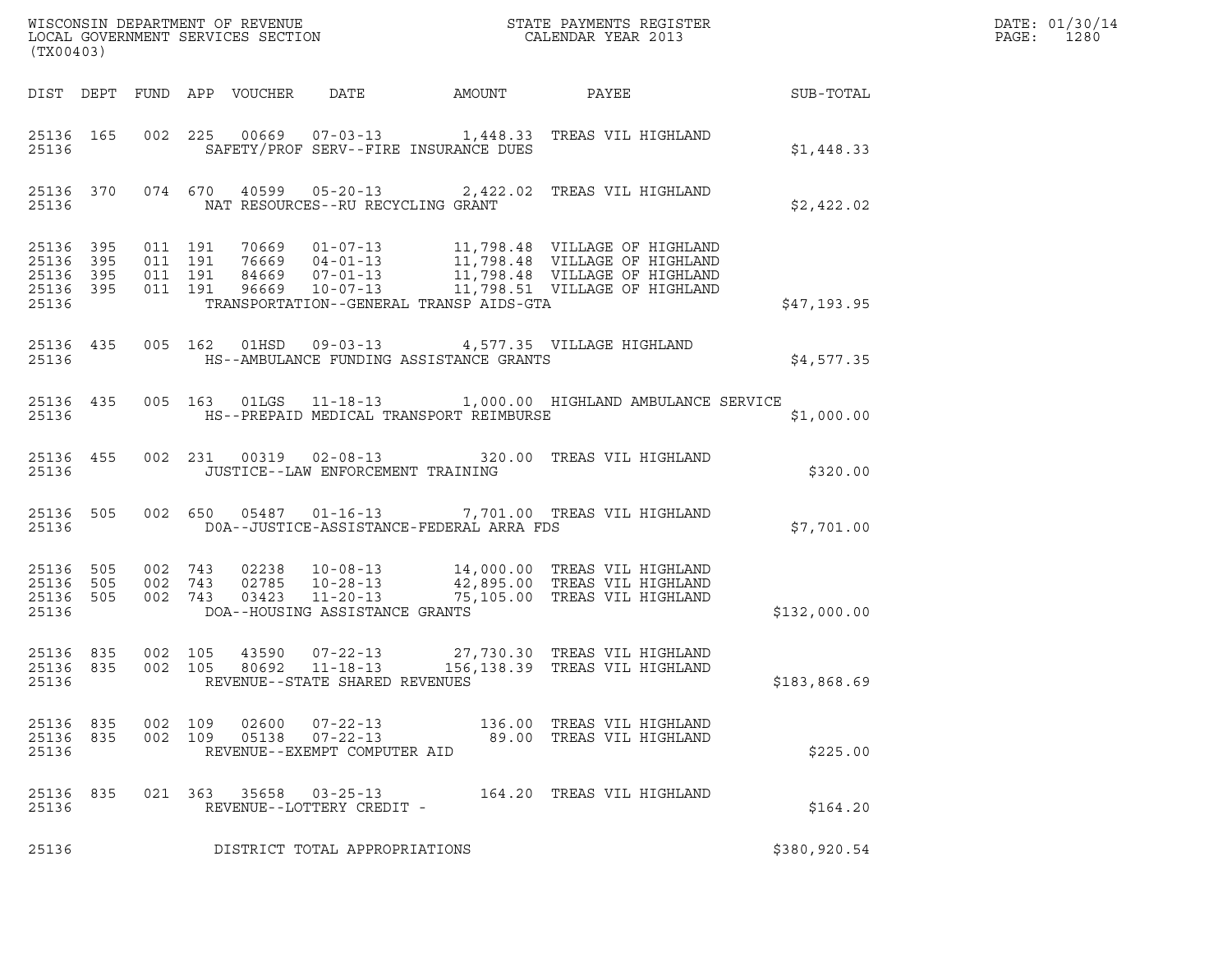| (TX00403)                                                             |                              | WISCONSIN DEPARTMENT OF REVENUE<br>LOCAL GOVERNMENT SERVICES SECTION |                                                                                               |           | STATE PAYMENTS REGISTER<br>CALENDAR YEAR 2013                                                                                                 |             | DATE: 01/30/14<br>PAGE:<br>1281 |
|-----------------------------------------------------------------------|------------------------------|----------------------------------------------------------------------|-----------------------------------------------------------------------------------------------|-----------|-----------------------------------------------------------------------------------------------------------------------------------------------|-------------|---------------------------------|
| DIST<br>DEPT                                                          | <b>FUND</b>                  | APP<br>VOUCHER                                                       | DATE                                                                                          | AMOUNT    | PAYEE                                                                                                                                         | SUB-TOTAL   |                                 |
| 25137<br>165<br>25137                                                 | 002                          | 225                                                                  | SAFETY/PROF SERV--FIRE INSURANCE DUES                                                         |           | 00670  07-03-13  482.39  TREAS VIL HOLLANDALE                                                                                                 | \$482.39    |                                 |
| 25137<br>370<br>25137                                                 | 074 670                      | 40600                                                                | $05 - 20 - 13$<br>NAT RESOURCES--RU RECYCLING GRANT                                           |           | 952.02 TREAS VIL HOLLANDALE                                                                                                                   | \$952.02    |                                 |
| 25137<br>395<br>25137<br>395<br>395<br>25137<br>25137<br>395<br>25137 | 011<br>011<br>011<br>011 191 | 191<br>70670<br>191<br>76670<br>191<br>84670<br>96670                | $01 - 07 - 13$<br>$07 - 01 - 13$<br>$10 - 07 - 13$<br>TRANSPORTATION--GENERAL TRANSP AIDS-GTA |           | 2,676.63 VILLAGE OF HOLLANDALE<br>04-01-13 2,676.63 VILLAGE OF HOLLANDALE<br>2,676.63 VILLAGE OF HOLLANDALE<br>2,676.63 VILLAGE OF HOLLANDALE | \$10,706.52 |                                 |
| 25137<br>835<br>25137<br>835<br>25137                                 | 002<br>002                   | 105<br>43591<br>105<br>80693                                         | $07 - 22 - 13$<br>$11 - 18 - 13$<br>REVENUE--STATE SHARED REVENUES                            | 58,941.98 | 10,396.26 TREAS VIL HOLLANDALE<br>TREAS VIL HOLLANDALE                                                                                        | \$69,338.24 |                                 |
| 25137<br>835<br>25137                                                 | 002                          | 109<br>02601                                                         | $07 - 22 - 13$<br>REVENUE--EXEMPT COMPUTER AID                                                | 7.00      | TREAS VIL HOLLANDALE                                                                                                                          | \$7.00      |                                 |
| 25137                                                                 |                              |                                                                      | DISTRICT TOTAL APPROPRIATIONS                                                                 |           |                                                                                                                                               | \$81,486.17 |                                 |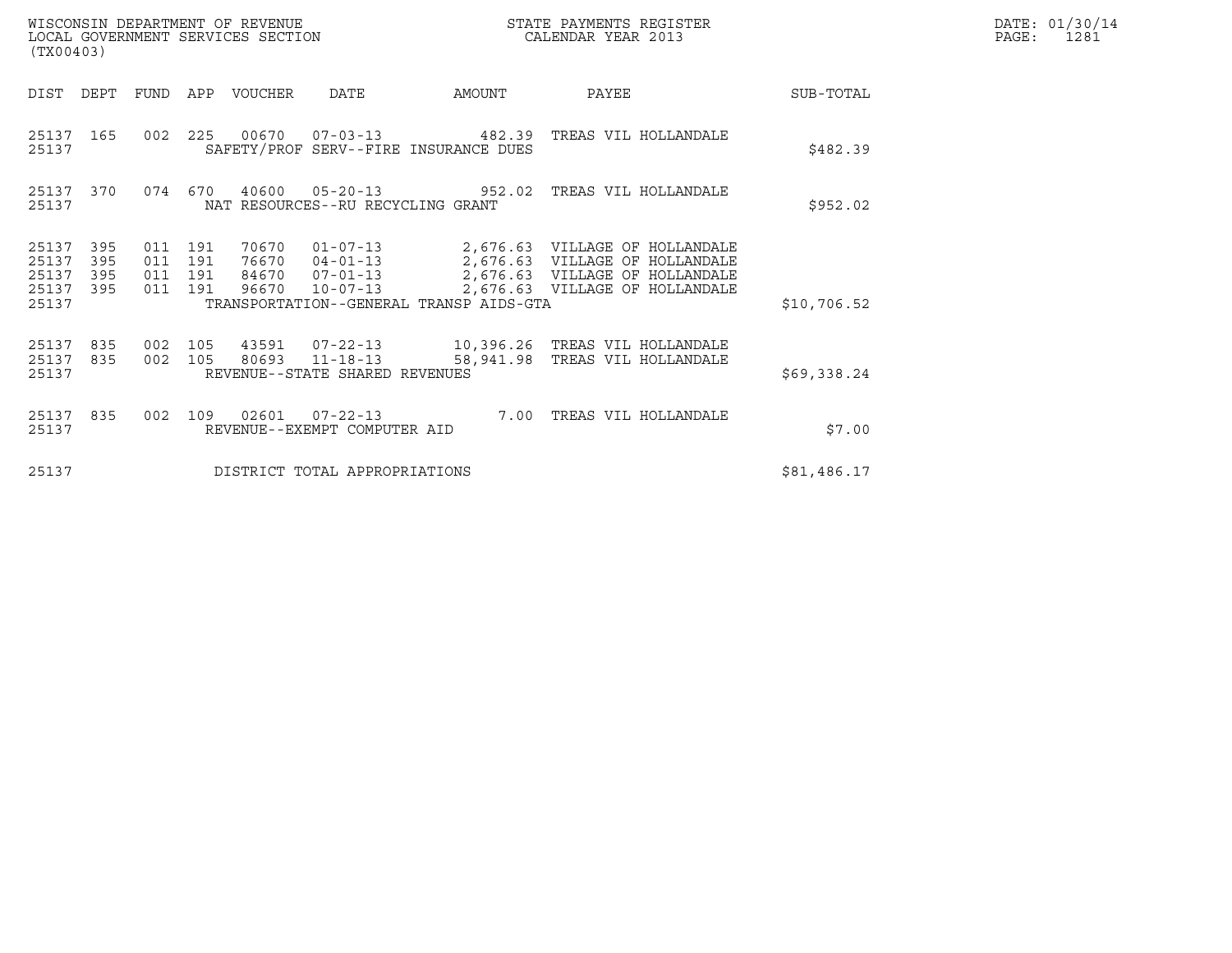| (TX00403)                                                          | WISCONSIN DEPARTMENT OF REVENUE<br>LOCAL GOVERNMENT SERVICES SECTION                                                                                                                                                                                  | STATE PAYMENTS REGISTER<br>CALENDAR YEAR 2013 |              | DATE: 01/30/14<br>PAGE:<br>1282 |
|--------------------------------------------------------------------|-------------------------------------------------------------------------------------------------------------------------------------------------------------------------------------------------------------------------------------------------------|-----------------------------------------------|--------------|---------------------------------|
|                                                                    | DIST DEPT FUND APP VOUCHER DATE<br>AMOUNT                                                                                                                                                                                                             | PAYEE SUB-TOTAL                               |              |                                 |
| 25146 165<br>25146                                                 | 002 225 00671 07-03-13 682.76 TREAS VIL LINDEN<br>SAFETY/PROF SERV--FIRE INSURANCE DUES                                                                                                                                                               |                                               | \$682.76     |                                 |
| 25146 370<br>25146                                                 | 074 670 40601 05-20-13 1,692.56 TREAS VIL LINDEN<br>NAT RESOURCES--RU RECYCLING GRANT                                                                                                                                                                 |                                               | \$1,692.56   |                                 |
| 25146 395<br>25146<br>395<br>395<br>25146<br>395<br>25146<br>25146 | 70671  01-07-13  3,564.60  VILLAGE OF LINDEN<br>011 191<br>011 191<br>76671  04-01-13  3,564.60  VILLAGE OF LINDEN<br>84671  07-01-13  3,564.60  VILLAGE OF LINDEN<br>011 191<br>011 191<br>96671 10-07-13<br>TRANSPORTATION--GENERAL TRANSP AIDS-GTA | 3,564.61 VILLAGE OF LINDEN                    | \$14, 258.41 |                                 |
| 25146 835<br>25146 835<br>25146                                    | 002 105<br>43592   07-22-13   25,538.50 TREAS VIL LINDEN<br>002 105<br>80694  11-18-13  144,718.14  TREAS VIL LINDEN<br>REVENUE--STATE SHARED REVENUES                                                                                                |                                               | \$170,256.64 |                                 |
| 25146 835<br>25146                                                 | 002 109 02602 07-22-13 46.00 TREAS VIL LINDEN<br>REVENUE--EXEMPT COMPUTER AID                                                                                                                                                                         |                                               | \$46.00      |                                 |
| 25146 835<br>25146                                                 | 021 363 35659 03-25-13 1,285.23 TREAS VIL LINDEN<br>REVENUE--LOTTERY CREDIT -                                                                                                                                                                         |                                               | \$1,285.23   |                                 |
| 25146                                                              | DISTRICT TOTAL APPROPRIATIONS                                                                                                                                                                                                                         |                                               | \$188,221.60 |                                 |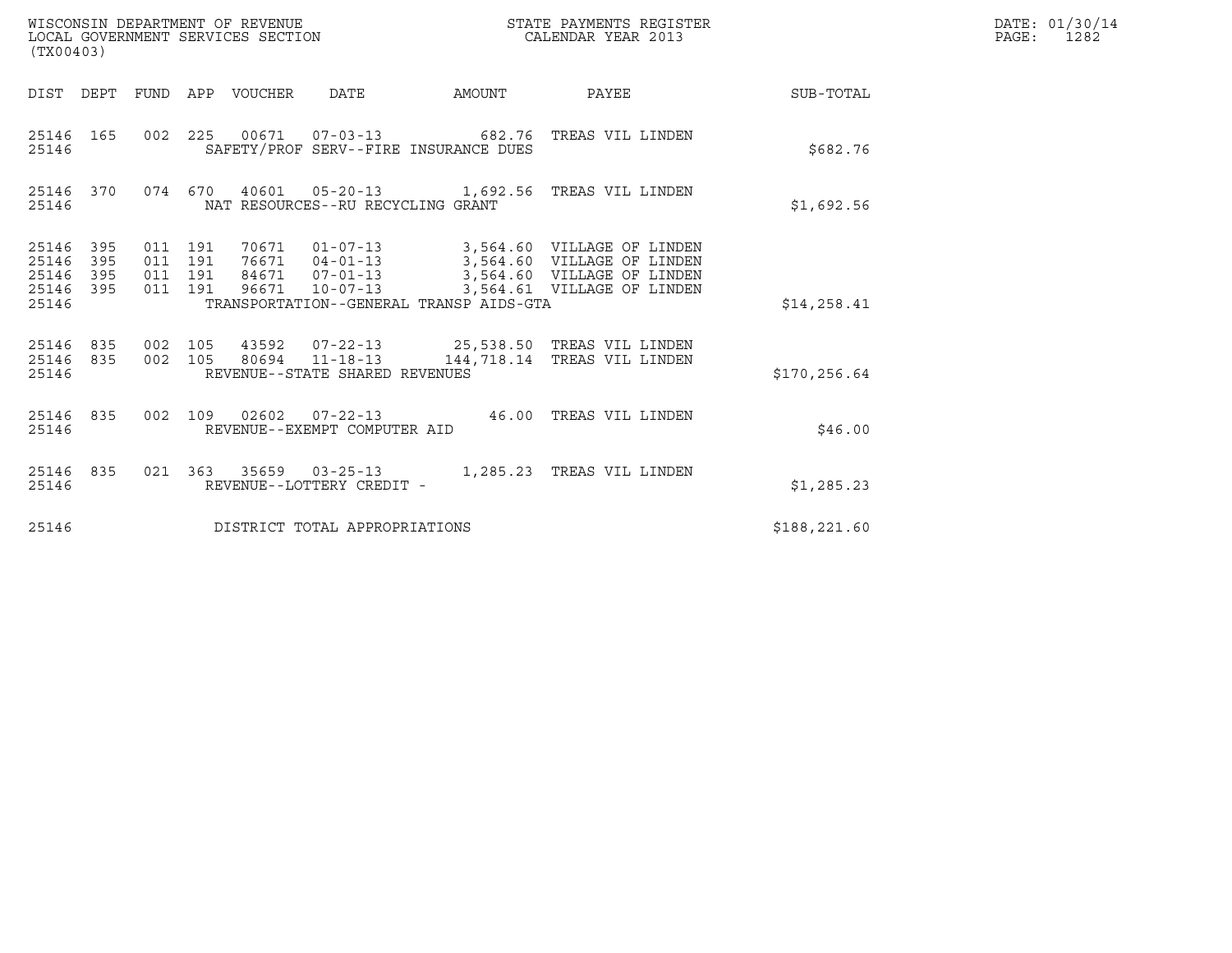| (TX00403)                                 |                          |                           |                | WISCONSIN DEPARTMENT OF REVENUE<br>LOCAL GOVERNMENT SERVICES SECTION |                                                                      |                                                                                   | STATE PAYMENTS REGISTER<br>CALENDAR YEAR 2013                                    | DATE: 01/30/14<br>PAGE:<br>1283 |  |
|-------------------------------------------|--------------------------|---------------------------|----------------|----------------------------------------------------------------------|----------------------------------------------------------------------|-----------------------------------------------------------------------------------|----------------------------------------------------------------------------------|---------------------------------|--|
| DIST                                      | DEPT                     | FUND                      | APP            | VOUCHER                                                              | <b>DATE</b>                                                          | AMOUNT                                                                            | PAYEE                                                                            | SUB-TOTAL                       |  |
| 25176<br>25176                            | 165                      |                           | 002 225        |                                                                      |                                                                      | 00672  07-03-13  311.46  TREAS VIL REWEY<br>SAFETY/PROF SERV--FIRE INSURANCE DUES |                                                                                  | \$311.46                        |  |
| 25176<br>25176                            | 370                      |                           | 074 670        | 40602                                                                | $05 - 20 - 13$<br>NAT RESOURCES--RU RECYCLING GRANT                  |                                                                                   | 919.54 TREAS VIL REWEY                                                           | \$919.54                        |  |
| 25176<br>25176<br>25176<br>25176<br>25176 | 395<br>395<br>395<br>395 | 011 191<br>011<br>011 191 | 191<br>011 191 | 70672<br>76672<br>84672<br>96672                                     | $01 - 07 - 13$<br>$04 - 01 - 13$<br>$07 - 01 - 13$<br>$10 - 07 - 13$ | 1,648.42 TREAS VIL REWEY<br>TRANSPORTATION--GENERAL TRANSP AIDS-GTA               | 1,648.42 TREAS VIL REWEY<br>1,648.42 TREAS VIL REWEY<br>1,648.43 TREAS VIL REWEY | \$6,593.69                      |  |
| 25176<br>25176<br>25176                   | 835<br>835               | 002 105                   | 002 105        |                                                                      | 43593 07-22-13<br>80695 11-18-13<br>REVENUE--STATE SHARED REVENUES   | 10,375.94 TREAS VIL REWEY                                                         | 53,412.12 TREAS VIL REWEY                                                        | \$63,788.06                     |  |
| 25176<br>25176                            | 835                      | 002                       | 109            | 02606                                                                | $07 - 22 - 13$<br>REVENUE--EXEMPT COMPUTER AID                       | 1.00                                                                              | TREAS VIL REWEY                                                                  | \$1.00                          |  |
| 25176                                     |                          |                           |                |                                                                      | DISTRICT TOTAL APPROPRIATIONS                                        |                                                                                   |                                                                                  | \$71,613.75                     |  |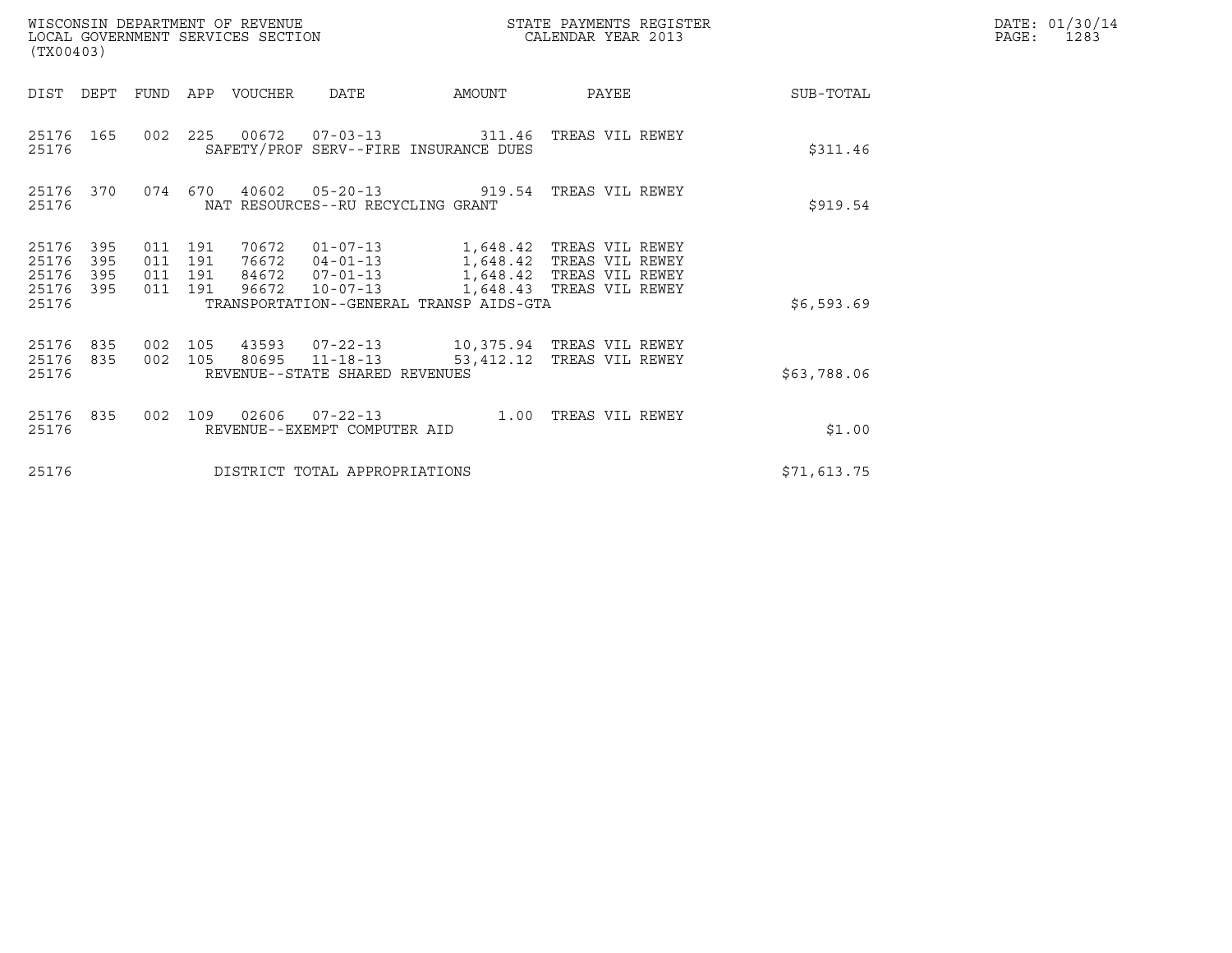| (TX00403)                                         |            |                                          |         |                                 |                                                  |                                         |                                                                                                                                                                                                      |               | DATE: 01/30/14<br>PAGE:<br>1284 |
|---------------------------------------------------|------------|------------------------------------------|---------|---------------------------------|--------------------------------------------------|-----------------------------------------|------------------------------------------------------------------------------------------------------------------------------------------------------------------------------------------------------|---------------|---------------------------------|
|                                                   |            |                                          |         | DIST DEPT FUND APP VOUCHER DATE |                                                  | AMOUNT                                  | PAYEE                                                                                                                                                                                                | SUB-TOTAL     |                                 |
| 25177 165<br>25177                                |            |                                          |         |                                 |                                                  | SAFETY/PROF SERV--FIRE INSURANCE DUES   | 002 225 00673 07-03-13 1,232.57 TREAS VIL RIDGEWAY                                                                                                                                                   | \$1,232.57    |                                 |
| 25177                                             |            |                                          |         |                                 | NAT RESOURCES--RU RECYCLING GRANT                |                                         | 25177 370 074 670 40603 05-20-13 2,642.20 TREAS VIL RIDGEWAY                                                                                                                                         | \$2,642.20    |                                 |
| 25177 395<br>25177                                |            |                                          |         |                                 |                                                  | TRANSPORTATION--HIGHWAY SAFETY-FEDERAL  | 011 185 90522 10-15-13 4,993.00 TREAS VIL RIDGEWAY                                                                                                                                                   | \$4,993.00    |                                 |
| 25177 395<br>25177<br>25177<br>25177 395<br>25177 | 395<br>395 | 011 191<br>011 191<br>011 191<br>011 191 |         |                                 |                                                  | TRANSPORTATION--GENERAL TRANSP AIDS-GTA | 70673  01-07-13  9,530.07  VILLAGE OF RIDGEWAY<br>76673  04-01-13  9,530.07  VILLAGE OF RIDGEWAY<br>84673  07-01-13  9,530.07  VILLAGE OF RIDGEWAY<br>96673  10-07-13  9,530.09  VILLAGE OF RIDGEWAY | \$38,120.30   |                                 |
| 25177 395<br>25177                                |            |                                          |         | 011 278 90683                   |                                                  | TRANSPORTATION--LRIP/TRIP/MSIP GRANTS   | 10-11-13 12,658.61 TREAS VIL RIDGEWAY                                                                                                                                                                | \$12,658.61   |                                 |
| 25177 455<br>25177                                |            |                                          |         |                                 | JUSTICE--LAW ENFORCEMENT TRAINING                |                                         | 002 231 00517 02-13-13 320.00 TREAS VIL RIDGEWAY                                                                                                                                                     | \$320.00      |                                 |
| 25177 835<br>25177 835<br>25177                   |            | 002 105<br>002 105                       |         |                                 | 80696 11-18-13<br>REVENUE--STATE SHARED REVENUES |                                         | 43594  07-22-13  29,456.78  TREAS VIL RIDGEWAY<br>106,655.52 TREAS VIL RIDGEWAY                                                                                                                      | \$136, 112.30 |                                 |
| 25177 835<br>25177 835<br>25177                   |            | 002 109                                  | 002 109 |                                 | REVENUE--EXEMPT COMPUTER AID                     |                                         |                                                                                                                                                                                                      | \$95.00       |                                 |
| 25177                                             |            |                                          |         |                                 | DISTRICT TOTAL APPROPRIATIONS                    |                                         |                                                                                                                                                                                                      | \$196,173.98  |                                 |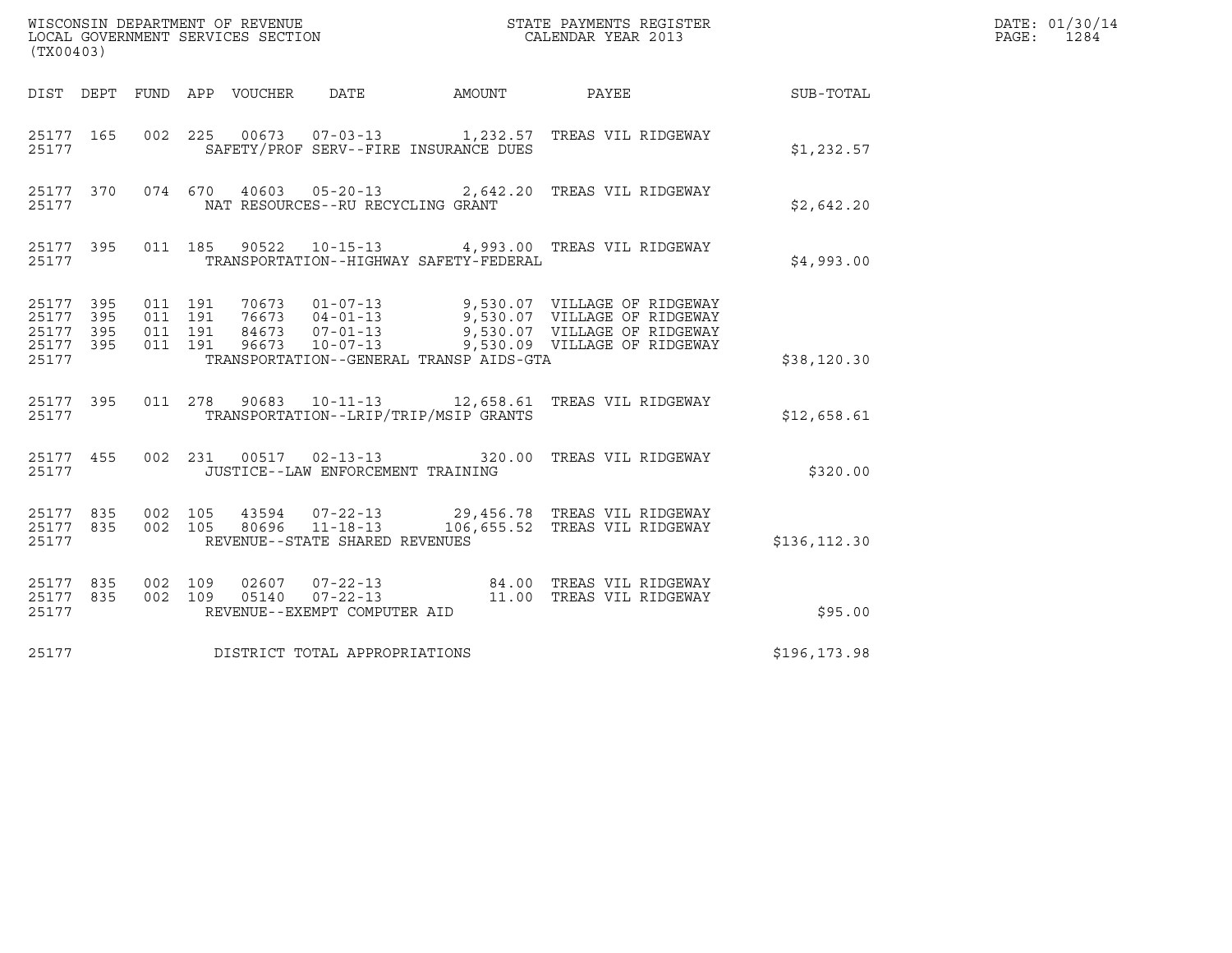| (TX00403)                                     |                   |                               |                    |                            |                                                                    | DATE: 01/30/14<br>$\mathtt{PAGE:}$<br>1285 |                                                                                                                                                                                                               |                  |  |
|-----------------------------------------------|-------------------|-------------------------------|--------------------|----------------------------|--------------------------------------------------------------------|--------------------------------------------|---------------------------------------------------------------------------------------------------------------------------------------------------------------------------------------------------------------|------------------|--|
|                                               |                   |                               |                    | DIST DEPT FUND APP VOUCHER | DATE                                                               | AMOUNT                                     | PAYEE                                                                                                                                                                                                         | <b>SUB-TOTAL</b> |  |
| 25216 165<br>25216                            |                   |                               |                    |                            |                                                                    | SAFETY/PROF SERV--FIRE INSURANCE DUES      | 002  225  00674  07-03-13  13,280.74  TREAS CITY DODGEVILLE                                                                                                                                                   | \$13,280.74      |  |
| 25216                                         | 25216 370         |                               |                    |                            | NAT RESOURCES--AIDS IN LIEU OF TAXES                               |                                            | 012 579 18470 04-15-13 52.16 TREAS CITY DODGEVILLE                                                                                                                                                            | \$52.16          |  |
| 25216                                         | 25216 370         |                               |                    |                            | NAT RESOURCES--RU RECYCLING GRANT                                  |                                            | 074 670 40604 05-20-13 15,171.26 TREAS CITY DODGEVILLE                                                                                                                                                        | \$15, 171.26     |  |
| 25216<br>25216<br>25216<br>25216 395<br>25216 | 395<br>395<br>395 | 011 162<br>011 162<br>011 162 | 011 162            | 98032                      | 86032 07-01-13<br>10-07-13                                         | TRANSPORTATION--CONNECTING HIGHWAY AIDS    | 72032  01-07-13  5,339.13  CITY OF DODGEVILLE<br>78032  04-01-13  5,339.13  CITY OF DODGEVILLE<br>86032  07-01-13  5,339.13  CITY OF DODGEVILLE<br>5,339.13 CITY OF DODGEVILLE<br>5,339.14 CITY OF DODGEVILLE | \$21,356.53      |  |
| 25216 395<br>25216                            |                   |                               | 011 185            | 71509                      |                                                                    | TRANSPORTATION--HIGHWAY SAFETY-FEDERAL     | 04-15-13 4,000.00 DODGEVILLE POLICE DEPT                                                                                                                                                                      | \$4,000.00       |  |
| 25216<br>25216<br>25216<br>25216 395<br>25216 | 395<br>395<br>395 | 011 191<br>011 191<br>011 191 | 011 191            | 96674                      | $10 - 07 - 13$                                                     | TRANSPORTATION--GENERAL TRANSP AIDS-GTA    | 70674  01-07-13  62,213.69  CITY OF DODGEVILLE<br>76674  04-01-13  62,213.69  CITY OF DODGEVILLE<br>84674  07-01-13  62,213.69  CITY OF DODGEVILLE<br>62,213.69 CITY OF DODGEVILLE                            | \$248,854.76     |  |
| 25216 435<br>25216                            |                   |                               | 005 162            | 01HSD                      |                                                                    | HS--AMBULANCE FUNDING ASSISTANCE GRANTS    | 09-03-13 5,266.38 CITY DODGEVILLE                                                                                                                                                                             | \$5,266.38       |  |
| 25216                                         | 25216 435         |                               | 005 163            |                            |                                                                    | HS--PREPAID MEDICAL TRANSPORT REIMBURSE    | 01LGS 11-18-13 12,000.00 DODGEVILLE AREA AMBULANCE                                                                                                                                                            | \$12,000.00      |  |
| 25216 455<br>25216 455<br>25216               |                   |                               | 002 231<br>002 231 | 00086                      | $01 - 10 - 13$<br>JUSTICE--LAW ENFORCEMENT TRAINING                |                                            | 160.00 TREAS CITY DODGEVILLE                                                                                                                                                                                  | \$1,920.00       |  |
| 25216 835<br>25216 835<br>25216               |                   | 002 105<br>002 105            |                    |                            | 43595 07-22-13<br>80697 11-18-13<br>REVENUE--STATE SHARED REVENUES |                                            | 148,778.54 TREAS CITY DODGEVILLE<br>123,082.34 TREAS CITY DODGEVILLE                                                                                                                                          | \$271,860.88     |  |
| 25216 835<br>25216 835<br>25216               |                   | 002 109                       | 002 109            | 02608<br>05141             | 07-22-13<br>$07 - 22 - 13$<br>REVENUE--EXEMPT COMPUTER AID         |                                            | 11,654.00 TREAS CITY DODGEVILLE<br>376,859.00 TREAS CITY DODGEVILLE                                                                                                                                           | \$388,513.00     |  |
| 25216 835                                     |                   |                               | 002 501            | 00002                      | $02 - 01 - 13$                                                     |                                            | 3,365.25 TREAS CITY DODGEVILLE                                                                                                                                                                                |                  |  |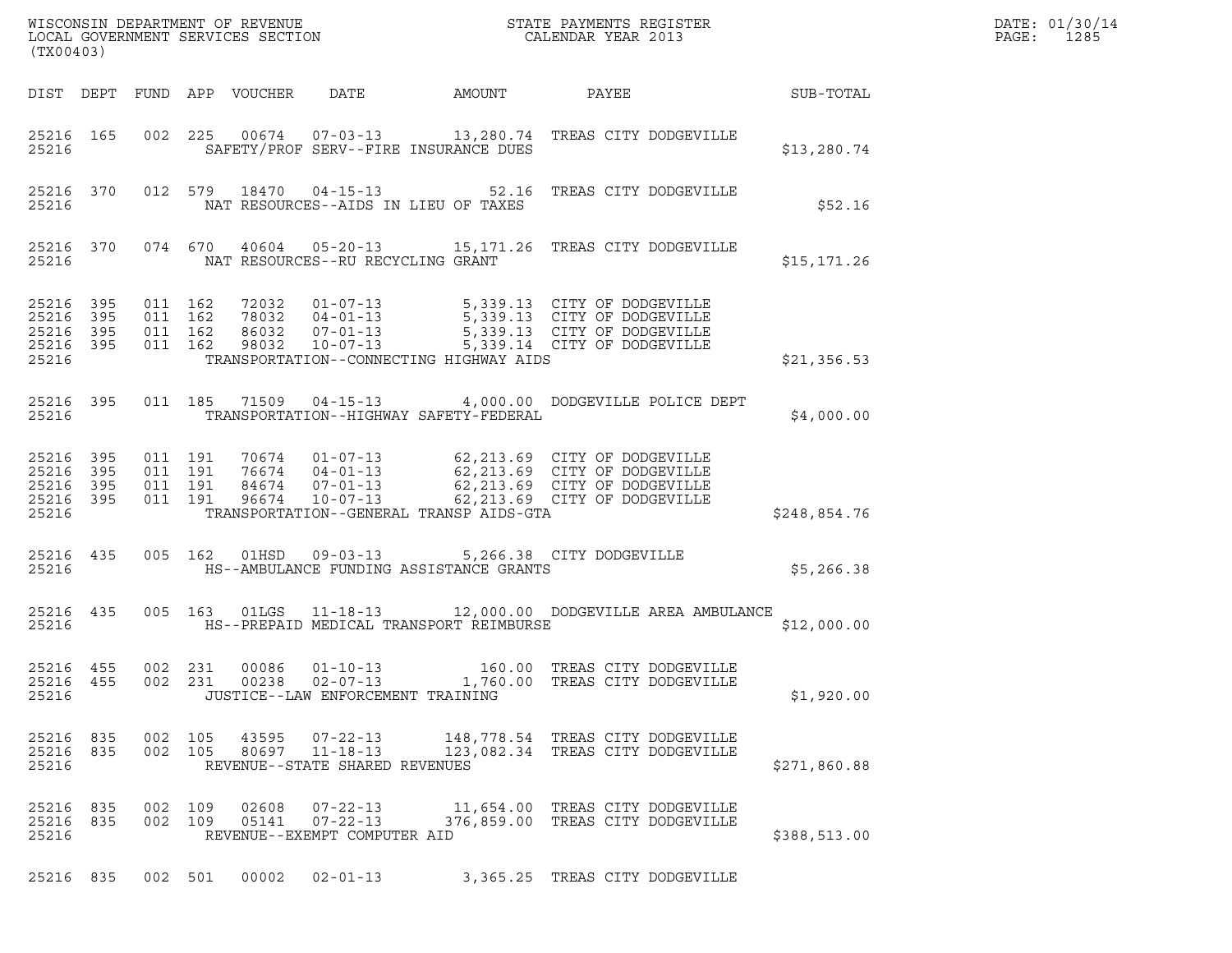| WISCONSIN DEPARTMENT OF REVENUE<br>(TX00403) | LOCAL GOVERNMENT SERVICES SECTION                           | STATE PAYMENTS REGISTER<br>CALENDAR YEAR 2013 |              | DATE: 01/30/14<br>PAGE:<br>1286 |
|----------------------------------------------|-------------------------------------------------------------|-----------------------------------------------|--------------|---------------------------------|
| FUND<br>DIST<br>DEPT                         | APP<br>VOUCHER<br>DATE                                      | AMOUNT<br>PAYEE                               | SUB-TOTAL    |                                 |
| 25216                                        | DOA-PAYMENT FOR MUNICIPAL SERVICES AID                      |                                               | \$3,365.25   |                                 |
| 835<br>021<br>25216<br>25216                 | 363<br>35661<br>$03 - 25 - 13$<br>REVENUE--LOTTERY CREDIT - | TREAS CITY DODGEVILLE<br>3,855.81             | \$3,855.81   |                                 |
| 25216                                        | DISTRICT TOTAL APPROPRIATIONS                               |                                               | \$989,496.77 |                                 |